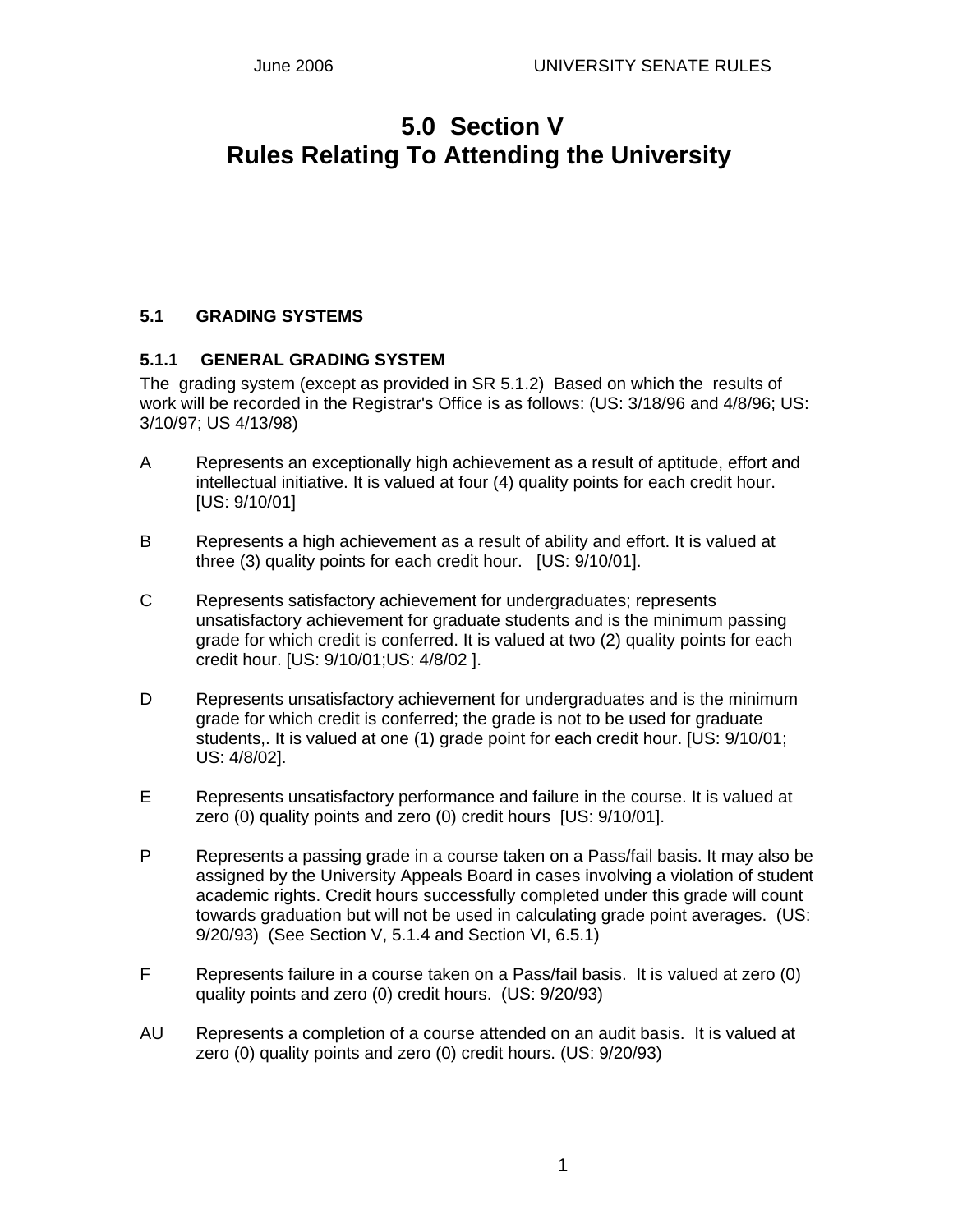- CR CR (Credit) designator for AP or CLEP or bypass work to reflect that credit is granted for a course (US: 3/10/97]
- I Incomplete--See this Section, 5.1.3, *Explanation of Certain Grades*
- IP Represents satisfactory work in progress in courses carrying no academic credit. It is valued at zero (0) quality points and zero (0) credit hours. [US: 10/11/93]
- N Represents a temporary grade to be submitted for students who have been entered by the Registrar into official class rolls, but have never attended class and who have not officially withdrawn. The Registrar shall remove their names from the official class roll and the student's enrollment in the class shall not be recorded in the student's official academic record. (As a temporary mark, "N" carries no credit hours or quality points.) (US: 9/20/93)
- S Represents a final grade in courses carrying no academic credit or in courses used for residency credit or dissertation/thesis credit. It is valued at zero (0) quality points. (US: 10/11/93; US: 1/14/02; US 4/10/06)
- SI Represents an interim grade in credit-bearing seminars, independent work courses, or research courses if these courses extend beyond the normal limits of a semester or summer term. All SI grades must be replaced by a regular final letter grade prior to the Qualifying Examination or Final Examination for doctoral students or prior to graduation in all other cases (see Section 5.1.3.3). As a temporary mark, SI carries no credit hours or quality points. (US: 4/10/06)
- UN Represents a final grade in courses carrying no academic credit, in graduate residence courses, or as an interim grade in specific types of courses listed in Section 5.1.3.4 for which a student has done unsatisfactory work or has failed to do a reasonable amount of work. It is valued at zero (0) quality points and zero (0) credit hours. (US: 1/14/02; US: 4/10/06)
- XE Represents failure in a course due to an academic offense. It is valued at zero (0) quality points and zero (0) credit hours. . The repeat option may not be exercised for any course in which the grade of XE was received. A grade of XE normally may not be changed to a W by retroactive withdrawal, except upon appeal to the University Appeals Board as prescribed by University Senate Rules.
- XF Represents failure in a course taken on a pass–fail basis due to an academic offense. It is valued at zero (0) quality points and zero (0) credit hours. The repeat option may not be exercised for any course in which the grade of XF was received. A grade of XF may not be changed to a W by retroactive withdrawal, except upon appeal to the University Appeals Board as prescribed by University Senate Rules.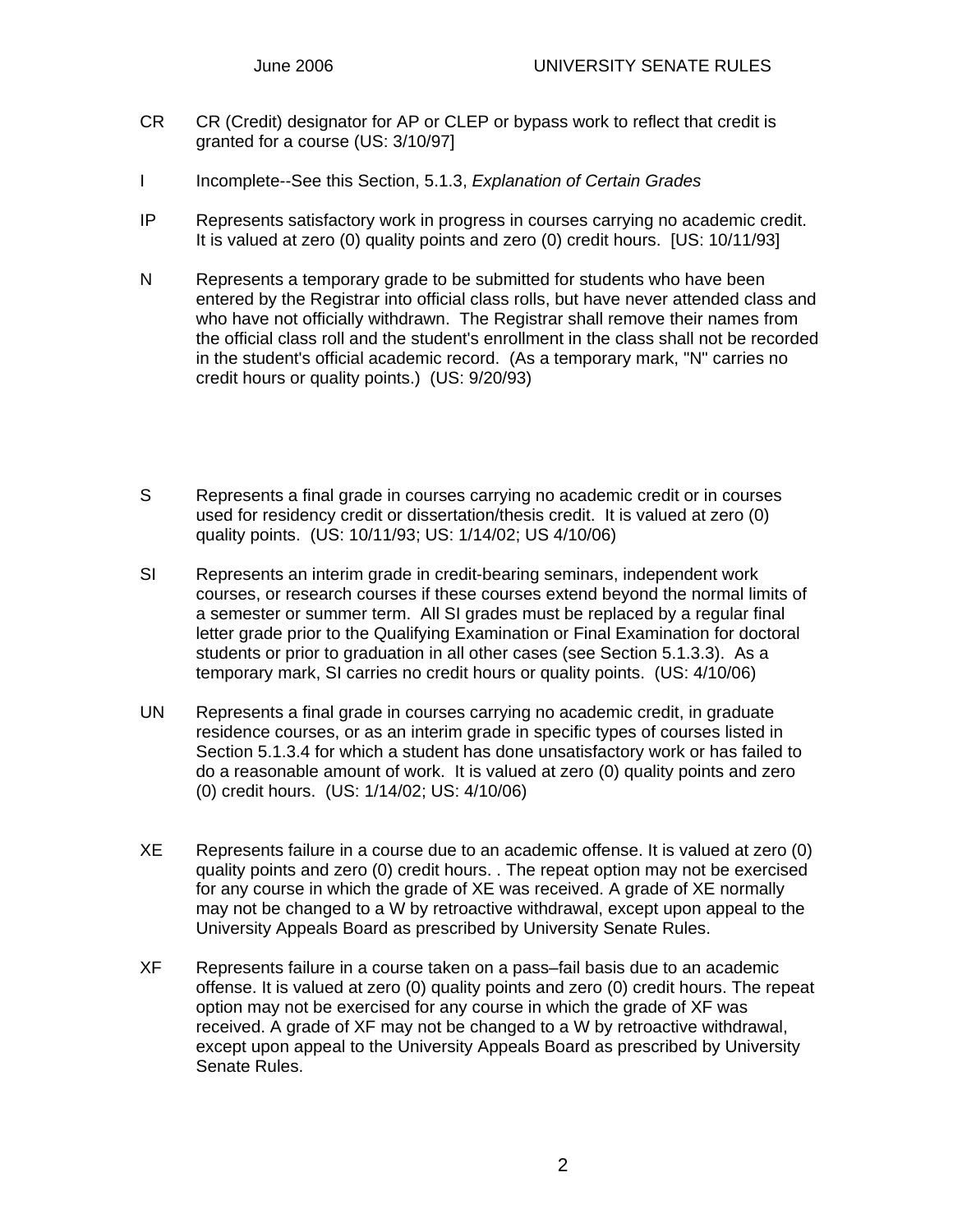- W Denotes withdrawal from class. It may also be assigned by the University Appeals Board in cases involving a violation of student academic rights. It is valued at zero (0) quality points and zero (0) credit hours. (US:9/10/79; US: 10/11/93)
- Z Reenrollment recommended (development courses only). It has no value in computing grade point average. (US 4/10/00)

### **5.1.2 EXCEPTIONS TO THE GRADING SYSTEM**

## **5.1.2.1 College of Law**

A The College of Law uses a special letter grading system in which the following grades are conferred with the respective quality point values indicated: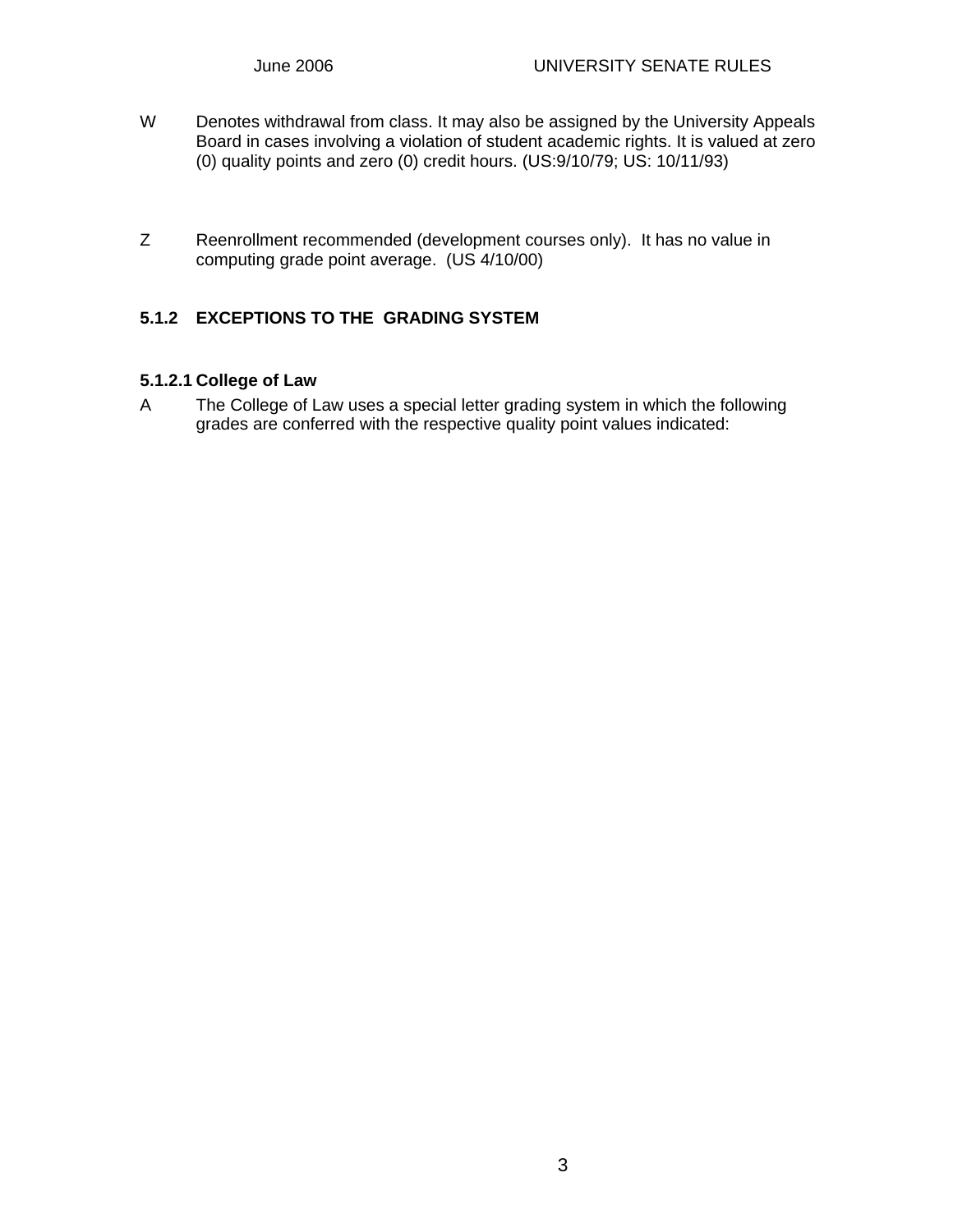|  |  | A+ 4.3 B+ 3.3 C+ 2.3 D+ 1.3 E=0 |  |  |  |
|--|--|---------------------------------|--|--|--|
|  |  | A 4.0 B 3.0 C 2.0 D 1.0         |  |  |  |
|  |  | A- 3.7 B 2.7 C- 1.7 D- 0.7      |  |  |  |

- B A student's academic grade record is expressed as a grade point average computed by multiplying the semester hours of credit for each course by the quality point value of the grade received in the course. These products are added together, and the sum is divided by the total semester hours attempted. The grade point average thus derived is the basis for each student's academic status as indicated in the published rules and policies of the College of Law Faculty.
- C Selected College of Law courses are graded on a Pass/Fail basis, and law students enrolled in graduate courses for which the College of Law grants credit toward graduation are treated by the College of Law as Pass/Fail courses. A failing grade (F) in any Pass/Fail course in the College of Law or any graduate course in which a student in the College of Law enrolls for credit toward graduation from the College of Law will be taken into account at a quality point value of zero (0) in computing the student's grade point average. (US: 4/12/93)
- D Limitation on Pass/fail Units Creditable for College of Law Students (US: 4/12/93)
	- 1. No more than 6 hours of graduate courses outside of the College of Law, graded on a pass/fail basis, shall be counted.
	- 2. No more than 6 hours of courses in the College of Law that are offered only on a pass/fail basis, shall be counted.
	- 3. No more than 9 of the total number of pass/fail credit hours, whether earned for graduate courses under 1. (above) or for College of Law courses offered only on a pass/fail basis under 2. (above) shall be counted.
	- 4. No more than one graduate course outside the College of Law, graded on a pass/fail basis, may be credited in any one semester.

Students in joint degree programs may only take up to six pass/fail course credit hours in the law school courses and may take no courses outside the College of Law for credit toward the J.D. other than pursuant to the applicable joint degree program.

#### **5.1.2.2 College of Dentistry:** (US 11/8/99)

An **A**, **B+** or a **B** is within the expected range of performance. A **C** is a marginal level of performance. To remain in good academic standing and to graduate, a student must maintain a grade point average (GPA) of 2.75 or more. Student performance will be reported to the University University Registrar's office as follows:

**A** Represents exceptionally high level of performance; four (4) quality points are awarded to each credit hour.

**B+** Represents a high level of performance; three and one-half (3.5) quality points are awarded for each credit hour.

**B** Represents the minimum expected level of performance; three (3) quality points are awarded for each credit hours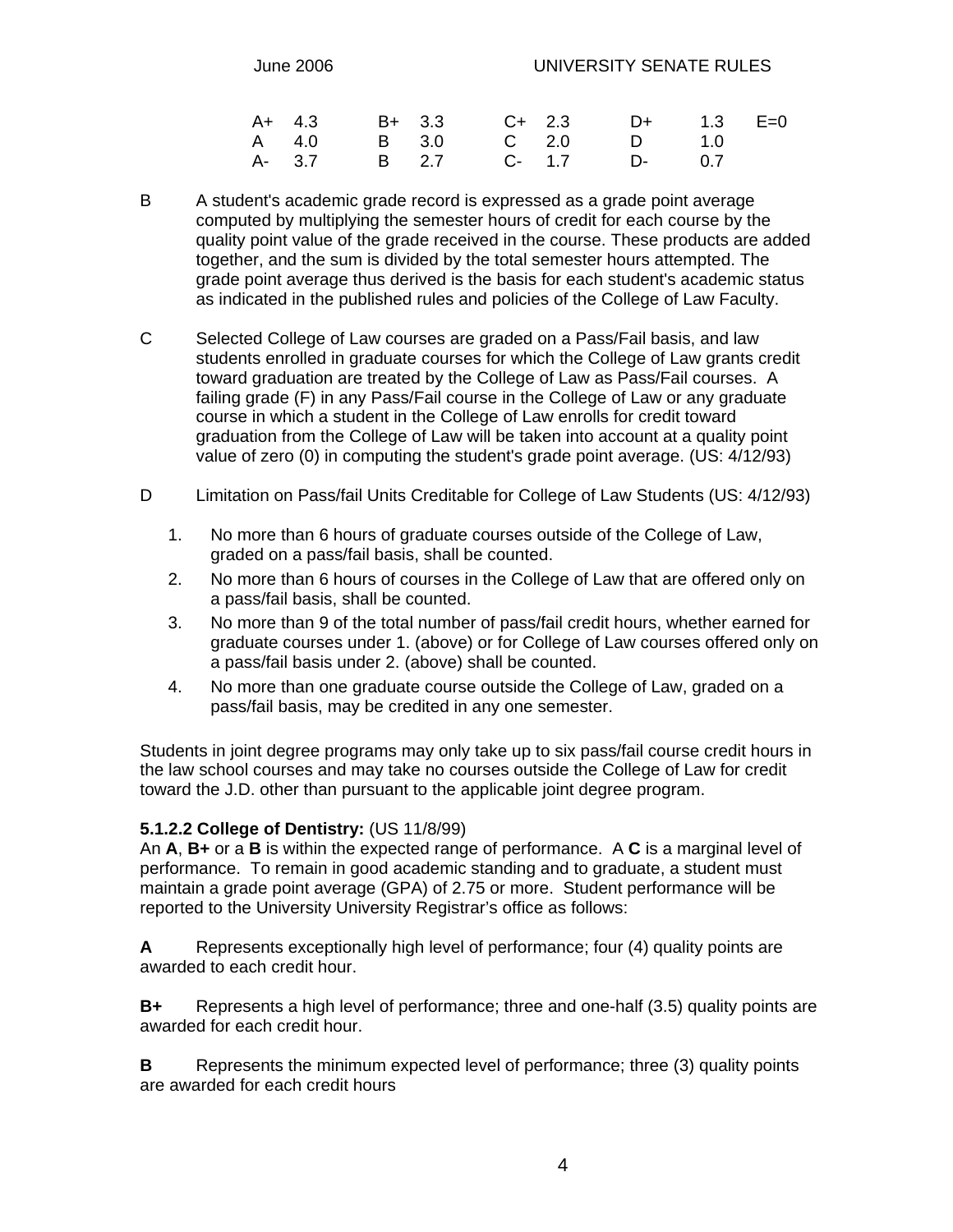**C** Represents a marginal level of performance; two (2.0) quality points are awarded for each credit hour

**E** Represents an unacceptable level of performance; zero (0) quality points are awarded for each credit hour

**P** Represents a passing grade in courses taken on a pass/fail basis. It is not used in GPA calculations

**F** Represents an unacceptable level of performance in courses taught on a pass/fail basis. It is not used in GPA calculations

**I** Incomplete; course objectives have not been completed during the allotted course time due to circumstances usually beyond the student's control. An **I** grade shall be conferred only when there is a reasonable possibility that a passing grade will result when work is completed. An **I** must be replaced by another grade within 12 months or before graduation, whichever occurs sooner. After this period, an **I** grade will automatically convert to an **E** or an **F** grade as appropriate.

**W** Withdrawn; this grade will be awarded to a student who withdraws from a course or from the college. It shall be awarded only after recommendation by the Academic Performance Committee and approval by the dean.

Responsible Agent: The Instructor of Record will evaluate the performance of each student with respect to the course objectives and assign the appropriate grades

### **5.1.2.3 College of Medicine** (US: 3/10/86)

- A Represents exceptionally high achievement in performance. It is valued at four (4) quality points for each credit hour.
- B Represents the expected level of achievement or performance in each course. This grade reflects student competence in all areas of course requirements. It is valued at three (3) quality points for each credit hour.
- C Represents marginal performance. It is valued at two (2) quality points for each credit hour.
- E Represents failure and unacceptable performance in a course. It is valued at zero (0) quality points for each credit hour.
- P Represents a passing grade in a course taken on a pass/fail basis. It is not used in quality point calculations.
- W Denotes withdrawal from the college or from an elective course. W must be approved or recommended by the Student Progress and Promotion Committee. Withdrawal from a required course is not permitted, except when a student withdraws from the college. A student may withdraw from an elective and the W will remain on the record.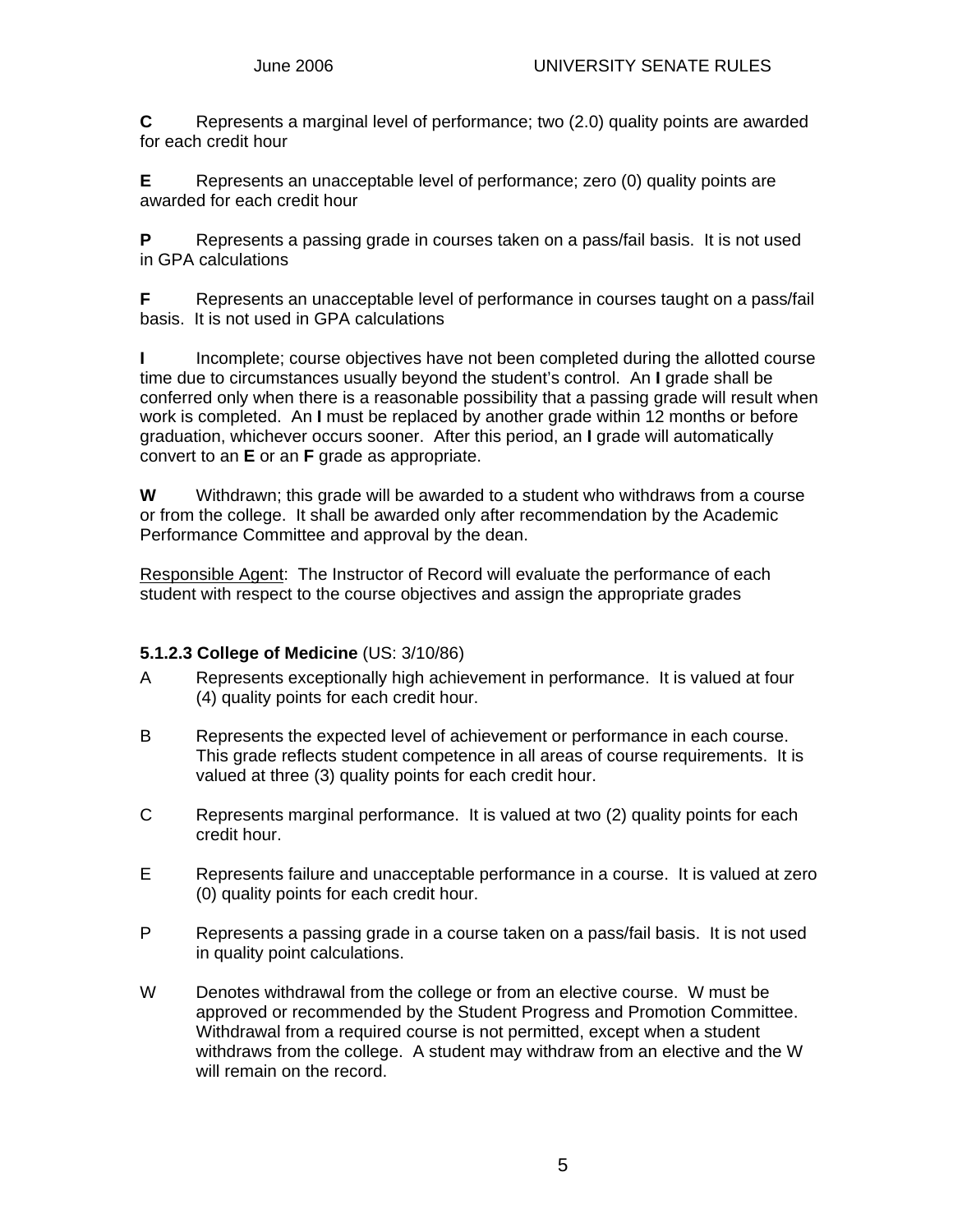- U Represents unsatisfactory performance in a specific area of course requirements. It is conferred instead of an E grade when evidence exists that the student might earn a passing grade upon completion of make-up work. In the interim the U will be valued at one quality point for each credit hour. The temporary grade must be made-up before the student can be promoted to the next year of the curriculum. The quality point calculation will then be the average of the U and the grade conferred after the make-up. (US: 3/18/96)
- I Represents incomplete work at the time grades are submitted for courses. It is conferred only when there is a reasonable possibility that a grade of C or better will be earned upon completion of the work. All I grades in required courses must be removed by a passing grade before a student can be promoted to a subsequent year. If a student later withdraws from the College, an outstanding 'I' grade can revert to a W grade at the discretion of the Student Progress and Promotion Committee.

**5.1.2.4 Design & Landscape Architecture** Students enrolled in courses numbered 800 or higher in the College of Design or the Program in Landscape Architecture in the College of Agriculture shall be conferred the following grades with the respective quality point value indicated (US: 4/13/98):

|                         | B+ 3.3 C+ 2.3 D+ 1.3 E 0 |  |  |  |
|-------------------------|--------------------------|--|--|--|
| A 4.0                   | B 3.0 C 2.0 D 1.0        |  |  |  |
| A-3.7 B-2.7 C-1.7 D-0.7 |                          |  |  |  |

The use of the plus-minus system does not change any college or university GPA requirement, nor the method by which GPAs are computed, nor the interpretations of other grades awarded, such as F, I, P, W, & S. (US: 9/20/93)

All students enrolled in courses using the plus/minus grading system will have the appropriate point value calculated into their GPA regardless of their college of origin. (US: 3/18/96)

In the Program in Landscape Architecture students must earn a C grade or better in major design studios in order to advance to the next level in the curriculum.

## **5.1.3 FURTHER EXPLANATION OF CERTAIN GRADES**

**5.1.3.1 Grade E:** The grade E means that the student can obtain credit in the course only by repeating the entire work of the course in class, or by special examination in accordance with procedures outlined in Section V., 5.2.1.2. In rare cases in which undue hardship is involved in repeating the work in class, the dean of the college in which the student is enrolled may approve repeating the work by correspondence.

 **5.1.3.2 Grade I** [US: 9/14/87; US: 10/11/93; US: 12/8/97]: The grade I means that part of the regularly assigned work of the course remains undone. It shall be conferred only when there is a reasonable possibility that the student can complete the work within the allowable period of time for removal of an I grade and that a passing grade will result from completion of the work. Except under exceptional circumstances, the student shall initiate the request for the I grade. An I grade shall not be conferred when the student's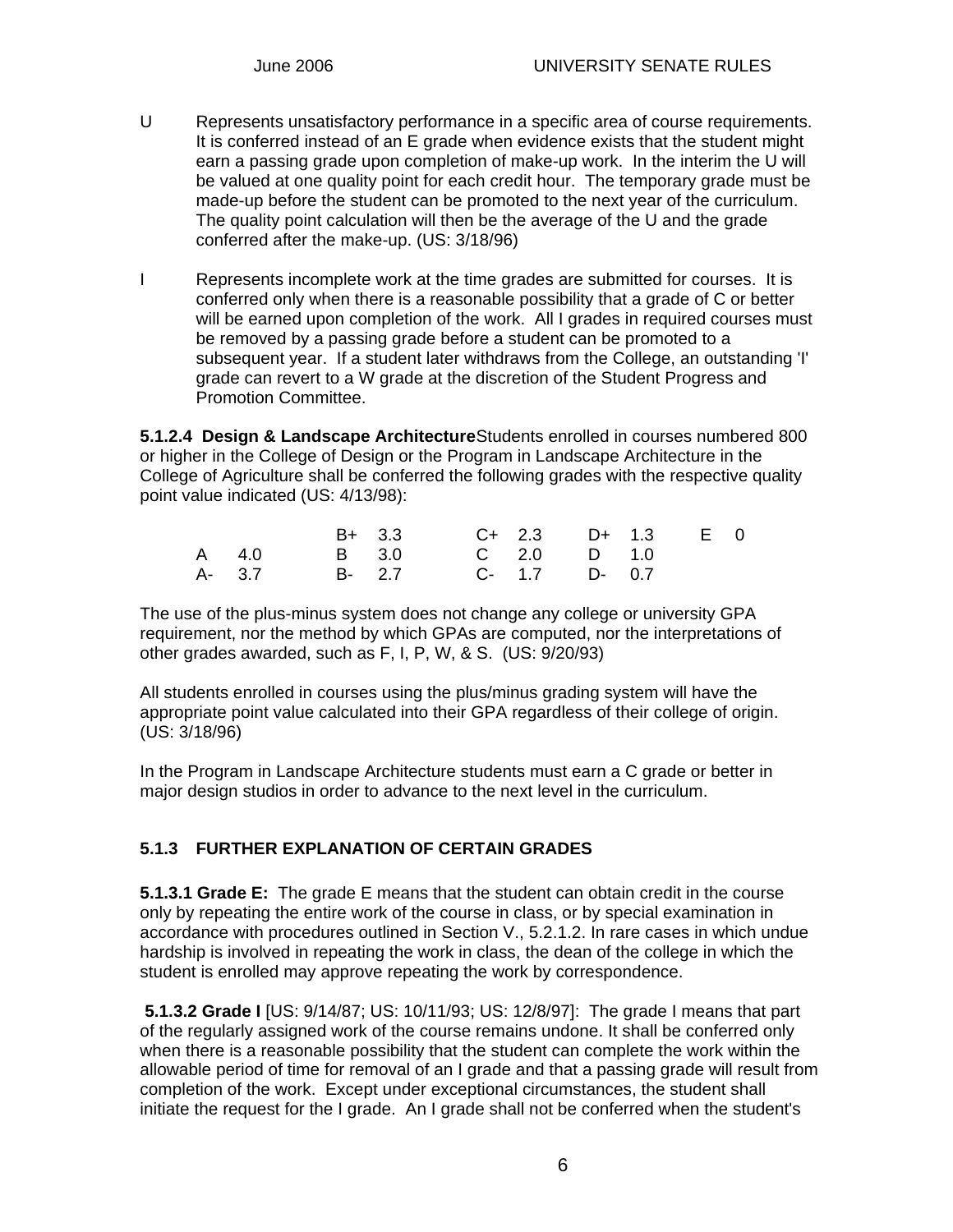reason for incompleteness is unsatisfactory to the Instructor of Record. A grade of I must be replaced by a regular final letter grade not later than 12 months from the end of the academic term in which the I grade was awarded or prior to the student's graduation, whichever occurs first. The Registrar's Office shall provide notification to the Instructor of Record at least two months prior to expiration of the allowable period. The Instructor of Record can extend the allowable period for up to an additional 12 months by completing a grade assignment form. If the Instructor of Record is not available, the department chair or dean of the college in which the course is offered may complete a grade assignment form to extend the allowable period for up to 12 months. In the event the grade of I is not replaced by a regular final letter grade within the allowable period, Registrar shall change the I grade to a grade of E on the student's permanent academic record and adjust the student's GPA accordingly. In the event that an I becomes an E, the instructor of record may submit a grade assignment form to replace the E within 12 months from the time the E was assigned. A graduate who had an I grade on his or her academic record at the time of graduation (and which grade was subsequently changed to an E by the Registrar) may be allowed a maximum of 12 months following the end of the semester, term or session in which the course was taken to satisfactorily complete the course and receive a grade change.

For each I grade assigned, the Instructor of Record shall complete an appropriate file record on a standard form provided by the Registrar, which shall include the following:

- A the name of the student;
- B the course number and hours of credit;
- C semester and year of enrollment;
- D signature of the Instructor of Record;
- E a brief statement of the reason(s) for recording the incomplete; and
- F specific instructions on how alternate grades on the work to be completed will affect the final grade;
- G the specific time requirement (not to exceed 12 months) set by the Instructor of Record for removal of the I grade and consequences of not removing the I grade; and
- H signature of the student, if feasible.

The Instructor of Record shall provide a complete copy of this record to the student and the department chair at the time the I grade is reported. The term "student" in this context excludes only students in the Graduate School and the Colleges of Medicine and Dentistry. (US: 9/14/87; US: 2/11/91)

#### I (Incomplete Grades) for Graduate Students [US: 3/10/97]

A grade of I (Incomplete) may be awarded to a graduate student if a part of the work of a course remains undone and there is a reasonable possibility that a passing grade will result from completion of the work. All Incompletes (I grades) must be replaced by a regular final letter grade within 12 months of the end of the semester, summer session or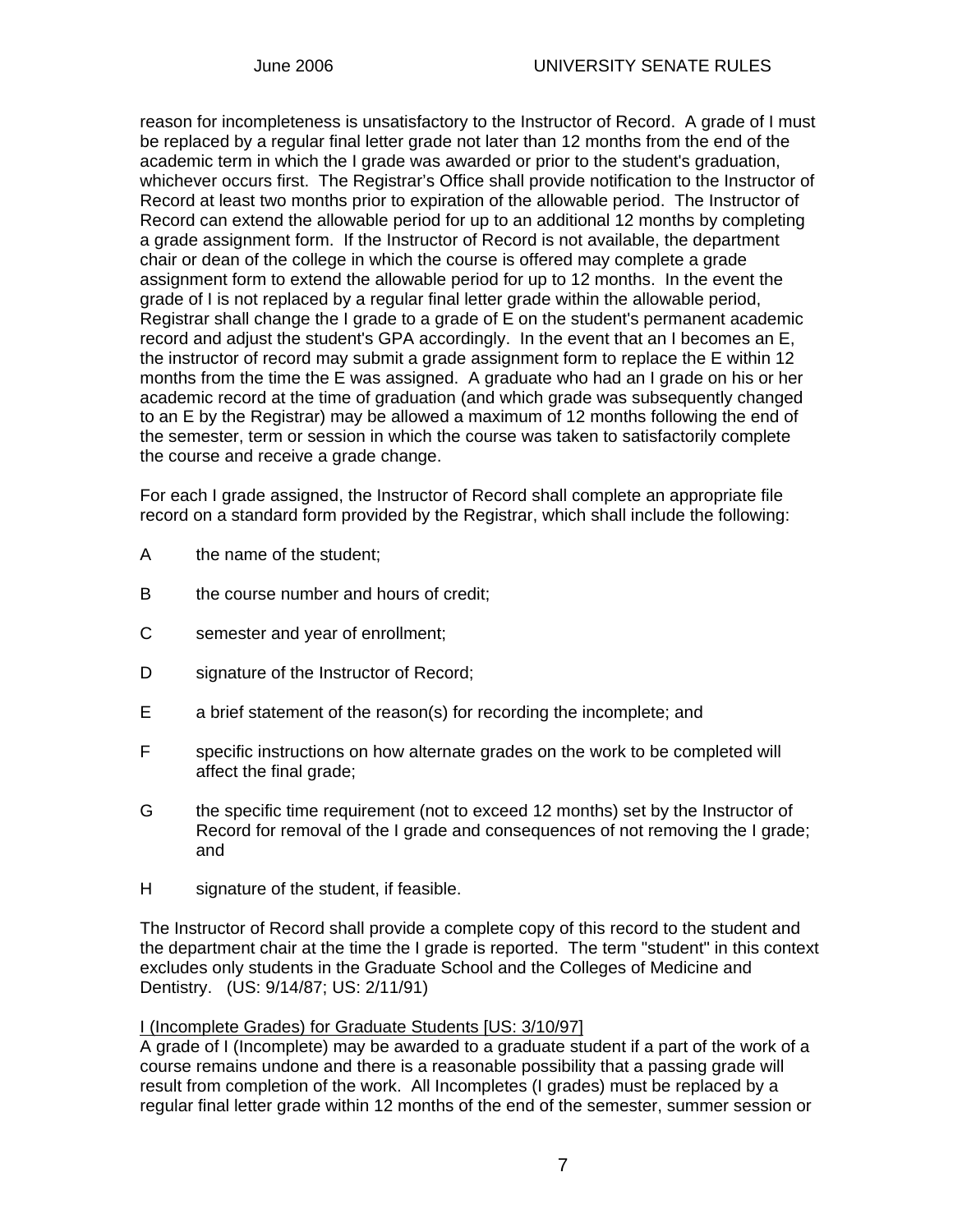summer term in which the I grade was awarded or prior to the student's graduation, whichever occurs first. If an I grade has not been replaced within the allowable period, the Registrar shall change the I grade to a grade of E on the student's permanent academic record and adjust the student's grade-point average accordingly, unless otherwise approved because of exceptional circumstances by the Dean of the Graduate School on recommendation of the Director of Graduate Studies in the student's program.

Instructors of Record who assign an I grade should file with the student's Director of Graduate Studies information which includes 1) the name of the student, 2) the course number and hours of credit, 3) the semester and year of enrollment, 4) specific information on the work to be completed before a final grade can be assigned, and 5) the time frame in which the specific requirements are to be met (not to exceed 12 months). Graduate students are urged consult with their Director of Graduate Studies concerning procedures relative to the awarding of "I" grades and the conditions under which they may be removed I that particular program.

**5.1.3.3 Grade SI:** A grade of SI an interim grade in credit-bearing seminars, independent work courses, or research courses if these courses extend beyond the normal limits of a semester or summer term. All SI grades must be replaced by a regular final letter grade prior to the Qualifying Examination or Final Examination for doctoral students or prior to graduation in all other cases. (US: 1/14/02; US: 4/10/06)

**5.1.3.4 Grade IP:** The grade IP may be recorded for students in zero-credit courses of research, independent work, or seminar-type, if at the end of a semester the student, because of the nature or size of the project, has been unable to complete the course. The project must be substantially continuous in its progress. When the work is completed, a final grade will be substituted for the IP. This grade may not be conferred to a student who has done unsatisfactory work or to one who has failed to do a reasonable amount of work. (US: 10/11/93)

**5.1.3.5 Grade W:** The grade W shall be conferred to students who officially withdraw from a class or classes under conditions described in Section V., 5.1.8.2 through 5.1.8.4. The University Appeals Board may also assign this grade. See also Section VI., 6.5.1.2 (b). (US:10/8/79; US 10/11/93; US: 1/14/02)

**5.1.3.6 Grade Z:** The grade Z means that the student has made significant progress but needs and deserves more time to achieve a passing level. The student should reenroll in the course in order to continue advancement to a level of competence set for the course. Re-enroll grades may be assigned only for development courses numbered 000- 099. (US 4/10/00)

**5.1.3.7 Missing Grades**: **\*\*\*** appears in a grade report when a grade has not been recorded for the class. The Registrar's Office shall notify all unit or program heads at the end of each semester, regarding all missing (**\*\*\***) grades in all graduate, undergraduate and professional courses offered by that unit. The unit head shall have six weeks to confer a grade in the course in consultation with the course Instructor of Record, if possible. The Registrar will notify the student when his or her grade has been changed. Any appeals under this rule shall be taken to the Academic Ombud. [US 3/6/00; US: 1/14/02]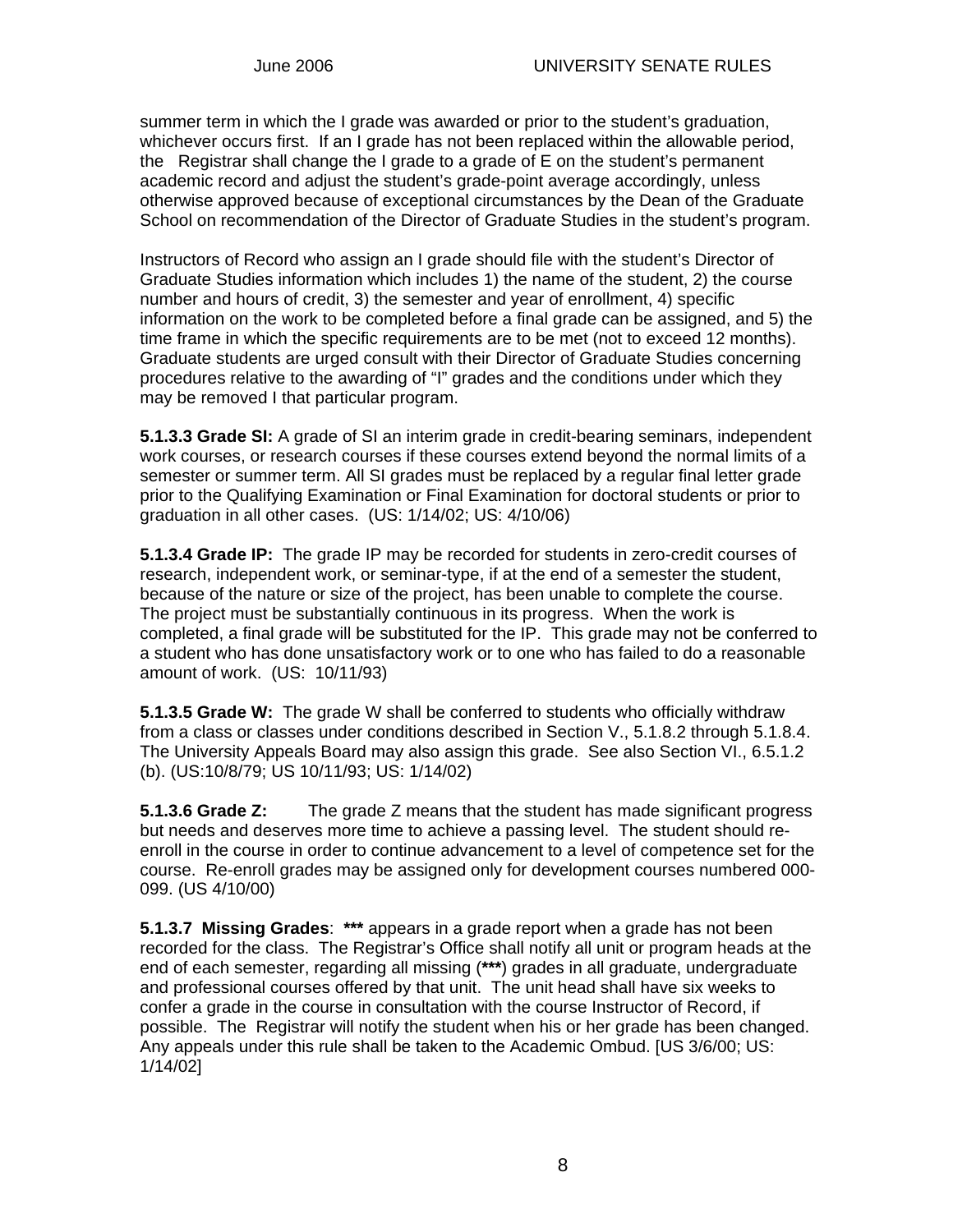### **5.1.4 COURSES TAKEN ON A PASS/FAIL BASIS**

Undergraduate students above the freshman level and not on academic probation may select a maximum of four (4) elective courses, with certain restrictions, to be taken on a Pass/Fail basis. Students in the Honors Program above the freshman level may, with advance written approval of the Director of the Honors Program, select additional elective courses to be taken on a Pass/Fail basis. Credit hours successfully completed under this option shall count toward graduation but shall not be used in calculating GPA.

Courses taken on a Pass/Fail basis (including transfer courses) shall be limited to those considered as elective in the student's program and such other courses or types of courses as might be specifically approved by the Senate Council for a college or department. Prerequisites for such courses may be waived with the consent of the Instructor of Record. Students are expected to participate fully in these courses and to take all examinations. Any student may change his or her grading option (pass/fail to letter grade or letter grade to pass/fail; credit to audit or audit to credit) within three (3) weeks from the beginning of classes in the fall or spring semester (or a proportionate amount of time in the summer term/session or other courses of less than a full semester's duration). After such time, a student may not change his or her grading option without the express approval of the student's academic dean or the dean's designee. The waiver and the rationale for the waiver must be documented in the student's record in the college. [US: 12/11/00]

#### Pass/Fail

Courses offered only on Pass/Fail shall not be included in the maximum number of elective courses which a student may take under these provisions. (See SR 5.2.1.2 for procedures on Pass/Fail available under that option.)

The Instructor of record shall not be notified by the Office of the University Registrar or by any other office of the University of those students who are taking the course Pass/Fail. The Instructor of Record shall submit a regular letter grade to the Registrar's Office which will take the appropriate action to change the grade into Pass/Fail grading track for records. Neither a grade of P nor a grade of F shall be taken into consideration in calculating a student's GPA, except as provided in SR 5.1.2.1. [US: 9/13/76]

Giving a P/F credit for AP tests and for CLEP tests does not mean that students may elect to take a required course for P/F. If the student elects to take the course he or she must get a letter grade to satisfy the USP requirements.

## **5.1.5 AUDIT**

Students who register for an audit do so for reasons other than fulfilling explicit requirements. They must come to individual agreements with the instructor as to what responsibilities they will be expected to perform. Normally, students who audit would be expected to do the readings and attend class; they may be required to enter more fully into the class work. In any case, they will receive no credit hours or grades. Any change from audit to credit or credit to audit by a student regularly enrolled in a college must be accomplished within three (3) weeks from the beginning of classes in the fall or spring semester (or a proportionate amount of time in the summer term/session or other courses of less than a full semester's duration). No credit can be conferred for a class audited nor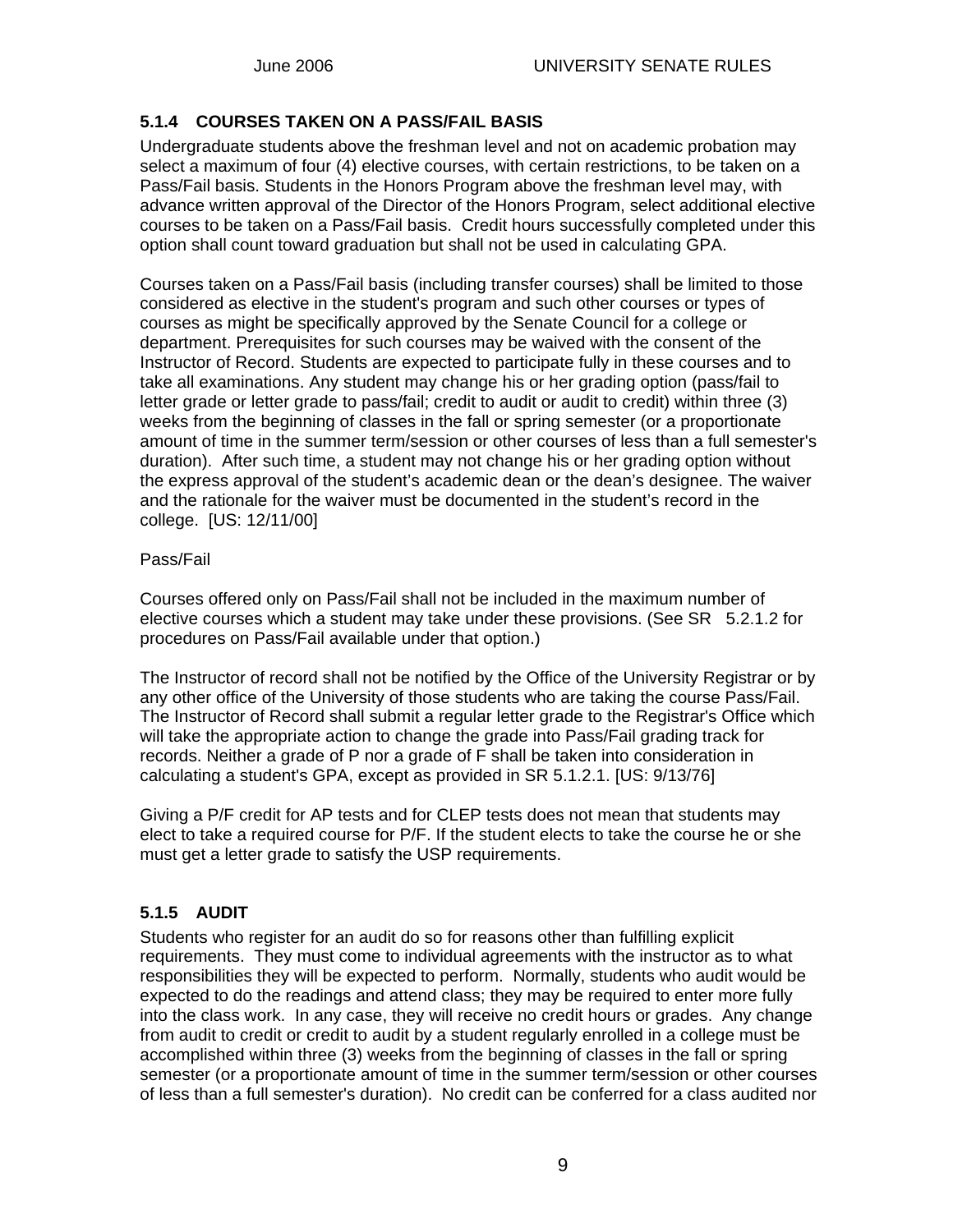is a student permitted to take an examination for credit, except for the special examinations described in 5.2.1.2. A student who initially enrolls in a class as an auditor must attend at least 80% of the classes in the course (excluding excused absences). If a student changes her or his enrollment from credit to audit, s/he must attend at least 80% of the remaining classes (excluding excused absences). If an auditor fails to attend the requisite number of classes, the Instructor of Record may request that the Dean of the instructor's college award the grade of W for that course and the Dean shall report the grade to the Registrar. No instructor is authorized to admit anyone as an auditor to any of his/her classes unless the auditor has registered as such. (US: 10/11/76; US: 12/10/90; US: 9/20/93; US: 4/10/00)

## **5.1.6 REPORTING FINAL GRADES**

The final grades shall be filed with the Registrar's Office within 72 hours of the scheduled final examination but in no case later than the date announced in the official University Calendar, except that grades and credit obtained by special examination shall be reported in accordance with the *University Senate Rules* governing special examinations. (See Section II, 2.1.0 and Section V., 5.2.1.2.) (US: 9/20/93)

## **5.1.7 CHANGING GRADES**

An Instructor of Record may change a mark once it has been reported to the Registrar's Office only if (1) the change is made within one year of the date of the original grade and (2) only in the case the original grade was in error. Reports of all such grade changes shall be sent to the Registrar's Office with a copy to the dean of the college in which the instructor is assigned. The Instructor of Record may also recommend to his/her department chair the changing of a grade for any reason other than an error, and the grade shall be changed if the department chair approves. In every such approval, a report of the grade change shall be sent to the Registrar's Office by the department chair with a copy to the Instructor of Record and dean of the college involved. There shall be only one grade change per student per course pursuant to this rule No grade may be changed after the student has graduated from the University except in the case of the error provided for above.

\* The instructor of record for the course is authorized to make the final decision to change a grade in cases of an error (e.g., miscalculation of the grade, or errant entry of the wrong grade). In other cases, an instructor of record is authorized to initiate and make a grade change only if the department chair agrees to the change. (The department chair's role in this case is only to agree or not to the change, not to make the change independent of the instructor of record.) (SREC: 4/14/06)

However, in the case of a violation of student academic rights, the University Appeals Board may change a grade to P or W or, if such a determination can be made, to an appropriate letter grade. (See Section VI, 6.5.1.2b) (See Section V - 5.1.3.2 for the procedures for recording and changing an I grade.) [RC: 11/20/87]

Graduate and professional schools may have individual rules on this matter so long as they are not inconsistent with these rules.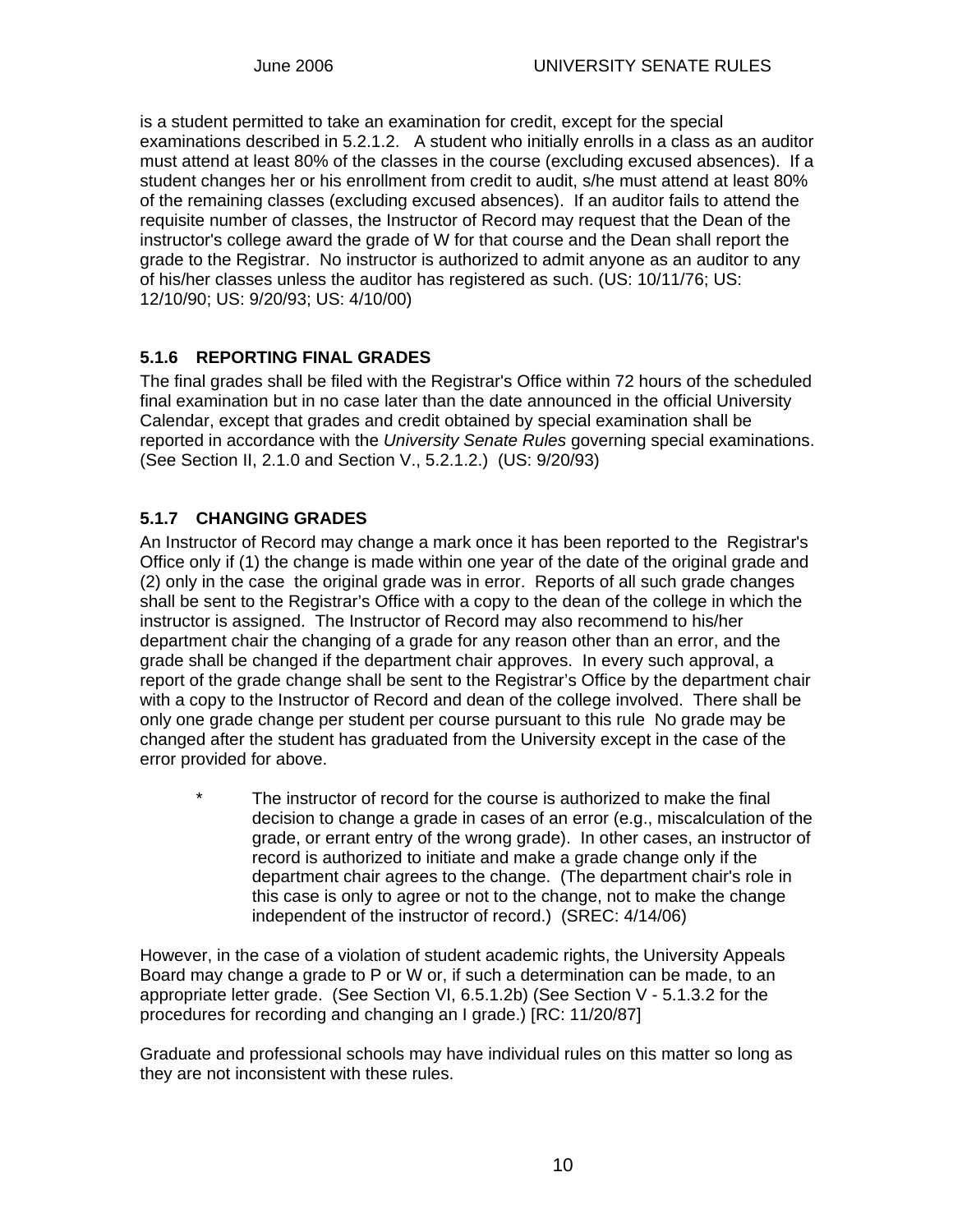#### **5.1.8 WITHDRAWAL: GRADES FOR STUDENTS WHO WITHDRAW OR ARE DROPPED**

**5.1.8.1 General Rule**: Students who miss the first two class periods of a course without notifying the department of their intention to attend may be reported by the department to the dean who shall drop the students from the course and notify the Registrar that the student has been removed from the class roll. The Registrar will inform such students that they have been dropped. The students will have no record of the class appear on their transcripts. (US:12/12/77; US: 9/20/93)

- **5.1.8.2 Time Periods**: Any student may withdraw from any class (except for those used to meet the Writing Requirement) during the withdrawal period which is defined as the period prior to and including the: [US: 2/12/82; US: 9/12/94; US 4/10/00]
- a. end of the ninth week for fall or spring semester
- b. third day of the fifth week for eight week summer session/term
- c. second day of the third week for four week summer session/term.

Students who withdraw within three (3) weeks from the beginning of classes in the fall or spring semester (or a proportionate amount of time in the summer term/session or other courses of less than a full semester's duration) will have no record of the class appear on their transcripts. [RC: 11/20/87]

Students who withdraw during the remaining portion of the withdrawal period will receive the grade of W which will appear on their transcripts. [US: 9/12/94]

> **\*** The midpoint of the semester is calculated from the first day of classes to the last day of classes, excluding academic holidays and not including final exam period. [RC: 2/10/87]

**5.1.8.3 Withdrawals in latter half of term** A student may withdraw from a class, or from the University, during the latter half of the semester/session/term upon approval by the dean of the student's college of a petition certifying urgent non-academic reasons including but not limited to:

- 1. Illness or injury of the student;
- 2. Serious personal or family problems;
- 3. Serious financial difficulties.

Before acting on such a petition, the dean will consult with the Instructor of Record of the class. The dean may not delegate the authority to approve or deny a petition to withdraw to the University Registrar or to any other agency external to his or her college. If such a petition is approved by the dean of the student's college, the dean shall inform in writing the Instructor of Record of the class of his/her action, and the student shall be assigned a grade of W. (US: 9/10/79; revised US: 4/11/83)

A student may also petition the dean of the student's college to withdraw from a class during the latter half of the semester/session/term if he or she has excused absences in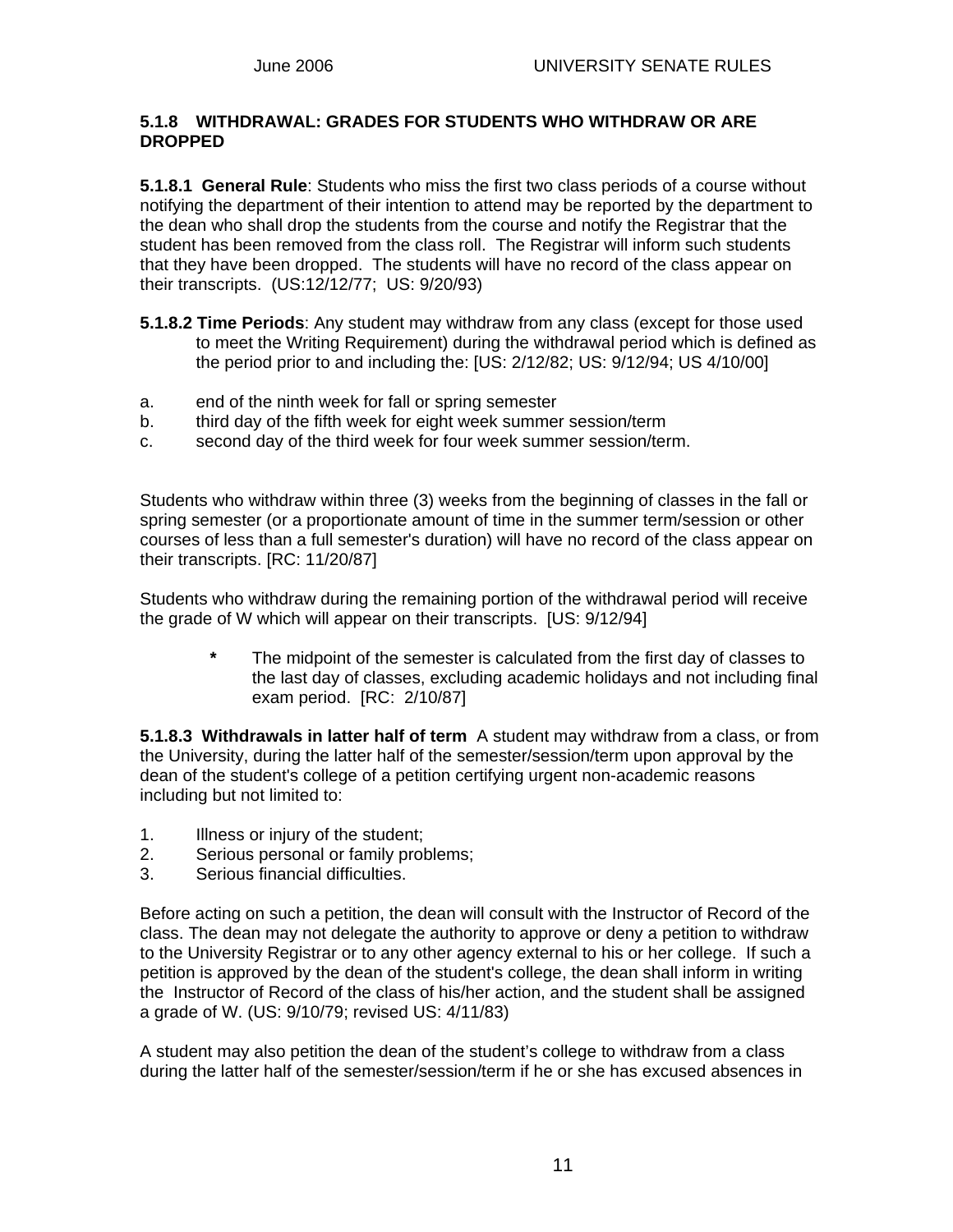excess of one-fifth of the class contact hours in a course where attendance is required or is a criterion for a grade (see V.5.2.4.2). [RC: 11/20/87]

 **5.1.8.4 Credit for Students Who Withdraw to Enter Military Service** Students who withdraw (and within ten (10) days enter the Armed Services either mandatorily or voluntarily) after completing the twelfth week of the semester, the third week of the four week summer term, or the sixth week of the 8 week summer session , or later, shall be entitled to receive full credit and residence for the course. The grade report shall be that attained in the course up to the time of withdrawal. If, with the credit and residence time granted, the student has fulfilled all requirements for a degree, the student shall be recommended for that degree by the University Senate. If a comprehensive course examination is required for graduation, this requirement shall be waived. (US: 9/20/93)

**5.1.8.5 Retroactive Withdrawal:** Withdrawals initiated after the last day of classes for the semester are governed by this rule (US: 12/8/97; US 4/12/99)

A. Requirements

(1) Typically, a student may withdraw from a given semester only if the withdrawal is from all classes.

> **\* If a student submits a request to the Retroactive Withdrawal Appeals Committee (RWC) for retroactive withdrawal from a single course, and that request is denied by the RWC, the student retains a standing to then submit a different request to the RWC for retroactive withdrawal from all classes. The act of submission of the second request does not constitute an improper 'appeal' to the RWC of the RWC's prior decision. (SREC: 6/8/06)**

(2) Requests for retroactive withdrawals may not be granted after a student has graduated or beyond two calendar years from the last day of classes for the semester for which the withdrawal is requested.

(3) Retroactive withdrawals may be granted only when the student has demonstrated satisfactory evidence that the student has incurred:

- (a) a serious injury or illness
- (b) serious personal or family problems
- (c) serious financial difficulties; or

(d) permanent disability verified by the Disability Resource Center and diagnosed after the semester for which the withdrawal is requested

(4) Retroactive withdrawal from a class in which an XE or XF has been imposed shall not be granted.

B. Procedure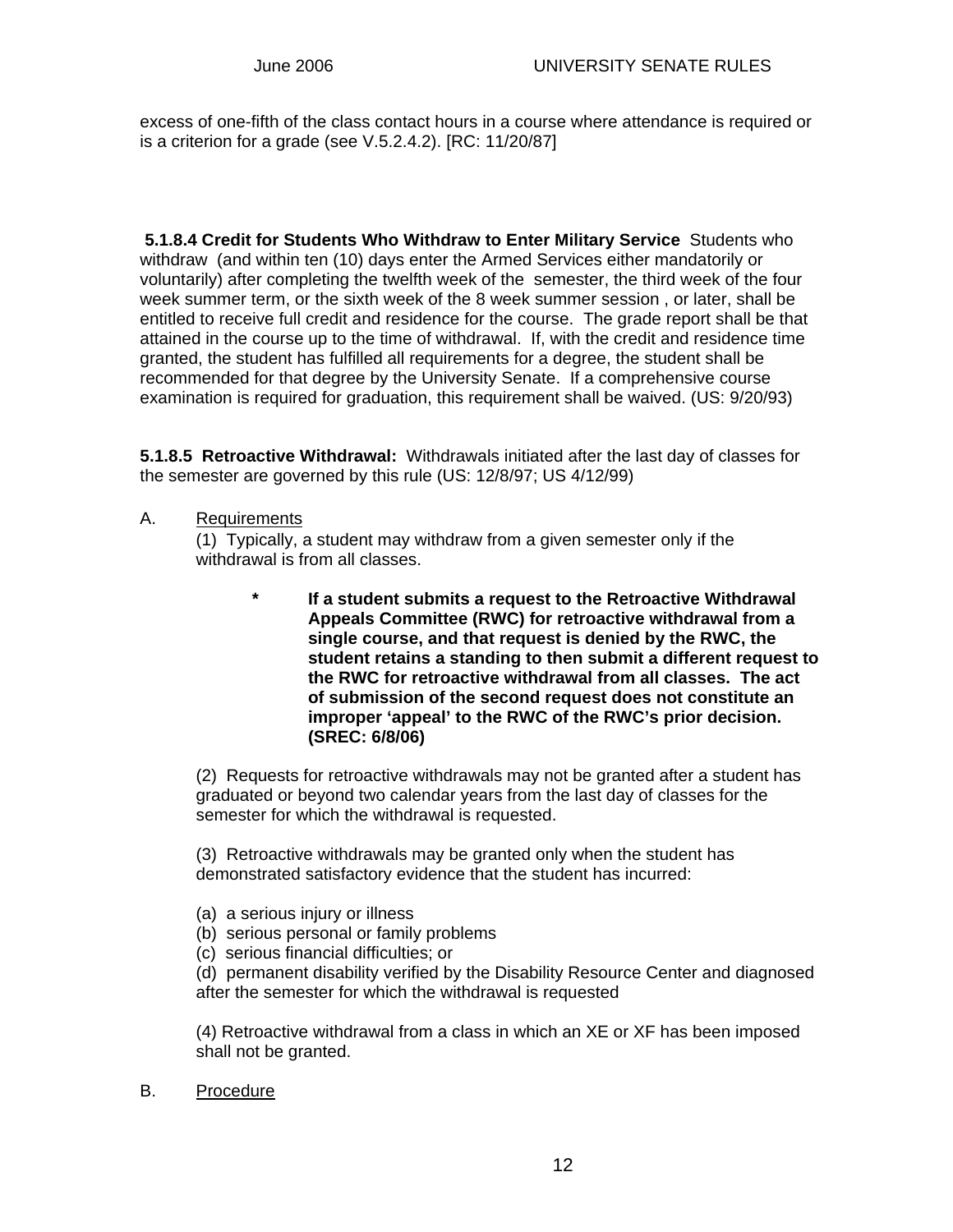To the extent possible, the following procedures shall be uniform throughout the University:

 (1) Requests for retroactive withdrawal shall be made of the Dean of the college in which the student was enrolled at the time the classes were taken, on the form and with the documentation required by the University Senate. Requests for retroactive withdrawals shall be made through the University Senate – Retroactive Withdrawal Petition [US: 4/12/99]

[http://www.uky.edu/Fiscal/Shared/Forms/RWAform.pdf]

 (2) The Dean shall recommend approval or disapproval of the request and shall forward the recommendation to the RWC, normally within 30 days of receipt of the petition and all supporting documentation.

 (3) The Committee shall rule on the request, normally 30 days from receipt of the petition and all supporting documentation from the Dean. The student shall have the right to appear in person before the Committee to present his or her request and shall have the right to be represented by an attorney or other designated individual.

 (4) The Committee shall forward all approved requests to the Office of University Registrar for implementation.

 (5) The Committee shall forward a copy of its decision - whether the request was approved or not - to the Dean of the student's current college and to the Dean of the College in which the student was enrolled at the time of the retroactive withdrawal, if different from the current college. The Dean of the student's current college shall notify the student and Instructors of Record of the Committee's decision.

- There is no provision in the retroactive withdrawal process prescribed in the Senate Rules for a dean to block, overturn, or appeal a RWC decision (SREC: 4/14/06).
- \* There is no 'cause of action' within the Senate Rules for appeal of the RWC decision to either an administrator or to another University committee, except if the student attempts to make a case that the RWC's actions had constituted a violation of the academic "rights" of the student. In such a case, the cognizant entity to receive and entertain such an appeal is the University Appeals Board (see SR 6.5.1.2). (SREC: 4/14/06)

### **5.1.9 GRADE POINT AVERAGE (GPA)**

A. GPA is the ratio of the number of quality points gained to the number of credit hours (whether earned or not) in courses for which the grades of A, B, C, D. or E were conferred, excluding grades in developmental or remedial courses. (US: 3/9/98; US 4/10/00; US: 9/10/01)

B. If a student repeats a course in which a grade of "B" or better has been received, any subsequent grades of "B" or better and credit hours earned for those courses (if any) shall be ignored in computing the student's grade point average, unless the repeat option has been exercised according to Rule 5.3.1.1. A student does not repeat a course within the meaning of this rule if he or she only repeats the same course number where there are multiple topics, subtitles, independent study, or other courses allowed by the student's program using a common course number. (US: 4/13/98)

C. Credit hours are considered as earned only if a grade of A, B, C, D, P or S was conferred.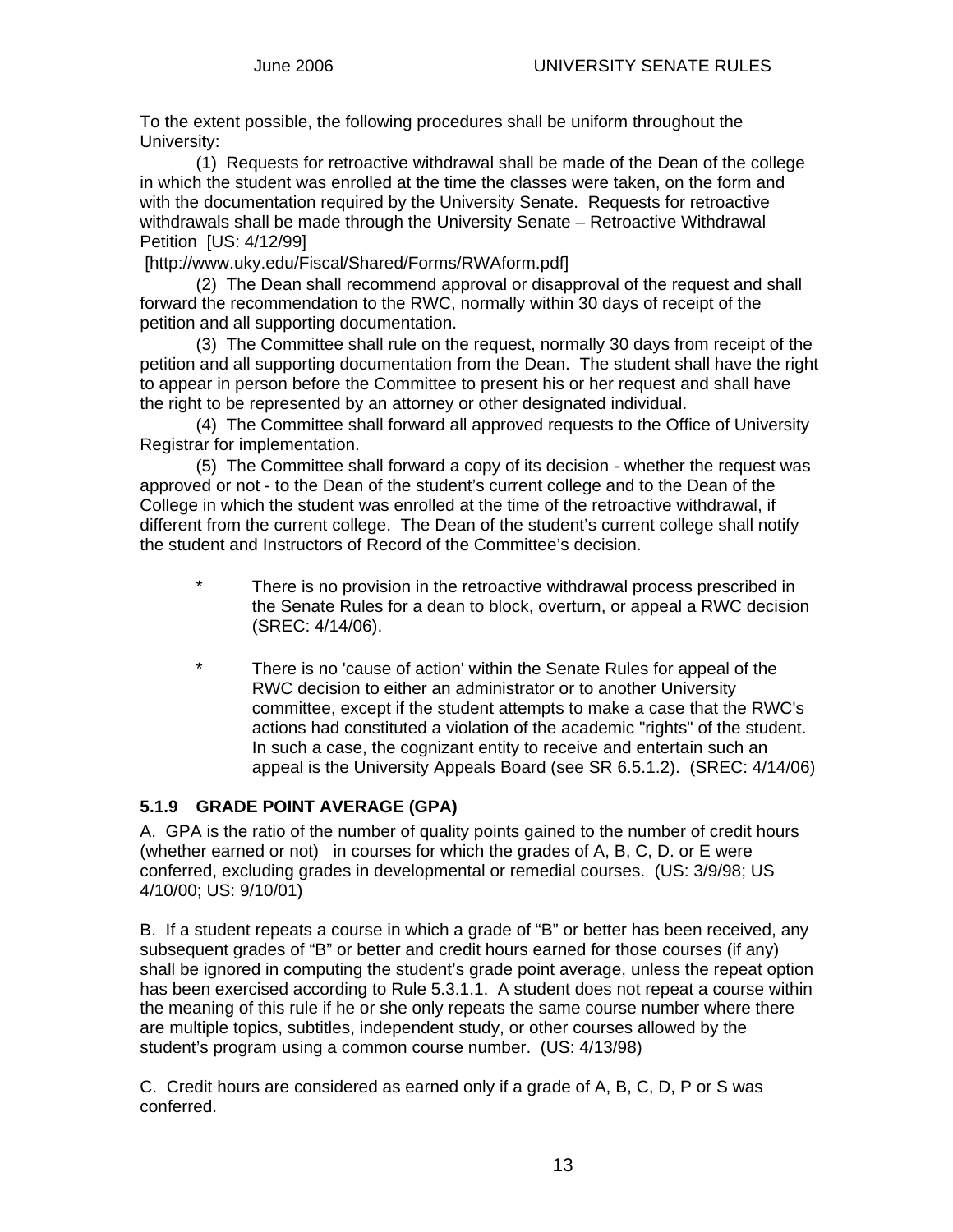**5.1.10 NOT IN CLASS** Students who have been entered by the Registrar into the official class roll, but have never attended class, and who have not officially withdrawn, shall be reported NOT IN CLASS. The names of such students shall be deleted from the official roll by the Registrar. (See Section IV., 4.3.2 and Section V., 5.2.4.4)

# **5.2.0 CREDIT, CLASSIFICATION, ACADEMIC STANDARDS, LOADS**

### **5.2.1 CREDIT HOURS**

In general, undergraduate courses are developed on the principle that one semester hour of credit represents one hour of classroom meeting per week for a semester on the part of the student exclusive of any laboratory meeting. Laboratory meeting, generally, represents at least two hours per week for a semester for one credit hour .

Credit for short courses of less than eight weeks shall be limited to no more than one credit hour per week.

**5.2.1.1 Accelerated Programs** The College Board Level Examination Program Subject and General Examinations, the College Board Advanced Placement Examinations, the American College Testing Program Proficiency Examination Program Subject Examinations, and courses evaluated by the American Council on Education for which credit recommendations are made under the Program on Noncollegiate Sponsored Instruction and courses in the International Baccalaureate Program are recognized as appropriate credit for meeting degree requirements (US: 10/14/02). College Faculties and/or department Faculties representing the discipline, as designated by the Associate Provost for Undergraduate Education, shall determine and publish appropriate cut-off scores for the CLEP, AP, PEP and IB examinations and report them to the Office of Admissions and Registrar. (US:9/13/82; US:10/14/02) No AP, CLEP or IB credit hours shall be letter graded. Rather, all such earned credit hours shall be shown on the student's academic record as course credit (CR). (See also V - 5.1.4, Rules Committee Interpretation, 1/15/93) (US: 4/25/88; US: 3/9/98)

### **5.2.1.2 Credit by Special Examination**

#### **Entrance Examination**

An individual educational unit may require, in addition to the freshman classification test, with the approval of the Senate, entrance or classification tests to be taken by its applicants for admission to its programs.

#### **Special Examination**

Any full-time or part-time student enrolled in the University, and in good academic standing, shall have the right to request a special examination for credit in any course offered, regardless of whether the student has audited the course, is currently enrolled in it, or has studied for it independently.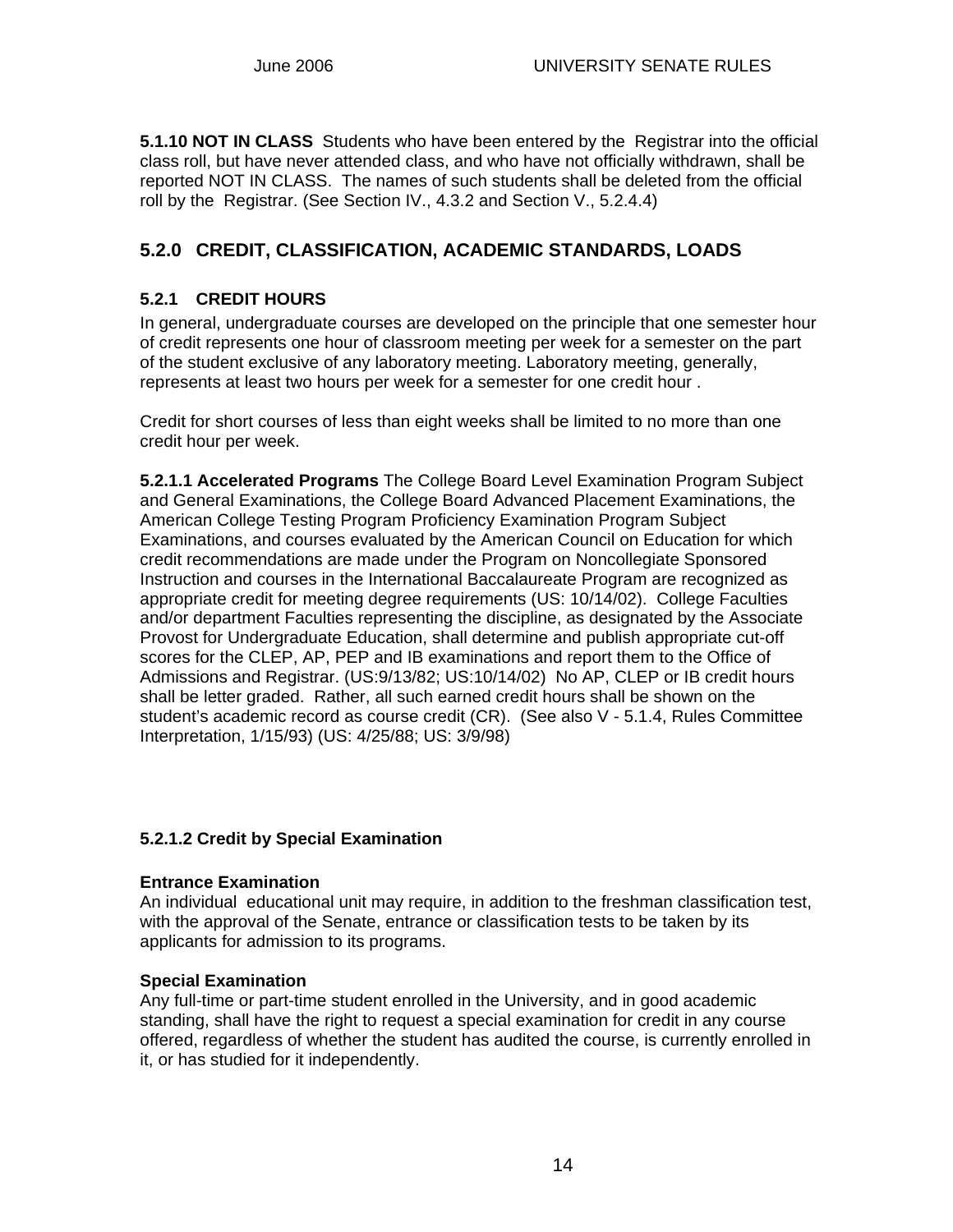- A Application for a special examination must be made in writing. Undergraduates will address requests to the chair of the department in which the course is given, or to the office of the educational unit responsible; graduate students, to the Director of Graduate Studies in the department in which the course is given. Approval of requests from undergraduate students rests with the department chair; from graduate students, with the Dean of the Graduate School acting upon recommendation of the Director of Graduate Studies.
- B The request for special examination may be denied by the department chair or the office of the educational unit responsible, or the Dean of the Graduate School acting upon the recommendation of the Director of Graduate Studies, if it is decided that the student has not furnished evidence that he/she is reasonably prepared to take the examination, or that the course is of such a nature that credit by examination is inappropriate. (The fact that a student has failed the course within the last semester may be regarded as evidence that the student is unprepared to take a special examination.)
- C The examiner designated by the educational unit may schedule the examination at his/her convenience, but must offer it within a reasonable time after the student has submitted his/her request.
- D The examiner shall inform the Registrar of the student's grade in the course. A student currently enrolled in the class who successfully completes a special examination shall be formally removed from the official roll by the Registrar, unless the student is dissatisfied with the results, in which case he/she may continue in the course and be graded in the usual manner. The examiner then may or may not include the results of the special examination in computing the final grade. (US: 9/20/93)
- E Credit earned by special examination may be counted as residence credit by the dean of the student's college. The limits on maximum loads are waived in cases where the excess is due to special examination credits.
- F The student, with the educational administrator's consent, may take the special examination on a Pass/fail basis, including any course not otherwise available under the Pass/fail option. Credit derived in this manner shall not reduce the number of courses permitted under the Pass/fail rules. (See Section V., 5.1.4) (US 4/10/00)

**5.2.1.3 Credit for Work Done by Correspondence** No more than thirty (30) credit hours of the total required for an undergraduate degree may be gained by correspondence. No more than one-third of the requirements for a major may be gained by correspondence.

No credit will be conferred in the Graduate School or in the professional colleges for courses done by correspondence.

**5.2.1.4 Maximums** No more than half of the credit toward an undergraduate degree may be earned by any combination of CLEP Examinations, PEP Examinations, PONSI courses, Special Departmental Examinations, and Advance Placement Examinations. (US: 9/13/83)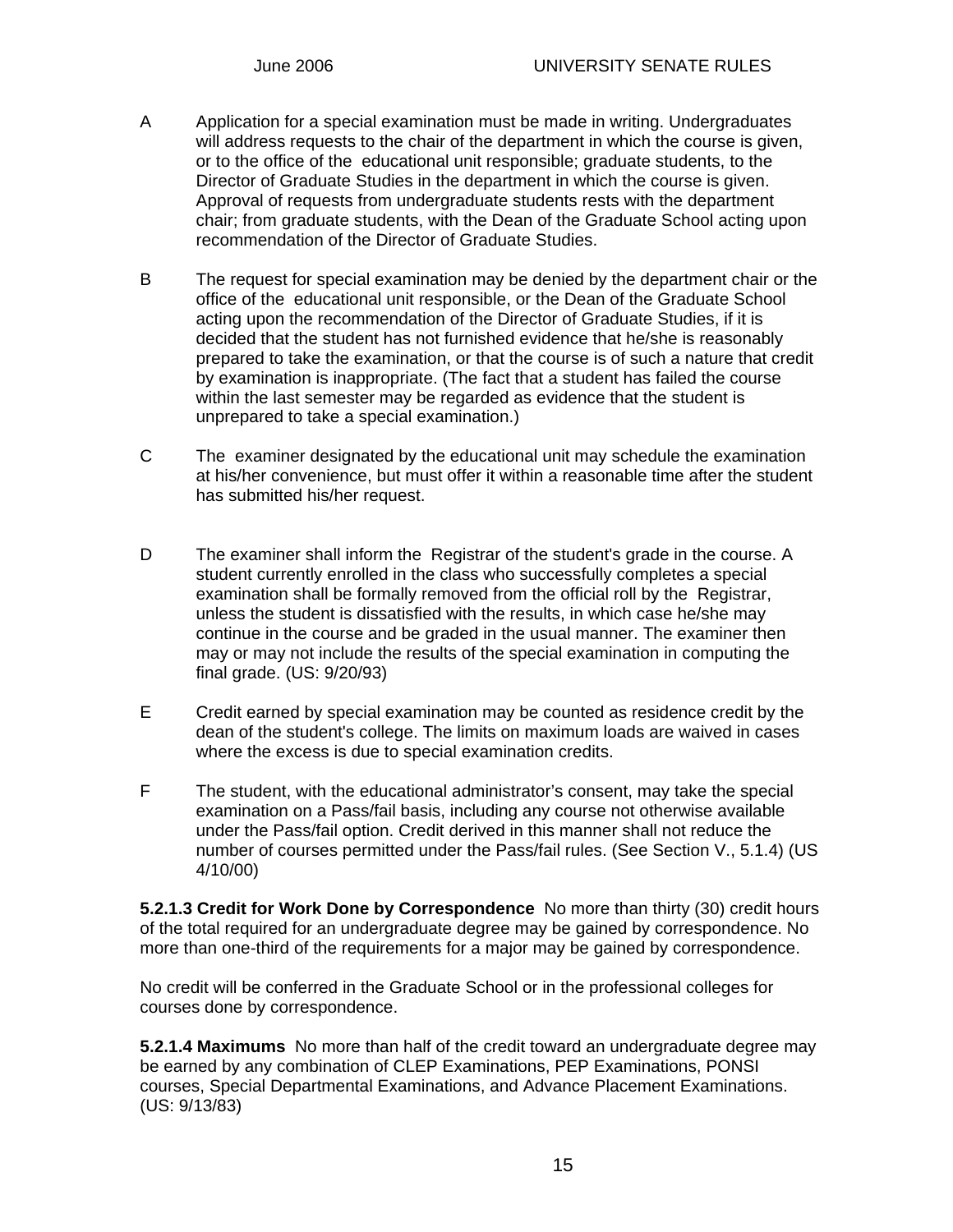### **5.2.2 STUDENT LOAD**

With the exceptions noted below, the maximum load to be carried during any semester by an undergraduate student (including residence and correspondence courses and to courses taken on an audit basis) shall be 19 credit hours. [US: 10/11/93]

The maximum allowable load to be carried during any summer term/session for undergraduate students (including residence, correspondence or audit courses) shall be nine (9) credit hours in the eight-week summer session and four (4) credits in the fourweek term , but under no circumstances no more than 13 credits during the summer term and summer session.

Students may be enrolled in a maximum of nine credit hours of classes meeting concurrently during an eight-week summer session. For this purpose, a course meeting for a four-week period during the eight-week session must be counted double. Thus, a student may enroll in two consecutive four-week (three credit hour) classes plus one eight-week class, or as many as three eight week (three credit hour) classes. A student would not, however, be able to enroll in two four-week (three credit hour) classes meeting concurrently. A student may be enrolled in a maximum of seven credit hours for a sixweek summer term. (US: 10/11/93; US 4/10/00)

A student may be permitted by the dean of his/her college to carry such extra credit hours as in the dean's judgment, based upon the student's past performance, the student can complete successfully. (US: 11/8/82)

A student on academic probation shall take no more than fifteen (15) credit hours in a semester, three (3) credit hours in a four-week term, or seven (7) credit hours in a six or eight-week session. This rule may be waived by special permission from the student's academic dean or the dean's designee. The waiver and the rationale for the waiver must be documented in the student's record maintained by the college. [US: 12/11/00]

Students in the combined Bachelor's/Master's degree program (University Scholars) shall not take more than 16 credit hours per semester. Permission to exceed that number is subject to approval by the Director of Graduate Studies and Dean of the Graduate School. (See Section V., 5.4.1.6 and Section IV., 4.2.5.4) (US: 9/13/82)

The professional colleges and the Graduate School may set lower maximum loads which are consistent with their degree requirements.

The maximum allowable load to be carried during any summer term for graduate students shall be nine (9) credit hours in the eight-week summer session and four (4) credit hours in the four-week term. The maximum load for graduate students in any combination of the four and eight week sessions/terms shall be twelve (12) credit hours.

A student may be registered simultaneously at the University of Kentucky and at another institution only with the approval of the dean of the college in which the student is registered at the University of Kentucky , the credit hours obtained at the other institution being considered a part of the student's maximum load. If the simultaneous registration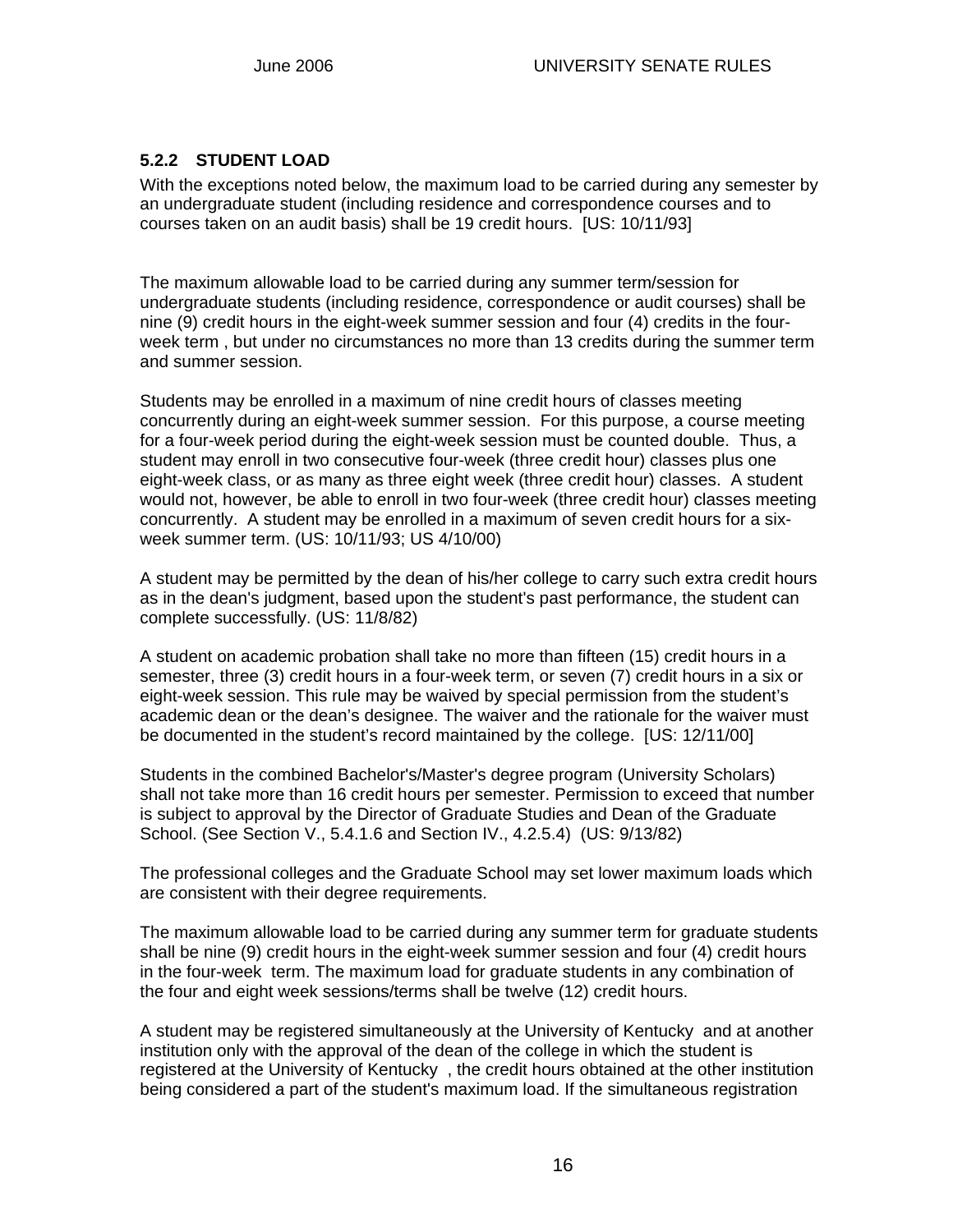has not been authorized, the transfer of credit from the other institution may be denied. (US: 10/11/93)

### **5.2.3 CLASSIFICATION**

Any undergraduate student shall be classified by the Registrar as a freshman if less than 30 hours have been completed; as sophomore upon completion of 30 credit hours, as a junior upon completion of 60 credit hours, and as a senior upon completion of 90 credit hours.

A Law student shall be classified as a second year student upon completion of 24 credit hours and as a third year student upon completion of 53 credit hours. However, a Law student shall not be classified as a second year student until that student has been in residence at least two semesters, nor as a third year student until that student has been in residence at least three semesters.

A Pharmacy student shall be classified as a second year student upon completion of 28 credit hours and as a third year student upon completion of 56 credit hours.

Credit granted by examinations, as prescribed in these Rules shall count in determining a student's classification.

## **5.2.4 ACADEMIC STANDARDS**

**5.2.4.1 Attendance and Completion of Assignments** For each course in which the student is enrolled, the student shall be expected to carry out all required work including laboratories and studios, and to take all examinations at the class period designated by the instructor.

Each instructor shall determine his/her policy regarding completion of assigned work, attendance in class, absences at announced or unannounced examinations, and excused absences in excess of one-fifth of class contact hours (see Rule V-5.2.4.2 below). This policy shall be presented in writing to each class at its first or second meeting. Students' failure to comply with the announced policy may result in appropriate reductions in grade as determined by the Instructor of Record. [US: 11/11/85; US 2/9/87]

**5.2.4.2 Excused Absences:** (US: 11/11/85; 2/9/87; 4/12/04) A student shall not be penalized for an excused absence. The following are defined as excused absences:

- A Significant illness of the student or serious illness of a member of the student's household (permanent or campus) or immediate family. The Instructor of Record shall have the right to request appropriate verification.
- B The death of a member of the student's household (permanent or campus) or immediate family. The Instructor of Record shall have the right to request appropriate verification. For the purpose of this rule, immediately family is defined as spouse or child or parent (guardian) or sibling (all of the previous include steps, halves and in-laws of the same relationship); and grandchild or grandparent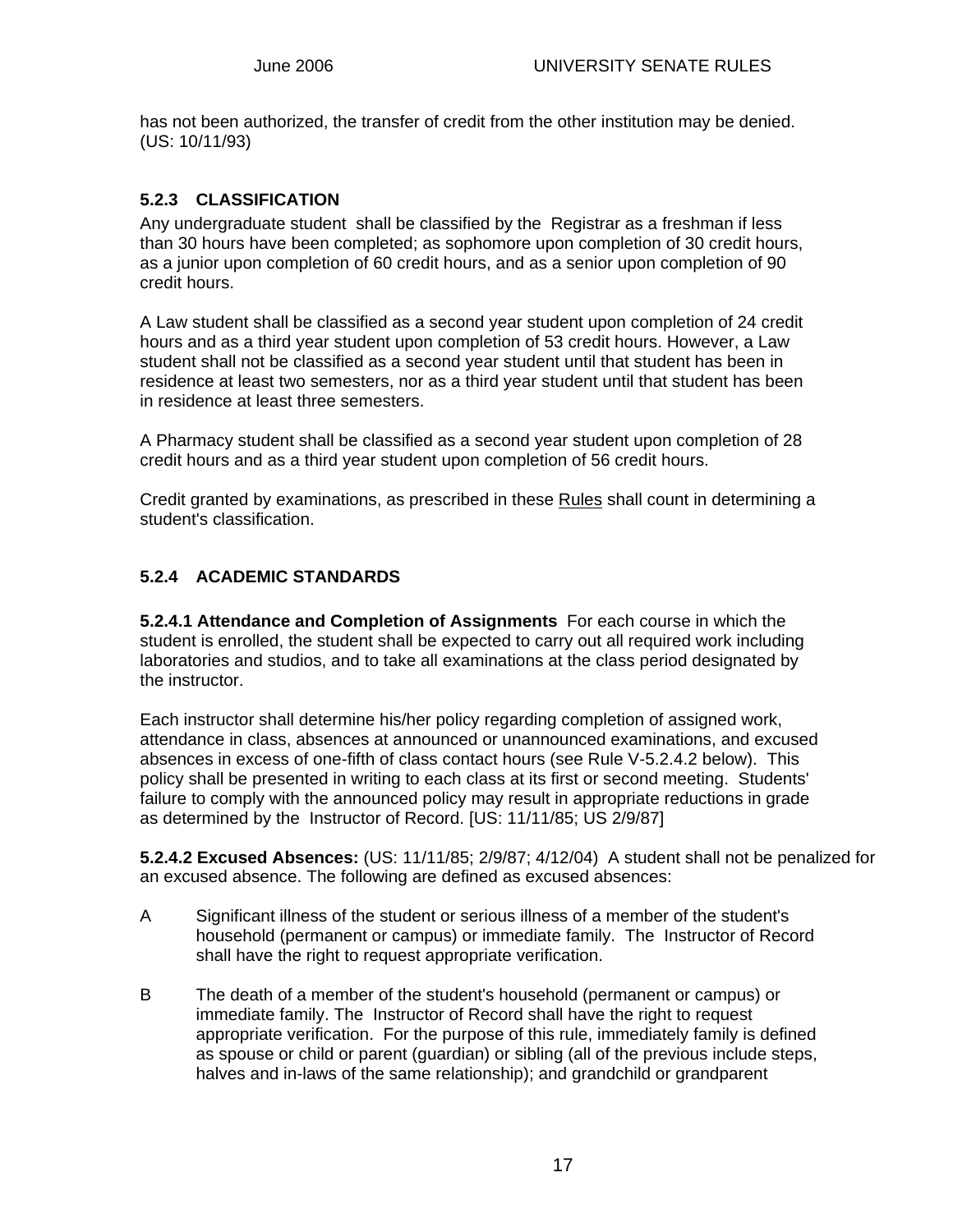- C Trips for members of student organizations sponsored by an educational unit, trips for University classes, and trips for participation in intercollegiate athletic events, including club sports registered with the university as well as varsity sports. When feasible, the student must notify the Instructor of Record **prior to** the occurrence of such absences, but in no case shall such notification occur more than one week after the absence. Instructors of Record may request formal notification from appropriate university personnel to document the student's participation in such trips.
- D Major Religious Holidays. Students are responsible for notifying the Instructor of Record **in writing** of anticipated absences due to their observance of such holidays no later than the last day for adding a class.
- E Any other circumstances which the Instructor of Record finds reasonable cause for absence . (US: 4/23/90)

Students missing any graded work due to an excused absence bear the responsibility of informing the Instructor of Record about their excused absence within one week following the period of the excused absence (except where prior notification is required), and of making up the missed work. The Instructor of Record shall give the student an opportunity to make up the work and/or the exams missed due to an excused absence, and shall do so, if feasible, during the semester in which the absence occurred. (US: 11/10/85 and RC: 11/20/87)

If attendance is required by the class policies elaborated in the syllabus or serves as a criterion for a grade in a course, and if a student has excused absences in excess of onefifth of the class contact hours for that course, a student shall have the right to petition for a "W", and the Instructor of Record may require the student to petition for a "W" or take an "I" in the course. (US: 2/9/87; RC: 11/20/87)

> **\*** If a student has an excused absence on a day when a quiz is given, the instructor may not deny permission for a makeup exam and simply calculate the student's grade on the basis of the remaining requirements. (RC: 8/20/87)

**5.2.4.3 Acceptable Standards in Written English in All Courses. A** student's writing in all courses is expected to meet acceptable standards in written English.

Any instructor who finds that the written work of any student does not meet college-level standards may require the work to be revised to reflect competency and resubmitted. Instructors of Record may include the quality of writing as a factor in the student's grade.

**5.2.4.4 Unsatisfactory Scholarship and Attendance** A student who is doing unsatisfactory work or who is irregular in attendance (when required--see Section V., 5.2.4.1) in any course shall be reported to the dean of the college in which the student is registered. The student shall be under the special supervision of his/her dean. If, after a suitable length of time, it becomes apparent that no improvement is being made, the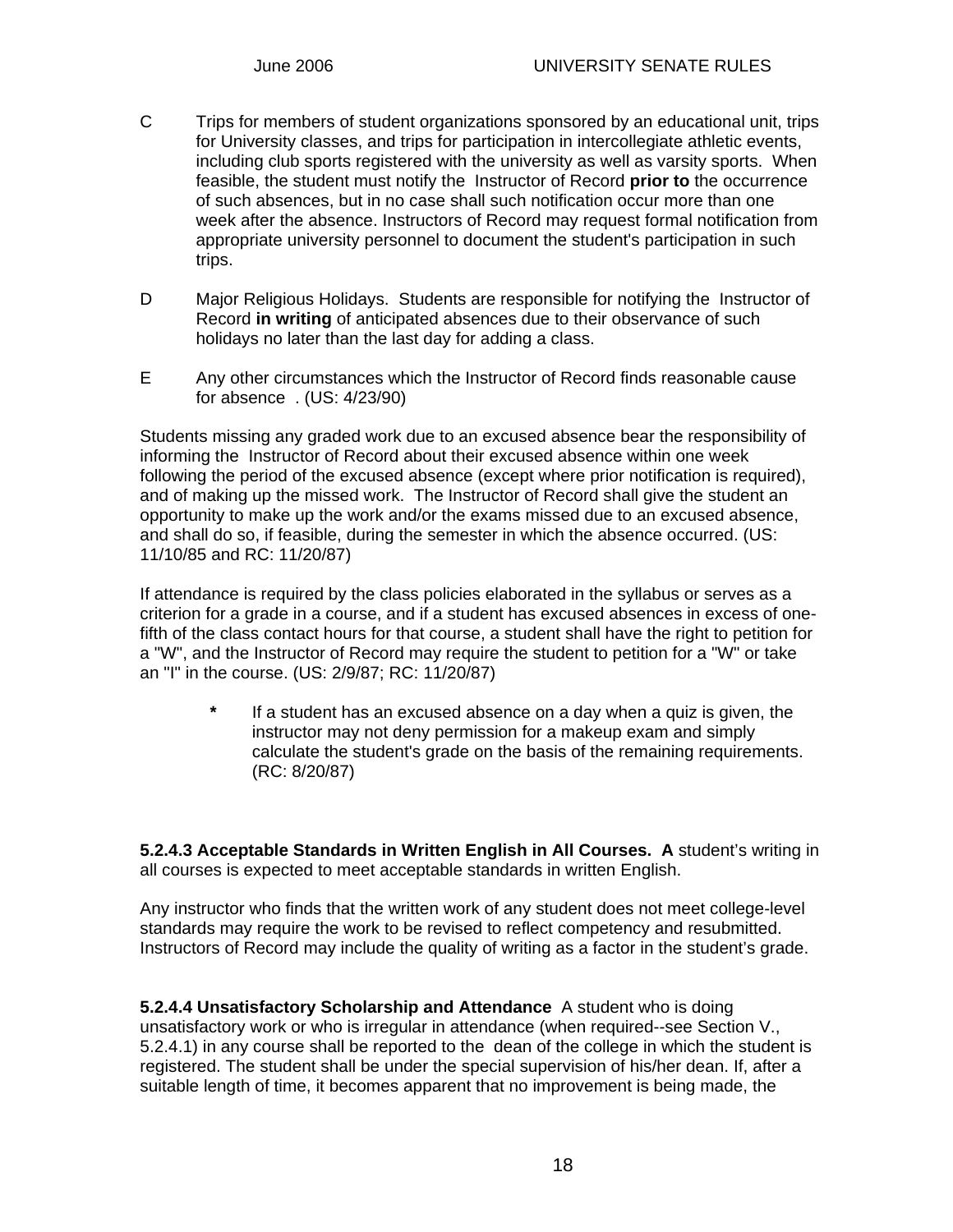dean may drop the student from the course, reporting the action to the Registrar and to the Instructor of Record. (See Section IV., 4.3.2 and Section V., 5.2.4.1)

**5.2.4.5 Participation in Intercollegiate Athletics** The University accepts the eligibility rules for intercollegiate athletics as set up by the Southeastern Conference, National Collegiate Athletics Association, Region II, the Association of Intercollegiate Athletics for Women, and the Kentucky Women's Intercollegiate Conference. (US: 4/4/76)

### **5.2.4.6 Dead Week** (US: 4/10/06)

A The last week of instruction of a regular semester is termed "Dead Week." In the rest of these Rules, this term also refers to the last three days of instruction of a summer session and a summer term.

B. In cases of "Take Home" final examinations, students shall not be required to return the completed examination before the regularly scheduled examination period for that course.

C. No examinations, including final examination, except as enumerated in D, may be scheduled during the Dead Week.

D. Only quizzes that are regularly scheduled at least as frequently as every other week and listed in the syllabus and all have equal weights will be allowed during the Dead Week.

E. No project/lab practicals/paper/presentation deadline shall be scheduled to fall during the Dead Week unless it was scheduled in the syllabus.

F. Make-up exams are allowed during Dead Week.

**5.2.4.7 Final Examinations** If a final examination is to be given, it will be administered during the examination period as scheduled by the Registrar for the semesters of the regular school year. These examination periods will utilize the last 5 days of each semester, and will be preceded by a study day or weekend on which no classes or examinations for weekday classes will be scheduled. Final examinations for weekend classes will be administered the weekend before this 5 day period and need not be preceded by a study day. [US: 4/9/01]

Final examinations, where appropriate, will be administered during the last class day of the summer session/term.

In cases of "Take Home" final examinations, students shall not be required to return the completed examination before the regularly scheduled examination period. (US: 4/28/86)

Final examinations may be given at times other than the regularly scheduled time in the following instances:

### **Faculty**

In the case of conflicts or undue hardship for an individual instructor, a final examination may be rescheduled at another time during the final examination period upon the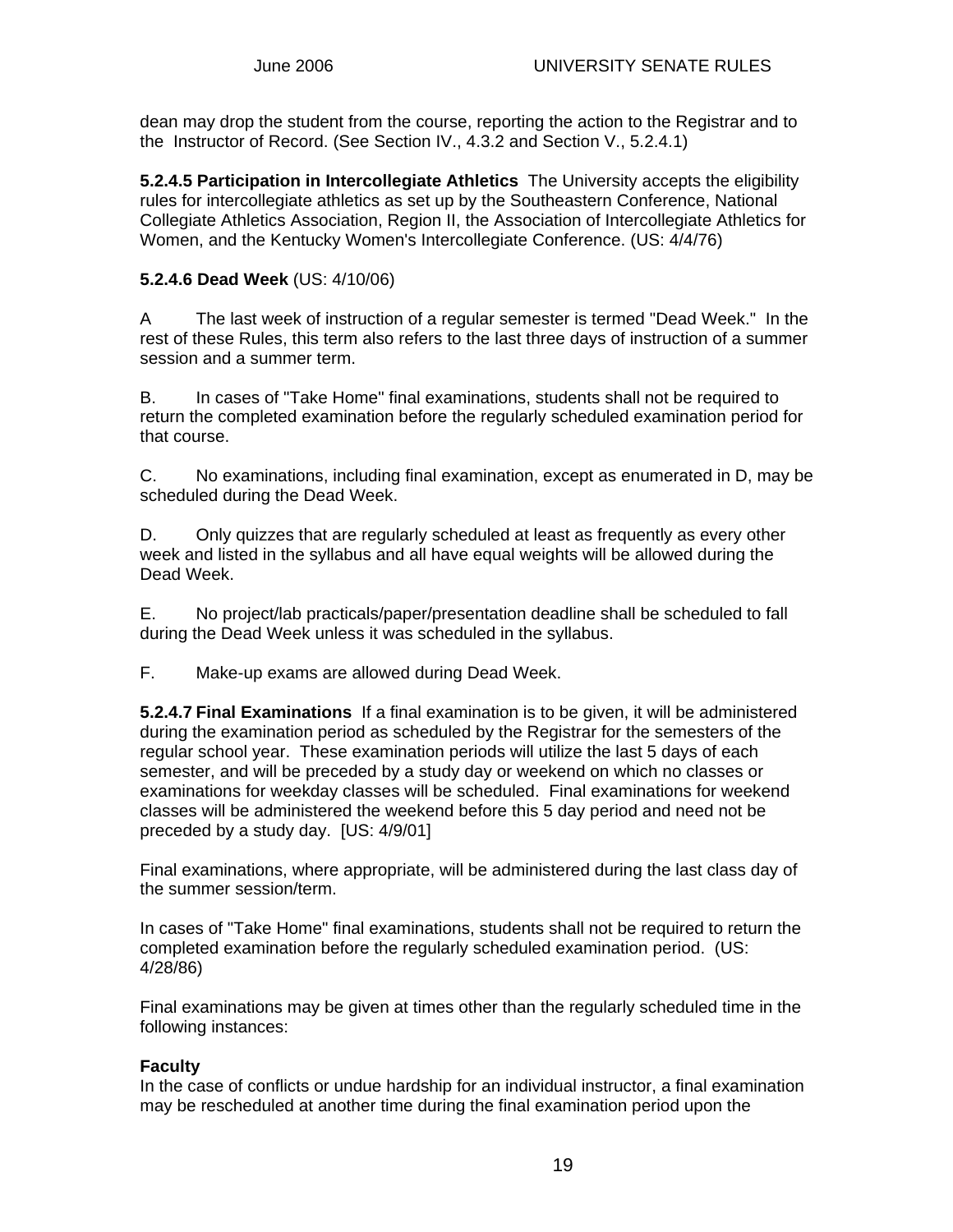recommendation of the chair of the department and with the concurrence of the dean of the college. (US: 4/28/86)

#### **Students**

Any student with more than two final examinations scheduled on any one date shall be entitled to have the examination for the class with the highest catalog number rescheduled at another time during the final examination period. In case this highest number is shared by more than one course, the one whose departmental prefix is first alphabetically will be rescheduled. The option to reschedule must be exercised in writing to the appropriate Instructor of Record or his/her designee two weeks prior to the last class meeting. (US: 4/28/86)

If a conflict is created by rescheduling of an examination, the student shall be entitled to take the rescheduled examination at another time during the final examination period. (US: 4/28/86)

In the case of undue hardship for an individual student, a final examination may be rescheduled by the instructor.

**5.2.4.8 Final Examinations Scheduled for the Same Time** A student for whom two examinations have been scheduled for the same time shall be entitled to have the examination for the class with the higher catalog number rescheduled. In case both classes have the same number, the one whose departmental prefix is alphabetically first will be rescheduled. This rescheduling must be requested of the appropriate instructor in writing at least two weeks prior to the scheduled examination. (US: 4/14/80; US: 10/11/93)

**5.2.4.8.1 Common Examinations** (US: 10/11/93) If a student has a course scheduled at the same time as a common exam and the student has given written notice of the conflict to the instructor at least two weeks prior to the common exam, the student shall be entitled to an excused absence from the conflicting common examination. (US: 4/9/90)

Departments electing to give exams, other than final exams, in a course to all sections of the course at a common time shall be required to do the following:

- A. List the days of the month, week and the time at which the exam will be given in the official Schedule of Classes. (US: 1/12/90)
- B. Provide an opportunity for students missing such exams with a valid absence to make up the missed work.

Departments must adopt at least one of the following policies for administering common examinations or some alternate arrangement to be approved by the dean of the college in which the course is given:

- 1. Provide a prime time course section that does not participate in the common examinations.
- 2. Give two examinations at widely disparate times. (US: 9/13/82; 2/12/90; 2/14/94)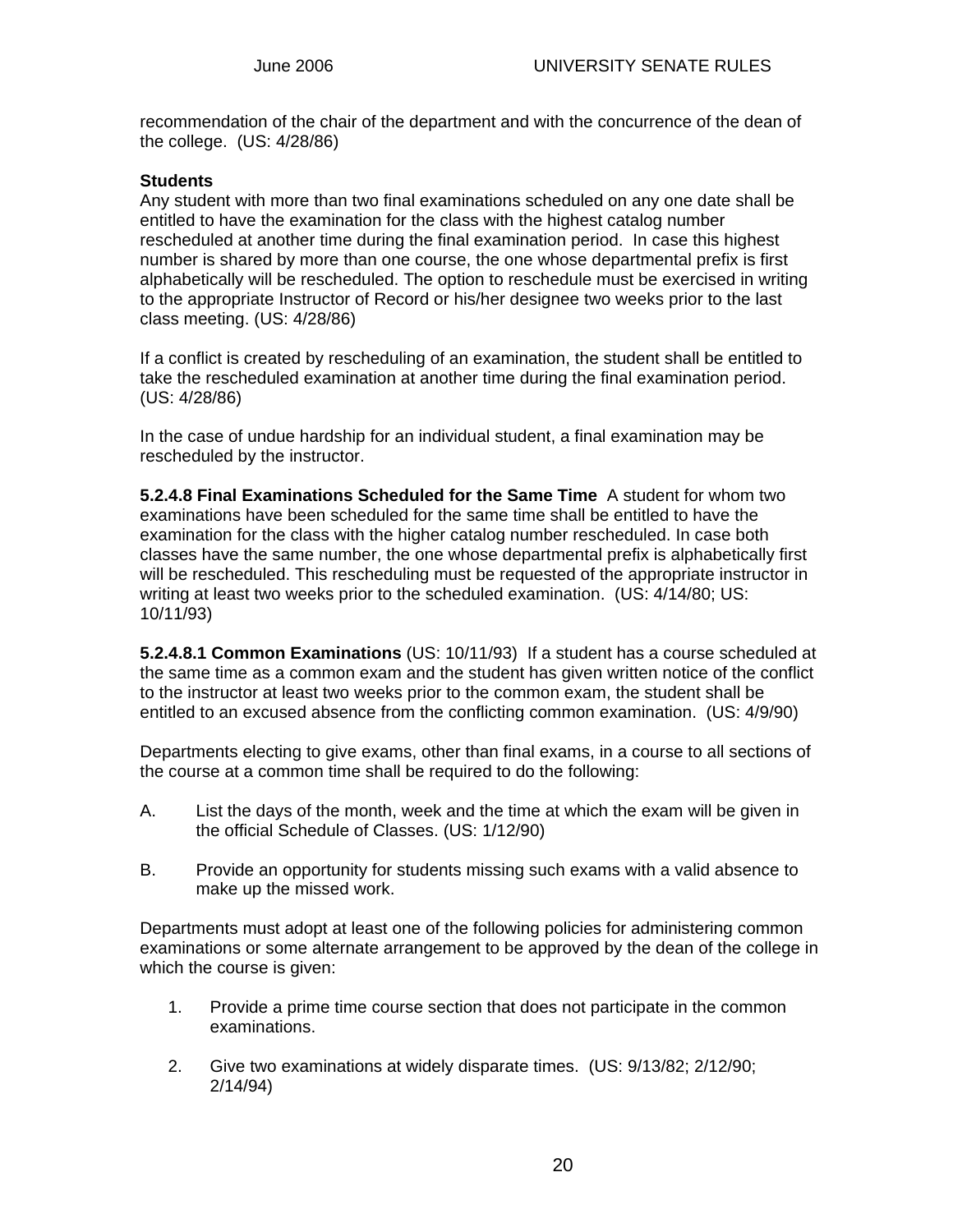A student enrolled in a course where a common exam is scheduled may also enroll in a class scheduled in the time slot of the common exam.

> **\*** Any department giving a common examination must give a make-up exam or develop some other arrangement for students with excused absences to gain credit as if they had taken the common exam; a department may not apply a "drop the lowest score" policy to common exams missed with an excused absence. (RC: 11/24/82; upheld by US: 2/13/83)

The Faculty of a college may adopt "alternative examination" rules that differ from the above and Senate approval for such is not required so long as the college rules are more lenient than the Senate's.

In instances where a common exam is missed due to an excused absence and the department has adopted a policy of "doubling up" to compensate, students so missing the exam must be allowed the same access to the missed common exam and the key to the answers as students who took the common exam have. ("Doubling up" is the practice of considering the score of the missed common exam to be the score on the portion of a comprehensive final exam that covers the same material.)

**5.2.4.8 Policies Regarding Other Examinations** Policies regarding examinations other than the scheduling of final examinations in university courses will be set by the instructor of the course and/or by the department offering the course. These policies will be communicated in writing to students during the first or second meeting of the class each semester.

Exams other than final exams must be given during a regular scheduled class meeting time unless approved by the department chair or a common exam has been scheduled for all sections of the course. (US: 9/13/82)

**5.2.4.9 Language Limitations for Foreign Students** Students whose native language is other than English and who have had formal instruction in schools of their own country shall not be permitted to take elementary, intermediate or conversation courses or examinations for credit in that language.

## **5.3.0 REPEAT OPTION, SCHOLASTIC PROBATION, SUSPENSION AND REINSTATEMENT**

## **5.3.1 STUDENTS IN UNDERGRADUATE PROGRAMS**

**5.3.1.1 Repeat Option** (US: 11/14/83; US: 4/13/87; US: 11/14/88; US: 4/23/90; US: 9/20/93 US: 4/11/94; US: 12/11/95; US: 2/9/98) A student shall have the option to repeat once as many as three different completed courses (including special exams as provided in SR 5.2.1.2) with only the grade, credit hours and quality points for the second completion used in computing the student's academic standing and credit for graduation. The limit of three repeat options holds for a student's entire undergraduate career (including when academic bankruptcy is exercises as per SR 5.3.1.5), no matter how many degrees or programs are attempted. A student may not use the repeat option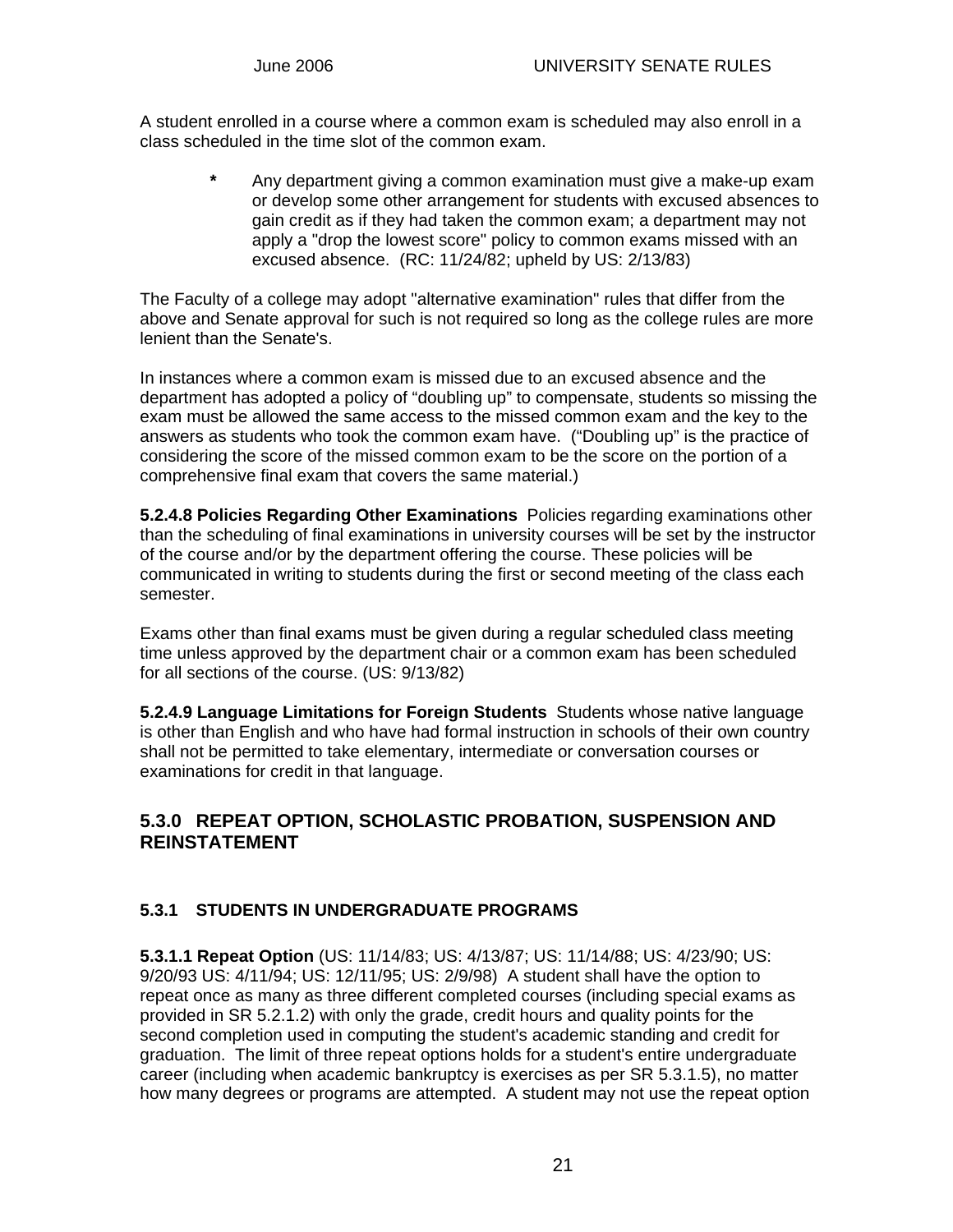when retaking a course on a Pass/fail basis if the course was originally taken for a letter grade.

A student may exercise a repeat option using a correspondence course taken at the University of Kentucky (UK). For students previously matriculated at UK but who are now enrolled solely in UK correspondence courses, the repeat option may be applied for and approved by the Dean of University Extension, in coordination with the student's prior UK college. For students whose sole UK enrollments have been in UK correspondence coursework, the repeat option may be applied for and administered through the Dean of University Extension. (US: 12/11/95)

A student exercising the repeat option must notify in writing the dean of the college in which the student is enrolled. A student may exercise the repeat option at any time prior to graduation and must be enrolled at UK. (US: 4/11/94)

If a student officially withdraws from the second attempt, then the grade, credit hours and quality points for the first completion shall constitute the grade in that course for official purposes. Permission to attempt again the same course may only granted by the Instructor of Record and the dean of the college in which the student is enrolled (see Section IV - 4.3.3). (US: 4/11/94).

The repeat option may be exercised only the second time a student takes a course for a letter grade, not a subsequent time (excluding audits). (US: 2/14/94)

The repeat option shall not be exercised for any course in which the grade of XE or XF was received.

- **\***
- \* The Senate Rules do not prohibit a student from using a cheating grade of E or XE in a repeat option exercise to apply in place of a regular E that was conferred the first time the course was taken. (RC: 1/16/06)

#### **5.3.1.2 Academic Probation Policies** [US: 3/20/95; US: 4/23/01]

- A Students are placed on probation if:
	- 1. Their cumulative Grade Point Average (GPA) falls below 2.0. Students on probation for this reason who achieve a cumulative 2.0 GPA or higher shall be removed from probation.
	- 2. They have two consecutive UK academic terms with term GPAs below 2.0 regardless of their cumulative GPA. Students who achieve a 2.0 or better in the next term and have a cumulative GPA of 2.0 or higher will be removed from probation.
	- 3. If the student has completed all the academic and procedural requirements for the degree while still maintaining an overall GPA of 2.0 or higher (or the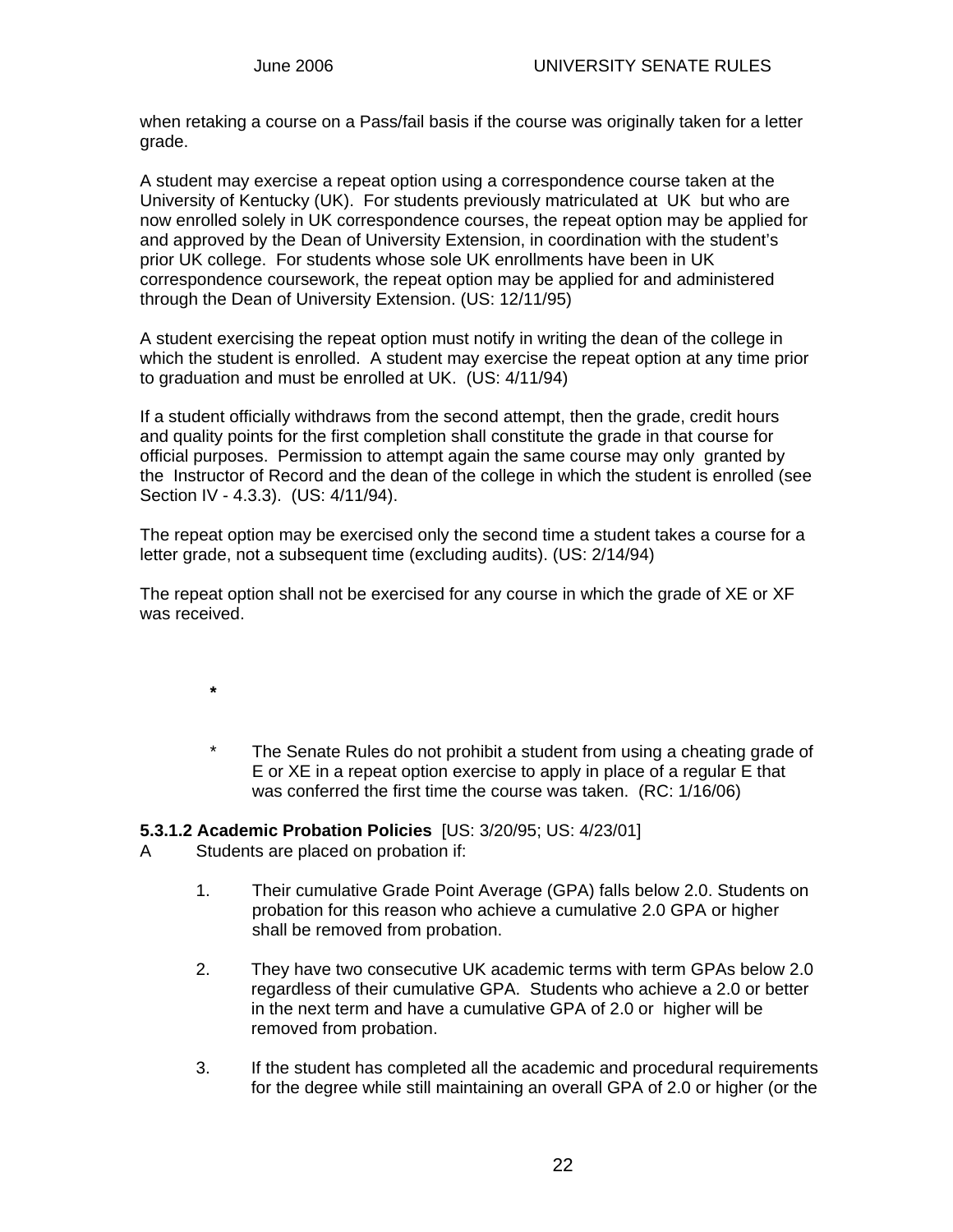minimum GPA established by a specific college), the degree shall be awarded and the student placed in good standing.

4. The Summer Session and Summer Term are considered two separate academic terms and are subject to the same probation and suspension provisions as Spring and Fall.

#### **5.3.1.3 Academic Suspension Policies** [US: 3/20/95; US: 4/23/01; US 4/8/02]

- A Students are suspended if:
	- 1. They fail to earn a 2.0 term GPA for any term while on probation,.
	- 2. They have three consecutive UK terms in which their cumulative GPA remains below 2.0, or
	- 3. Their GPA is below 0.6 after their first term, if the semester's GPA is based on at least 9 hours of grades A, B, C, D or E.
- B Notwithstanding the provisions of SR 5.3.1.3.A, in the case of a student eligible for suspension, the dean of the student's college may continue a student on academic probation if the individual case so justifies, with notification to the Director of Undergraduate Studies.
- C A student academically suspended from the University may not enroll in any courses (including courses taken through the Office of Independent Study) offered by the University, nor take any examination for University credit while on academic suspension. Students already enrolled in correspondence course(s) will be allowed to complete the coursework upon notification of his/her suspension. [US: 4/10/00; US: 4/23/01]
- D A student academically suspended from the University a second time shall not be readmitted to the University except in unusual circumstances and then only upon recommendation of the dean of the college in which the student plans to enroll and approval of the University Senate Council.
- E Once reported to the Registrar an academic suspension may be rescinded by the dean only in the event of an error in the determination of the student's eligibility for suspension, an official grade change that alters the student's suspension eligibility, or exceptional circumstances. [US: 10/16/89; US: 4/23/01]

### **5.3.1.4 Reinstatement**

After they have remained out of the University for at least a semester and a summer session (a semester for a student suspended at the end of a summer session), students who have been academically suspended from the University may only be reinstated by the dean of the college in which they plan to enroll when they present evidence that they are capable of performing at the level required to prevent being suspended a second time. The deadline for students to schedule an appointment for reinstatement in all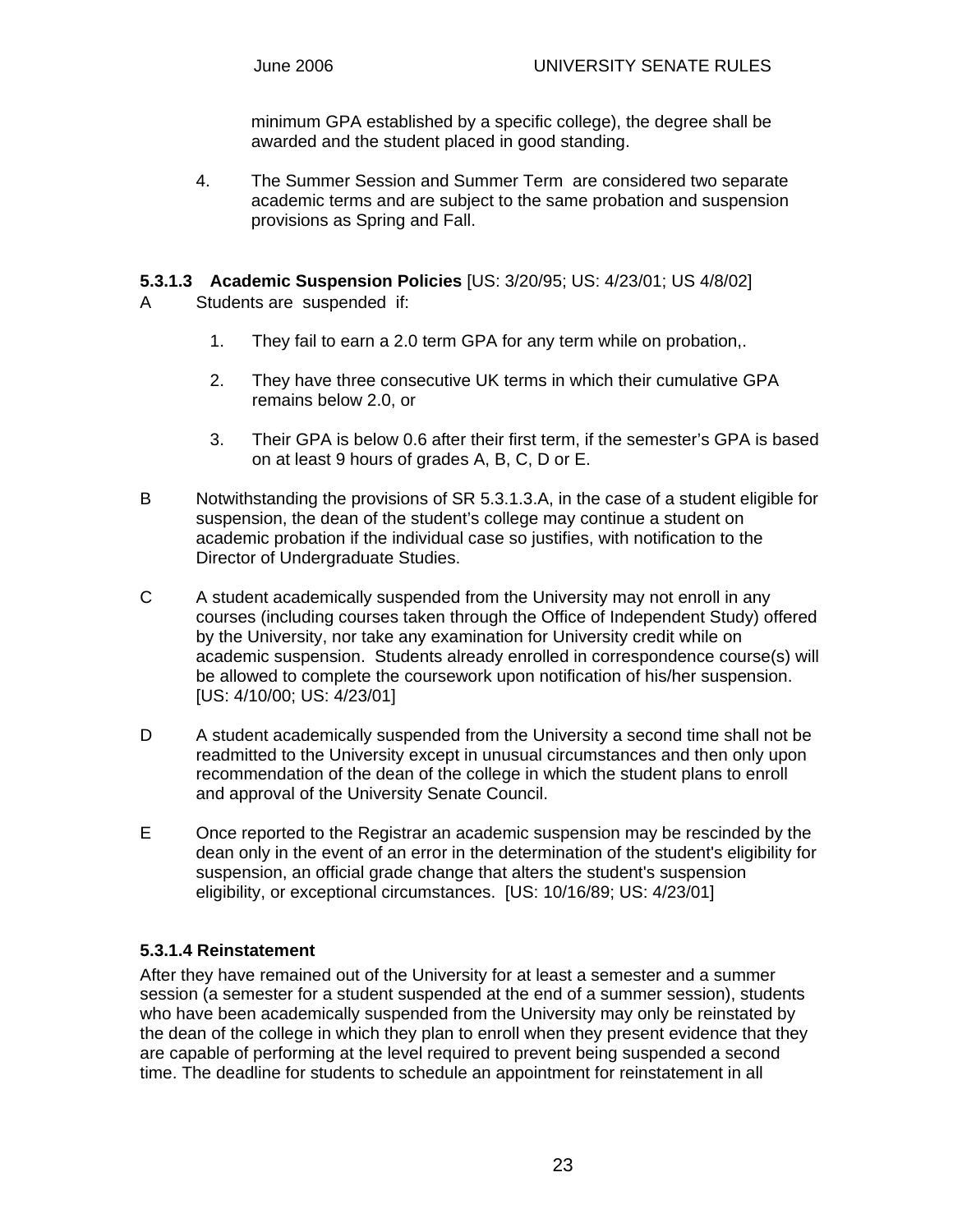colleges is May 15 for the fall semester and October 1 for the spring semester. (US: 10/11/93; 2/14/2005)

Students who have been academically suspended shall, upon reinstatement, be placed on scholastic probation and be subject to final academic suspension from the University if:

- A They acquire any additional deficit during any semester or session while on academic probation. (SR 5.3.1.3)
- B They have failed to meet the requirements for removal from academic probation by the end of the third semester following their reinstatement. (SR 5.3.1.3)

Once reinstated students have been removed from scholastic probation, they shall be subject to the same conditions for subsequent academic suspension as students who have not previously been academically suspended.

Students should refer to  $V - 5.3.1.5$  for information on the academic bankruptcy rule that applies to students who are readmitted after an interruption of two or more years. (RC: 11/20/87)

#### **5.3.1.5 READMISSION AFTER TWO OR MORE YEARS (ACADEMIC BANKRUPTCY)**  (US: 10/11/93;)

- A Undergraduate students who have been readmitted through the usual channels after an interruption of two or more continuous years, and who have completed at least one semester or at 12 hours with a GPA of 2.0 or better, beginning with the semester of readmission, may choose to have none of their previous University course work counted toward graduation and in the computation of their GPAs. The Rules Committee holds that enrollment for a semester, when terminated by a withdrawal before completion of the semester (grades all Ws), in the two years preceding readmission is not an interruption. Under this circumstance, a student **cannot** invoke the academic bankruptcy rule. (US: 4/12/82)
- B In addition, the dean of the student's college may permit such a readmitted student who has elected not to count past work, to receive credit for selected courses without including those grades in the computation of the student's GPA (cumulate or otherwise). (US:4/12/82)
- C Part-time as well as full-time students can take advantage of the academic bankruptcy rule.
- D Students need not have been originally suspended from the University to qualify for this option.
- E In calculating the 2.0 GPA, a student must have taken all of the 12 hours necessary to apply for bankruptcy for a letter grade. Course numbers ending with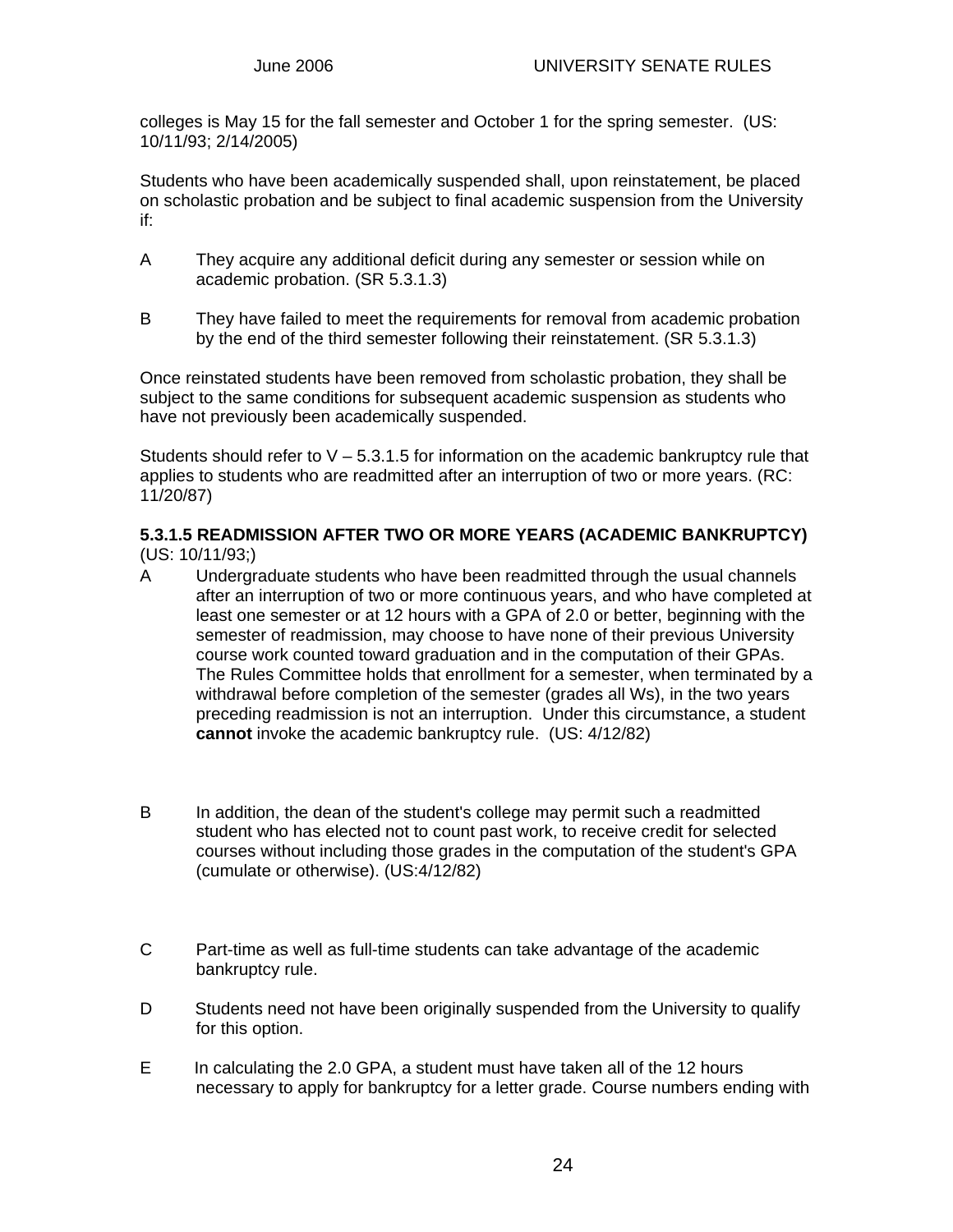a suffix of R, if taken for a letter grade, shall count toward the 12-hour minimum of eligibility for bankruptcy under this rule.

- **F** If a student has completed a bachelor's degree and re-enrolls, he/she may not apply the academic bankruptcy rule to courses taken for the degree already completed. (RC: 11/12/84; RC 4/10/00)
- **G** The Academic Bankruptcy option may be used only once.

**5.3.1.6 Suspended Students Transferring between Colleges and Programs** A student suspended from a college or program may transfer to another college or program which has a 2.0 grade point average admission requirement for transfer students, even if the student has a GPA lower than 2.0, provided he or she is not subject to the provisions for suspension from the University (Section  $V - 5.3.1.3$ ). However, the student must meet all other admission criteria established by the college or program [see Section IV - 4.2.4]. If the student would have been placed on academic probation by the college to which he or she is transferring had he or she been previously enrolled in that college, then the college may place the student on probation at the time of admission. (US: 4/14/86)

### **5.3.2 UNDERGRADUATE COLLEGES-PROBATION AND SUSPENSION POLICIES**

Individual colleges may establish policies regarding academic probation and suspension with regard to a student's academic standing within the college in addition to the University-wide policies prescribed in SR 5.3.1. If a college establishes such a policy, the policy must be approved by the University Senate, and the policy shall be made available in writing to the students. [See this Section 5.3.1.2 and 5.3.1.3.] (US: 4/25/84)

**5.3.2.1 College of Architecture:** A student may be placed on probation in the College of Design or suspended from the College of Design, but not necessarily the University, according to the College of Design standards that follow.

A student enrolled in the College of Design who is placed on college probation may continue with studies in the college and university subject to general University regulations concerning academic standing. A student enrolled in the College of Design who is suspended from the college may not take classes offered in the College of Design until reinstated. A student who is suspended from the College of Design may take classes outside the college subject to general University regulations concerning academic standing.

A grade of "C" or higher is required to advance to the next level of studio in the College of Design. A grade below C in an architectural design studio is considered unacceptable for majors in the College of Design. A student who earns a grade below C in a design studio will be placed on College probation. This probation will be removed when the student earns a grade of C or higher in the same studio.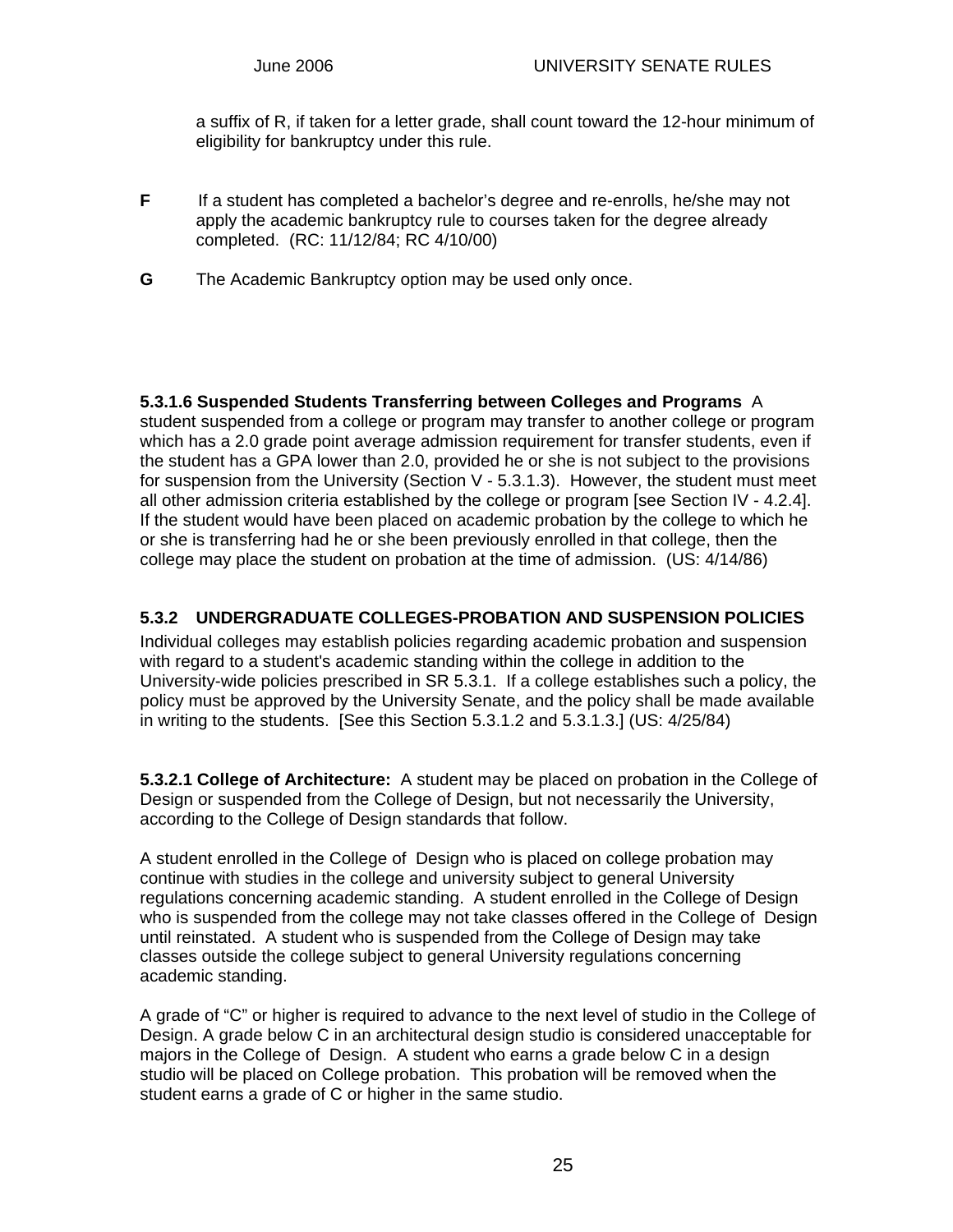A student will be suspended from the college for:

- A failing to earn a grade of C or higher in a particular architectural design studio for the second time; or
- B failing to earn a grade of C or higher in a particular design studio in its first or second offering after the semester in which the student earned a grade below C in that studio, provided the student remains in the University, except that students are not required to enroll in summer sessions; or
- C failing to earn a grade of C or higher in any design studio while the student is on University probation for two or more consecutive semesters.

Provision C does not apply to first year architectural design students.

College of Design rules on probation and suspension may be waived by the Dean of the College of Design under extraordinary circumstances, with notification to the Faculty.

A student who has been suspended from the College of Architecture may petition the Dean for reinstatement after a period of no less than 12 months.

**5.3.2.2 College of Health Sciences** (US: 4/25/84; US:12/14/92) The following standards apply to Health Science student in professional programs:

#### **A Professional Program Probation:**

A student will be placed on professional program probation when:

- 1. the semester GPA falls below 2.0 in courses required by the professional program, or,
- 2. a failing grade is earned in any course required by the professional program.

#### **B Removal from Professional Program Probation**

 A student may satisfy the deficiency warranting probation and will be removed from professional program probation when:

- 1. in the semester following professional program probation, a 2.0 or above semester GPA is achieved in courses required by the professional program, and
- 2. a passing grade is earned in any previously failed course required by the professional program.

#### **C Professional Program Suspension:**

A student will be suspended from the professional program when:

- 1. a 2.0 semester GPA in courses required by the professional program is not earned either at the end of the probationary semester, or in any subsequent semester or,
- 2. a course required by the professional program is failed a second time or,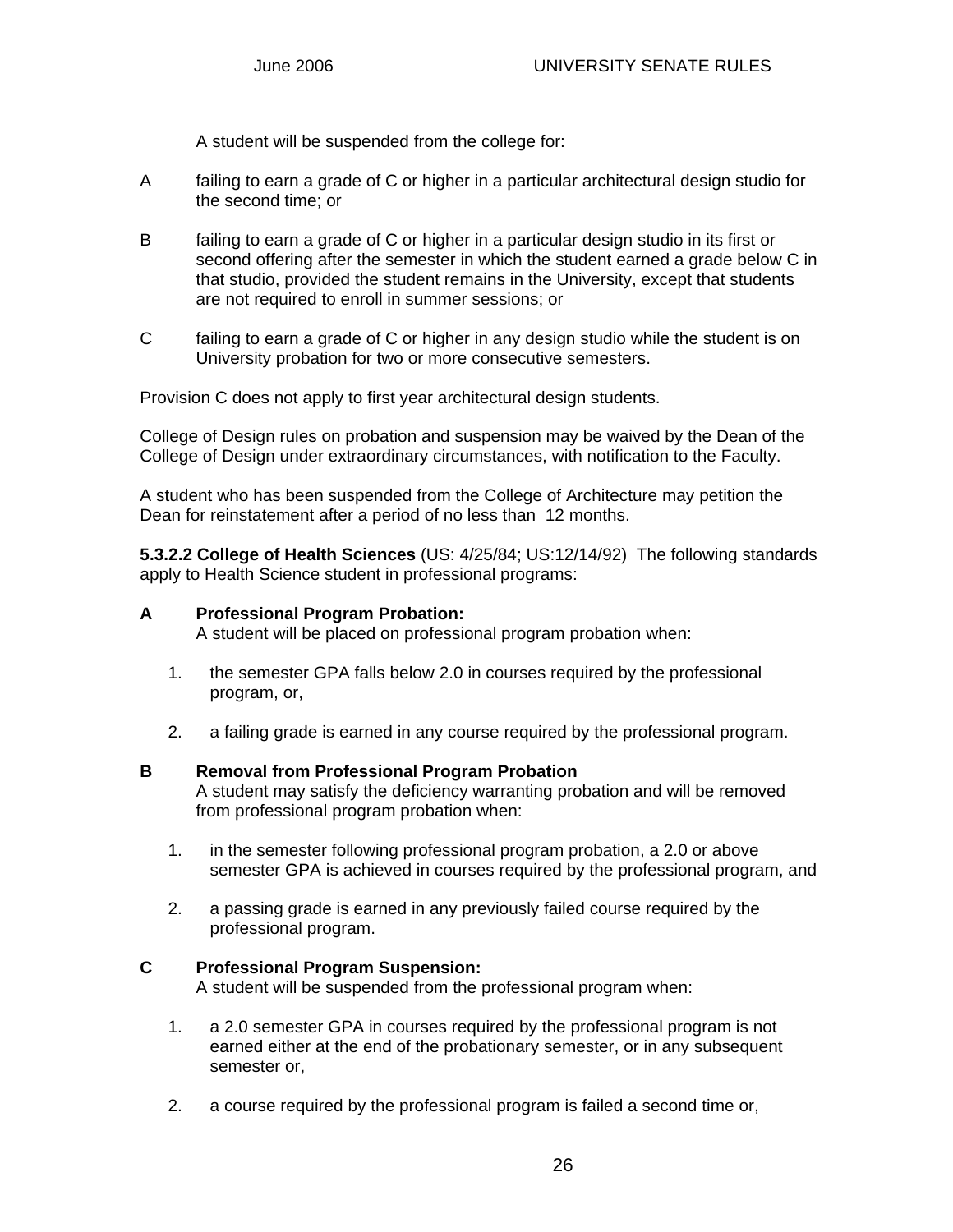3. two courses required by the professional program are failed, unless alternative action is recommended by the Program Director and approved by the Dean.

**5.3.2.2.1 Clinical Laboratory Science Professional Program** The following standards apply to undergraduate students in the Clinical Laboratory Science Professional Program (CLS):

#### **A Student Progress**

 Students admitted to the CLS Program may advance into the senior year and/or clinical rotation of the CLS program of study on the condition that each has

- 1 at least a GPA of 2.00 on all course work; and
- 2 earned a minimum grade of C (2.0) in every course with the CLS prefix.

#### **B Undergraduate Professional Program Probation**

 Regardless of academic standing in the University, a student shall be placed on probation where the student:

- 1. earns a semester GPA less than 2.0 in all courses required by the CLS Program, or
- 2. earns a grade less than C (2.0) for any course having a CLS prefix.

#### **C Removal from Clinical Laboratory Science Program Probation**  A student shall be removed from probation when:

- 1. in the semester following probation, the student earns a semester GPA of at least 2.0 in courses required by the CLS Program, and
- 2. the student earns at least a grade of C (2.0) in any course with a CLS prefix in which previously the student earned a grade below C.

# **D Clinical Laboratory Science Program Suspension**

A student shall be suspended when the student:

- 1. earns less than a semester GPA of 2.0 in courses required by the CLS Program at the end of the first probationary period or in any subsequent semester, or
- 2. earns less than a C in a course with a CLS prefix for the second time, or
- 3. earns less than a C in any two courses required in the CLS Program.

#### **E Removal from Clinical Laboratory Science Program Suspension** A student may be reinstated into the CLS program when the student meets the requirements for readmission as determined by the CLS Admissions and Progression Committee. These requirements will be communicated to the student at the time of suspension.

**5.3.2.3 College of Engineering** (US: 4/25/84; 2/12/96) The following rules apply to the College of Engineering.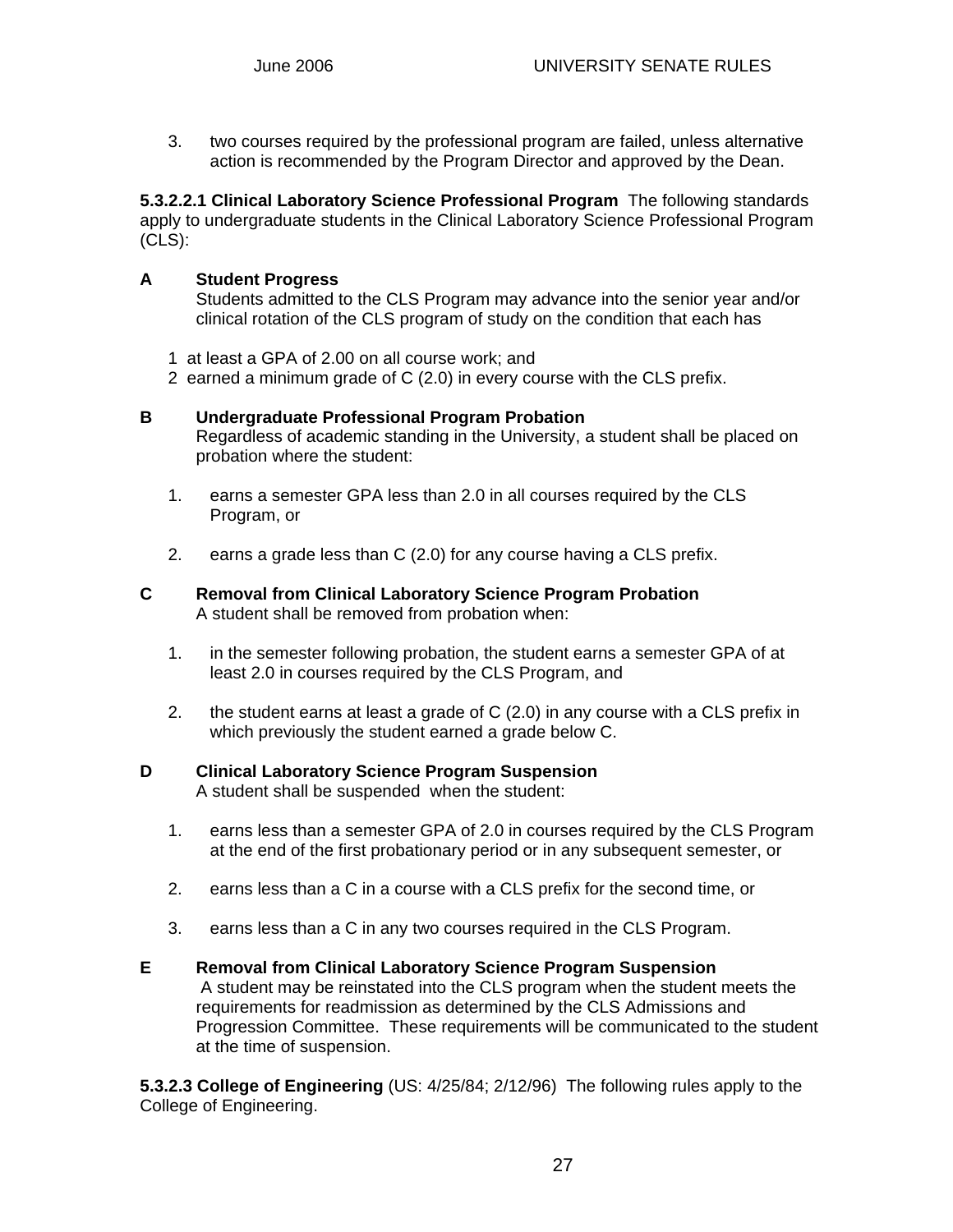- 1. No student with a cumulative GPA of less than 2.0 will be enrolled in the College of Engineering. Any student who fails to maintain a cumulative GPA of 2.0 will be dropped from the College of Engineering and will not be readmitted until this GPA is 2.0 or greater. No probationary notice will be given.
- 2. Any student enrolled in the College of Engineering who earns a GPA of 2.0 or less in any semester will be placed on academic probation.
- 3. Any student on academic probation who fails to earn a 2.0 semester GPA will be dropped from the College of Engineering and will not be readmitted until he or she has obtained a semester GPA of 2.0 or greater for one semester and the student's cumulative GPA is 2.0 or greater.
- 4. Students who are suspended twice from the College of Engineering will not be readmitted.

**5.3.2.4 College of Education** (US: 3/9/87; 11/14/88; US: 9/8/97)The teacher candidate's progress in a Teacher Education Program is continuously monitored. A student may be placed on probationary status or suspended from the program for failure to make satisfactory progress. Conditions resulting in probation or suspension include the following:

#### A Retention of Candidates In Teacher Education Programs

The progress of candidates who have been admitted to a teacher education program is continuously monitored. Some of the items which are monitored are: (a) whether a student has failed to earn a grade of C or better in a professional education class, (b) whether a student has failed to maintain 2.50 minimum GPA's overall and in required subject areas, (c) whether a student has demonstrated continued adherence to the EPSB Professional Code of Ethics, and (d) whether adequate progress is being made in building the Working Portfolio.

If problems are identified, program faculty will determine a plan for addressing the problems and implement the plan including feedback and direction to the student.

#### B Continuous Assessment In Teacher Education Programs

A student's progress through all teacher preparation programs is continuously monitored, assessed, and reviewed. In addition to typical evaluation processes that occur as part of their course work and field placements, students will be assessed a minimum of three times during their program by representatives of their respective program faculty.

The three assessments will occur upon entry into the Teacher Education Program, at a midpoint in the program (no later than the semester prior to student teaching), and as students exit the program following student teaching. Assessments will include, but are not limited to: (a) basic skills assessment, (b) review of grades via transcript, (c) personal and professional skills assessed during interviews with program faculty when taking campus based courses, and during field experiences, (d) portfolio documents, and (e) continued adherence to the KY Professional Code of Ethics.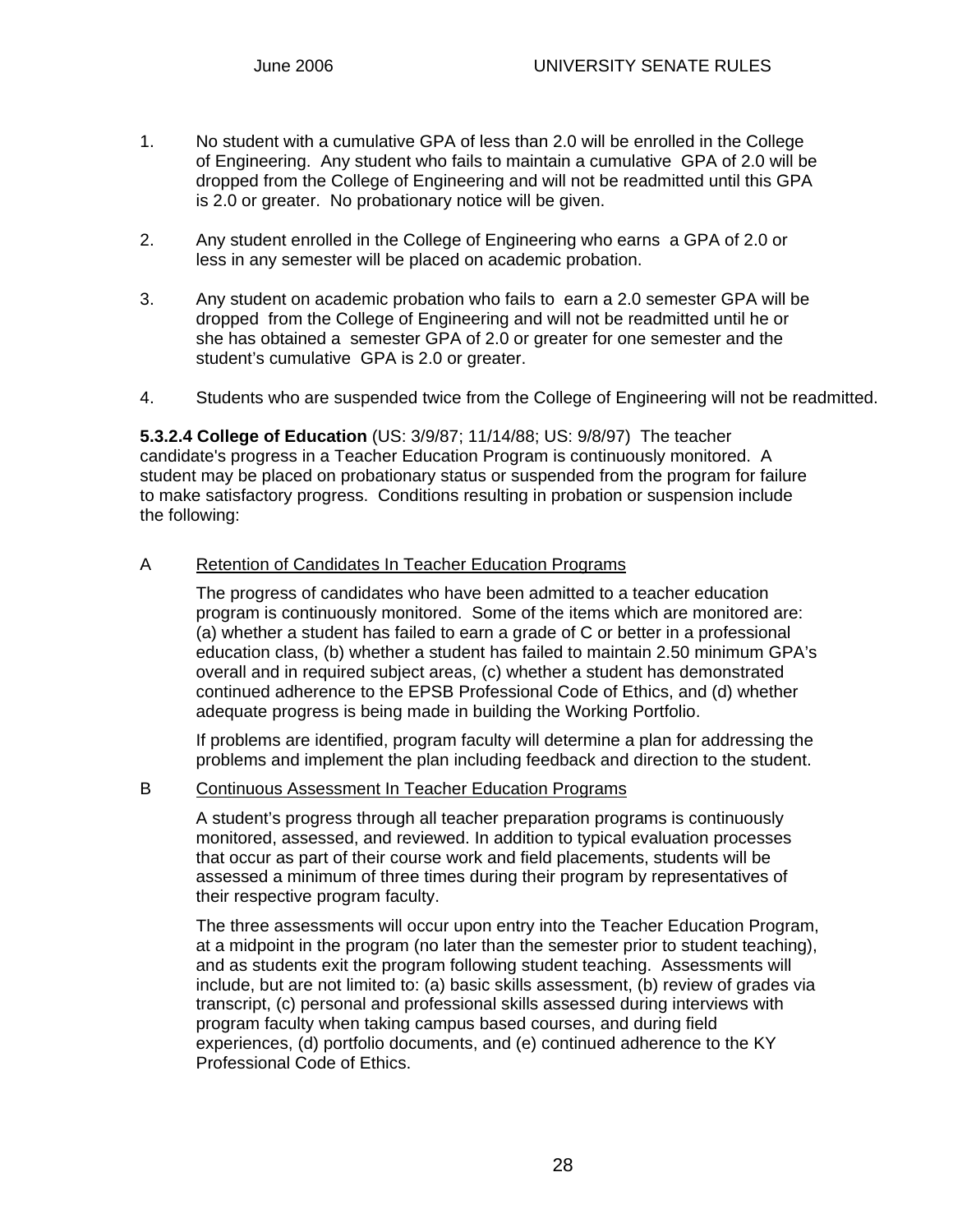Following admission to a Teacher Education Program, if problems have been identified at any of the assessment points, program faculty will determine a plan for addressing the problems and implement the plan including feedback and direction to the student. In addition, if specific strengths are recognized during these assessments, the student will be commended.

#### C Admission to Student Teaching

Prior to the student teaching semester, each candidate will be asked to provide evidence in the form of the Working Portfolio to demonstrate the acquisition of skills related to teaching in the chosen subject field, and to document progress in any identified problem areas. Each candidate's portfolio will be reviewed by the appropriate program faculty, and continued progress through the program will be contingent on the results of this midpoint review.

Admission to student teaching requires a successful midpoint assessment review and recommendation by the program faculty that the candidate be allowed to student teach.

#### **5.3.2.5 Professional Program in Accountancy** (US: 4/13/87)

#### **A. Retention Standards**

Students pursuing the Five-Year Professional Program in Accountancy must maintain a 3.00 GPA in all hours attempted throughout the five-year program. If a student's GPA in the hours attempted after admission to the professional program falls below 3.00, the student will be given one semester to bring his or her GPA up to 3.00.

#### **B. Graduation Standards**

In order to graduate with an M.S. in the Professional Program in Accountancy, students must have at least a 3.00 GPA in all worked attempted and must have successfully completed a comprehensive final examination.

**5.3.2.6 College of Nursing (US: 10/14/91)** The following standards apply undergraduate students in the professional nursing program..

(NOTE: In the statements below, the phrase "in the College of Nursing (CON)" refers to courses with an NUR prefix that are specific requirements for the degree of Bachelor of Science in Nursing. The phrase "by the CON" refers to other courses in the student's approved academic plan which do not have the NUR prefix, e.g., ENG, CHE, BIO.)

These standards apply to all undergraduate students unless alternative action is recommended by the Undergraduate Student Admission and Progression Committee and approved by the Dean of the College of Nursing.

### **I Undergraduate Program Probation**

Regardless of academic standing in the University, a student shall be placed on probation when the student:

A earns a semester GPA less than 2.0 in courses required by the College of Nursing, OR,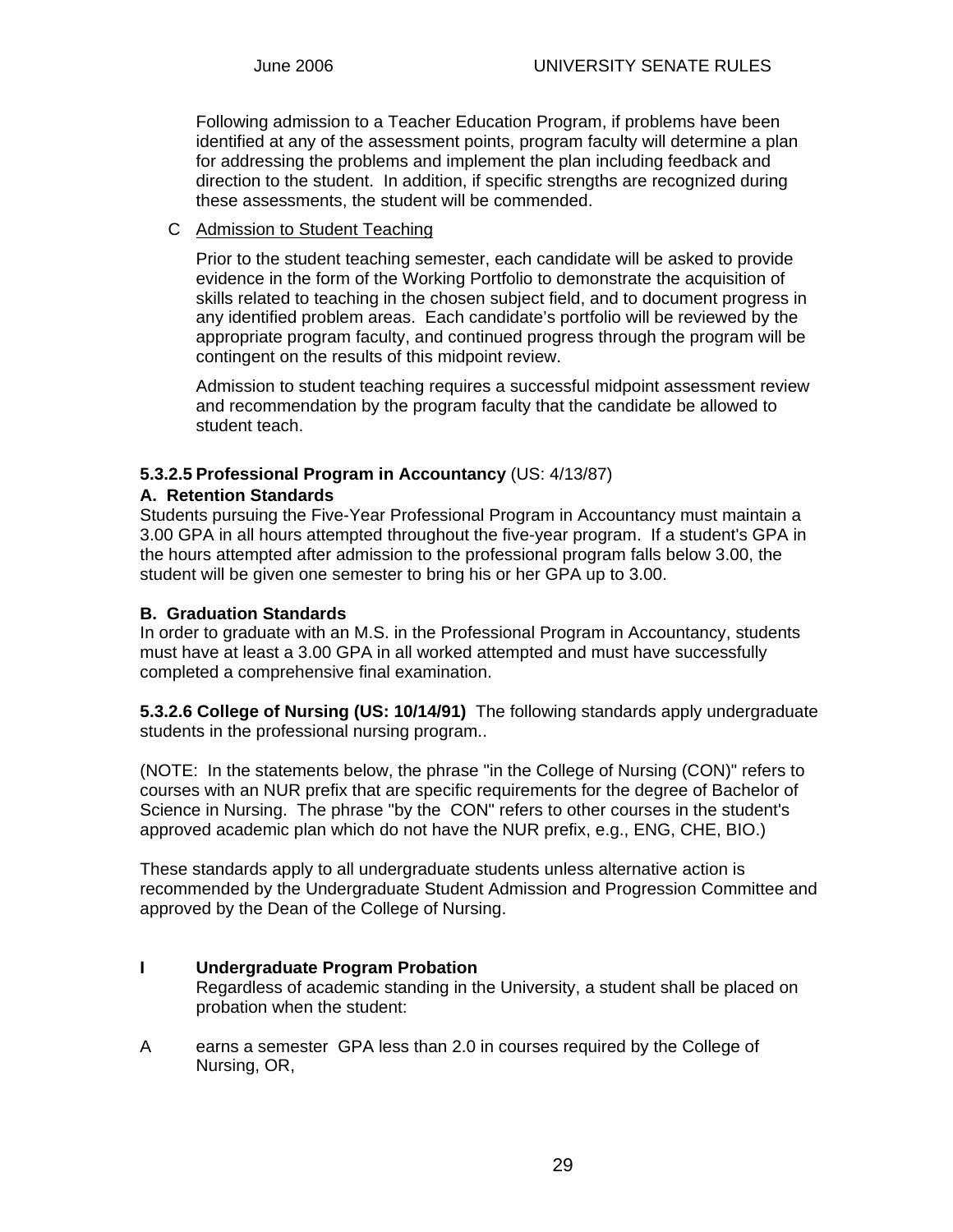B earns a grade less than a C (2.0) for any course required in the CON (NUR prefix).

#### **II Removal from Undergraduate Program Probation**

A student shall be removed from probation when the student:

- A in the semester following probation earns a semester GPA of at least 2.0 in courses required by the College of Nursing, and
- B earns at least a grade of C (2.0) in any course required in the CON (NUR prefix) for which the student previously earned a grade below C (2.0).

#### **III Undergraduate Program Suspension**

A student shall be suspended from the undergraduate nursing program when the student:

- A earns less than a semester GPA of 2.0 in courses required by the CON either at the end of the first probationary period or in any subsequent semester, or
- B For a second time fails to earn a grade of C (2.0) in a course required in the CON (NUR prefix), or
- C fails to earn a grade of C (2.0) in any two courses required in the CON (NUR Prefix), or
- D earns less than a GPA of 1.5 in the courses required by the CON at the end of any semester, except for the first semester at the University, with a preliminary probationary period.

#### **IV Removal from Suspension**

After the period of suspension, a student may be reinstated into the CON when the student meets the requirements for admission.

#### **V Master of Science in Nursing GPA Requirements**

A minimum of 3.0 GPA in all graduate nursing courses is required for graduation, in addition to a cumulative 3.0 GPA over all graduate courses.

#### **5.3.2.7 Gatton College of Business and Economics** (US 5/5/03)

The following rules apply to students in the Gatton College of Business and Economics.

- 1. No student with a cumulative GPA of less than 2.0 will be enrolled in the Gatton College of Business and Economics. Any student who fails to maintain a cumulative GPA of 2.0 will be suspended from the Gatton College of Business and Economics and will not be readmitted until this GPA is 2.0 or greater. No probationary notice will be given.
- 2. Any student enrolled in the Gatton College of Business and Economics who achieves a GPA of less than 2.0 in any semester will be placed on probation.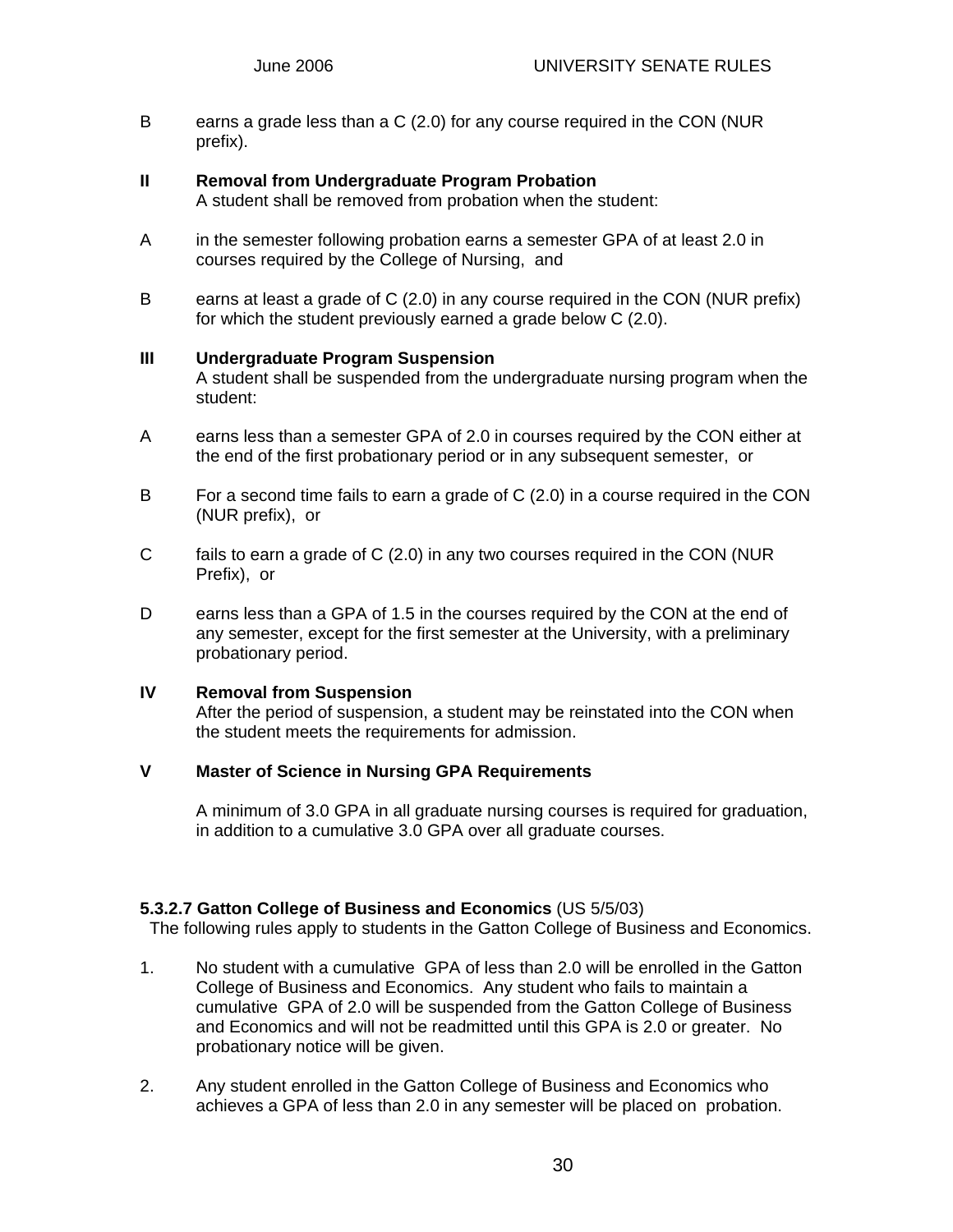- 3. Any student on probation who fails to achieve a 2.0 semester GPA will be dropped from the Gatton College of Business and Economics and will ot be readmitted until he or she has obtained a semester GPA of 2.0 or greater for one semester and the student's cumulative GPA is 2.0 or greater.
- 4. Students who are suspended twice from the Gatton College of Business and Economics will not be readmitted.

#### **5.3.3 ATTENDANCE AND ACADEMIC DISCIPLINE IN THE PROFESSIONAL COLLEGES**

**NOTE:** All students in the professional colleges are subject to the rights, rules and regulations governing University of Kentucky students in all matters not specifically covered in the these rules.

#### **5.3.3.1 College of Law**

#### **A Exclusion for Poor Scholarship and Readmission**

1. All students in the College of Law must maintain a satisfactory cumulative GPA, and failure to do so will result in the student being dropped from the college for poor scholarship. Any student who earns a GPA below 1.5 for his or her first semester of law study may be suspended by the Dean on recommendation of the Law Faculty Academic Status Committee for poor scholarship. Any student who fails to earn a 2.0 cumulative grade point average at the end of the first two semesters will automatically be suspended for poor scholarship. In addition, any student whose cumulative GPA falls below a 2.0 at the end of any subsequent semester will also be suspended from the college. (US:10/11/82)

2. Any student who earns a grade of E in a required course must reregister for the course and complete all requirements thereof. When such a required course is retaken or when a student elects to repeat an elective course in which the student has earned a failing grade, both the initial and subsequent grade will be reflected on the student's record and counted in the computation of class standing, subject to readmission standards below.

3. Any student dropped for poor scholarship may petition the Law Faculty Academic Status Committee for readmission. A recommendation to the Dean for readmission is within the discretion of the Academic Status Committee; however, in most cases, the following policies will guide the Committee: a student suspended after the first semester will be required to petition the full Law Faculty for readmission; in the case of students suspended at the end of the second semester, a student with a cumulative GPA of 1.90 and above will normally be readmitted, a student with a cumulative GPA of 1.70 to 1.89 may be readmitted but will be carefully scrutinized, and a student with a cumulative GPA below 1.70 will normally not be readmitted; any student dropped at the end of the third semester or thereafter will be subject to case-by-case analysis.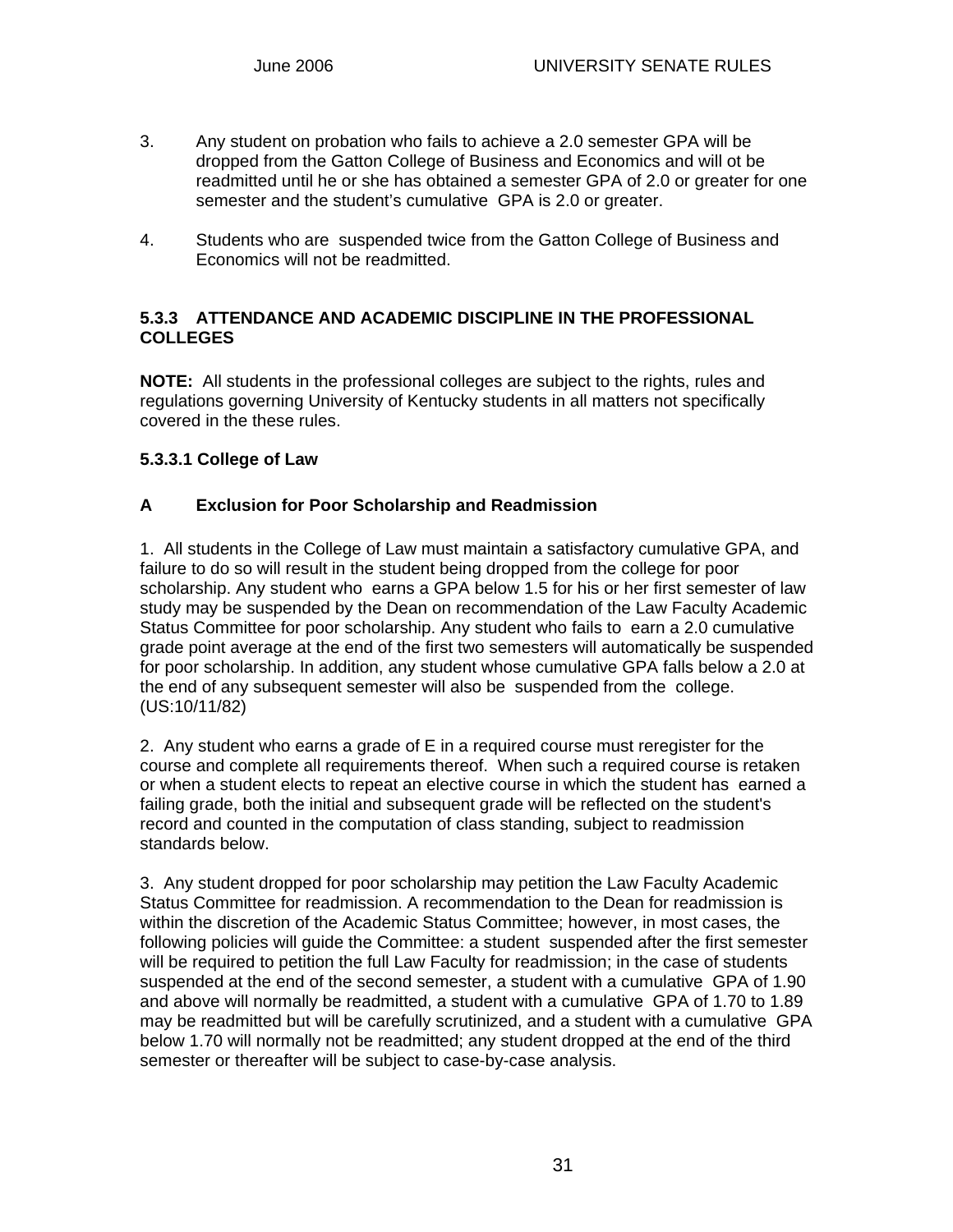4. Any student who is readmitted after being dropped at the end of the second semester and who fails to raise his or her cumulative GPA to 2.0 by the end of the third semester will be readmitted again at that time only if he or she has made material progress toward raising his or her cumulative GPA to 2.0. Material progress at a minimum shall mean obtaining a 2.0 GPA for the semester. Moreover, such a student must raise his or her cumulative GPA to 2.0 by the end of the fourth semester. In addition to the foregoing academic standards for readmission, the Academic Progress Committee may impose additional academic standards in individual cases, and in any case may impose other reasonable conditions of readmission including, but not limited to, limitation of outside work, specification of schedule of study (including specification of particular courses and limitation of hours), and the limitation of extracurricular activities. The Academic Progress Committee with the approval of the full Law Faculty may also require the repetition of courses either with or without substitution of the grades earned in the courses retaken. Failure to comply with the requirements and conditions of readmission will result in the student being suspended again from the College of Law, in which case he or she will not be readmitted without approval of the University Senate Council upon the recommendation of the Dean following action by the full Law Faculty. Any student aggrieved at any time by recommendation of the Academic Status Committee may petition the full Law Faculty for review.(US: 12/4/89; US:4/12/93)

5. For purposes of the above rules, a student who is required by the Academic Status Committee to repeat fourteen (14) or more hours of the freshman curriculum in his or her third and fourth semester will be considered as enrolled in his or her first and second semesters.

6. A student who has once been suspended for poor scholarship and who fails to have a 2.0 cumulative GPA at the end of the semester or summer session in which he or she completes the 90th hour of course work will not be allowed to graduate from the College of Law. Such student will not be allowed to enroll in additional hours of course work in an attempt to achieve a 2.0 cumulative GPA. (US:11/8/76; SC transmittal: 3/14/91)

### **B Withdrawal and Readmission** (US: 4/12/93)

- 1. First-year students are expected to complete their first year of law study without interruption. If a student withdraws from the college and University during his or her first year of law study, readmission is not automatic. If a student withdraws during the first semester of law study, application for readmission will be referred to the Admissions Committee; if a first-year student withdraws during the second semester, application for readmission will be referred to the Academic Status Committee; provided that in either of the above withdrawal situations, the Dean's designee may grant a special leave of absence for the balance of the academic year for reasons relating to extended illness or equivalent distress.
- 2. After completion of all required first-year courses, a student who withdraws from the College of Law and the University is subject to the rules stated herein regarding readmission after a leave of absence and grades for students who withdraw. To officially withdraw from the College of Law, a student must obtain from Registrar's Office to obtain a withdrawal card; this card must be signed by the Dean of the College of Law or the Dean's designee. If a student plans to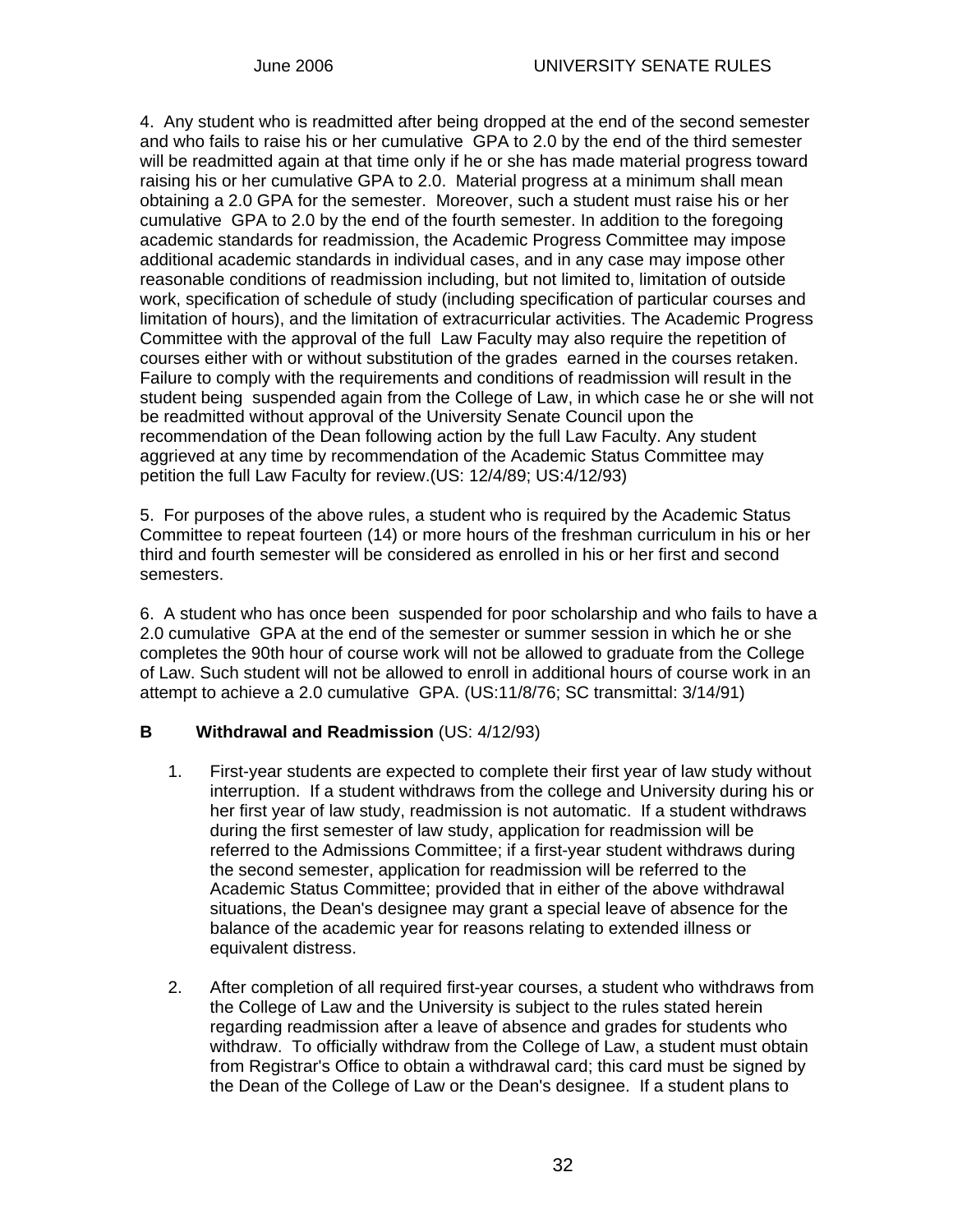complete a semester, but not reenroll for the subsequent semester, he or she must give the Dean's designee written notice of such intention.

- 3. If a student withdraws from the college and University or does not continue enrollment **and** has complied with paragraph B(2) of this rule, the student will routinely be readmitted to the college provided that the student is in good standing and the absence was not longer than two semesters plus one summer term. No student will be readmitted pursuant to this paragraph more than one time.
- 4. A student who intends to remain away from the college for more than 2 semesters plus one summer term must request permission for a Leave of Absence. These requests are not routinely granted and will be referred to the Academic Status Committee for recommendation to the Dean.
- 5. Readmission for students who are not entitled to readmission pursuant to paragraphs B.1-B.4 of this rule is not automatic. Applications for such readmission will be referred to the Academic Status Committee for a recommendation to the Dean. The Academic Status Committee may consider all relevant facts and circumstances, including the length of time out of the college and reasons for the absence. The Academic Status Committee and Dean will normally not approve readmission for any student who has been away from the college for six regular semesters. Reasonable conditions, including the repetition of courses for no credit, may be imposed if readmission is approved.
- 6. A second-year student, a third-year student, or a first-year student with special permission of the Dean's designee may withdraw from any course or seminar within the first half of a semester or summer session. To withdraw from a course or seminar within the first half of a semester or summer session, the student must submit a completed course withdrawal card to the Dean's designee. A student may withdraw from a course or seminar during the last half of a semester or summer session only on a petition certifying reasons relating to extended illness or equivalent distress. This petition must be approved by the instructor and the Dean's designate.

#### **E Limitation on Pass/fail Units Creditable for College of Law Students** (US: 4/12/93)

- 1. No more than 6 hours of graduate courses outside of the College of Law, graded on a pass/fail basis, shall be counted.
- 2. No more than 6 hours of courses in the law school that are offered only on a pass/fail basis shall be counted.
- 3. No more than 9 of the total number of pass/fail credit hours, whether earned under 1. (above) or under 2. (above) shall be counted.
- 4. No more than one graduate course outside the College of Law , graded on a pass/fail basis, may be credited in any one semester.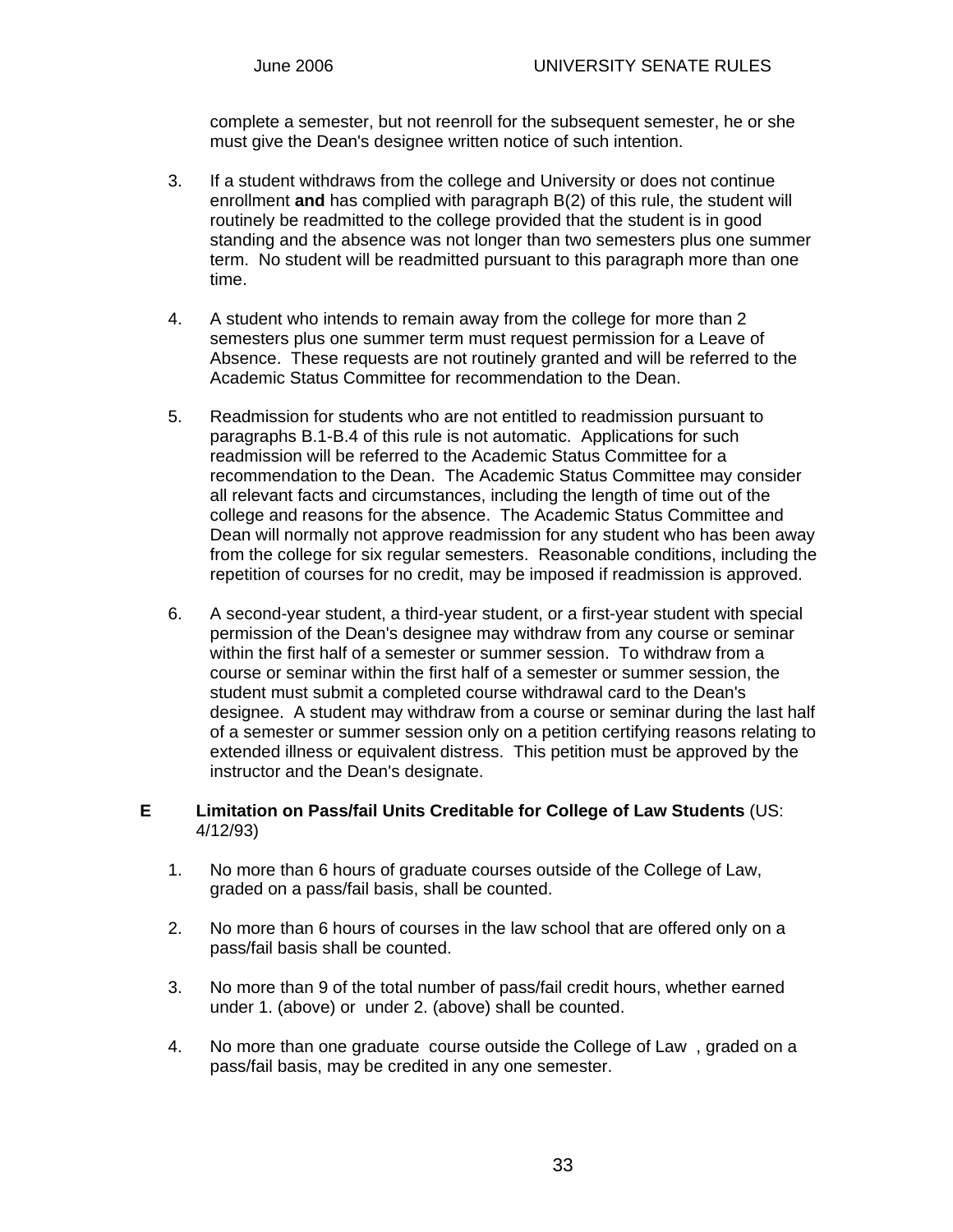Students in joint degree programs may only take up to six pass/fail course credit hours in the College of Law courses and may take no courses outside the College of Law for credit toward the J.D. other than pursuant to the applicable joint degree program.

#### **5.3.3.2 College of Pharmacy:**

#### **A. ACADEMIC PERFORMANCE, PROGRESS AND GUIDELINES** (US: 11/13/95; 4/12/04)

The Academic Performance Committee (APC) is charged with monitoring students' progress through the curriculum. The committee regularly reviews (during and at the end of each semester) the performance of each student, based on course grades and on written comments on each student's performance - - both of which are shared with the student and are part of the student record. The APC for students in a particular year consists of the course directors and laboratory instructors for that academic year, plus a standing core of faculty. The APC will recommend an action appropriate to the particular student standing and record, i.e., proceed to the next series of courses, promotion to the next year, graduation, probation, probation with remedial action, removal from probation, academic leave, suspension or other action. Recommendations for graduation are made through the dean for approval by the Faculty. All other recommendations are made to the dean. Students must be promoted to subsequent year standing by action of the APC. Promotion is not automatic, but must be earned based on appropriate performance and satisfactory completion of course work. The APC may also recommend other remedies, including but not limited to adjustment of academic load, repetition of curriculum segments and participation in counseling sessions. Although the APC considers the overall record of the student in making decisions, the APC will rely on the following:

### B. **Academic Policy for Professional Students in the College of Pharmacy**

All students must maintain a minimum Pharmacy GPA of 2.0 and earn a minimum grade of "C" in each course taken during the time they are students in the College of Pharmacy. This includes all coursework, including PHR and non-PHR electives, which comprise the first through fourth professional years of the Pharmacy program. Further:

- 1. Any student with a GPA less than 2.0 in a single semester or with a cumulative GPA less than 2.0 will be placed on probation<sup>a</sup> or may be suspended<sup>b</sup> from the College.
- 2. Students who fail to earn a minimum of "C" in any one course may be placed on probation. The APC will determine the remediation required.

3Students who fail to earn a minimum of "C" in two courses will be placed on probation and remediation may be required. The APC will determine the level of remediation required.

- 3. Students who fail to earn a minimum of "C" in three or more courses will be suspended from the College of Pharmacy, regardless of GPA.
- 4. A failure in a pass/fail course will be considered a grade less than C.
- 5. Students who satisfactorily complete the remediation requirements for probation will be removed from probation.
- 6. Students who are on probation and fail to meet the requirements for remediation or fail to meet the requirements needed to remove them from probation.
- 7. Students eligible for probation on a second occasion may be suspended from the College.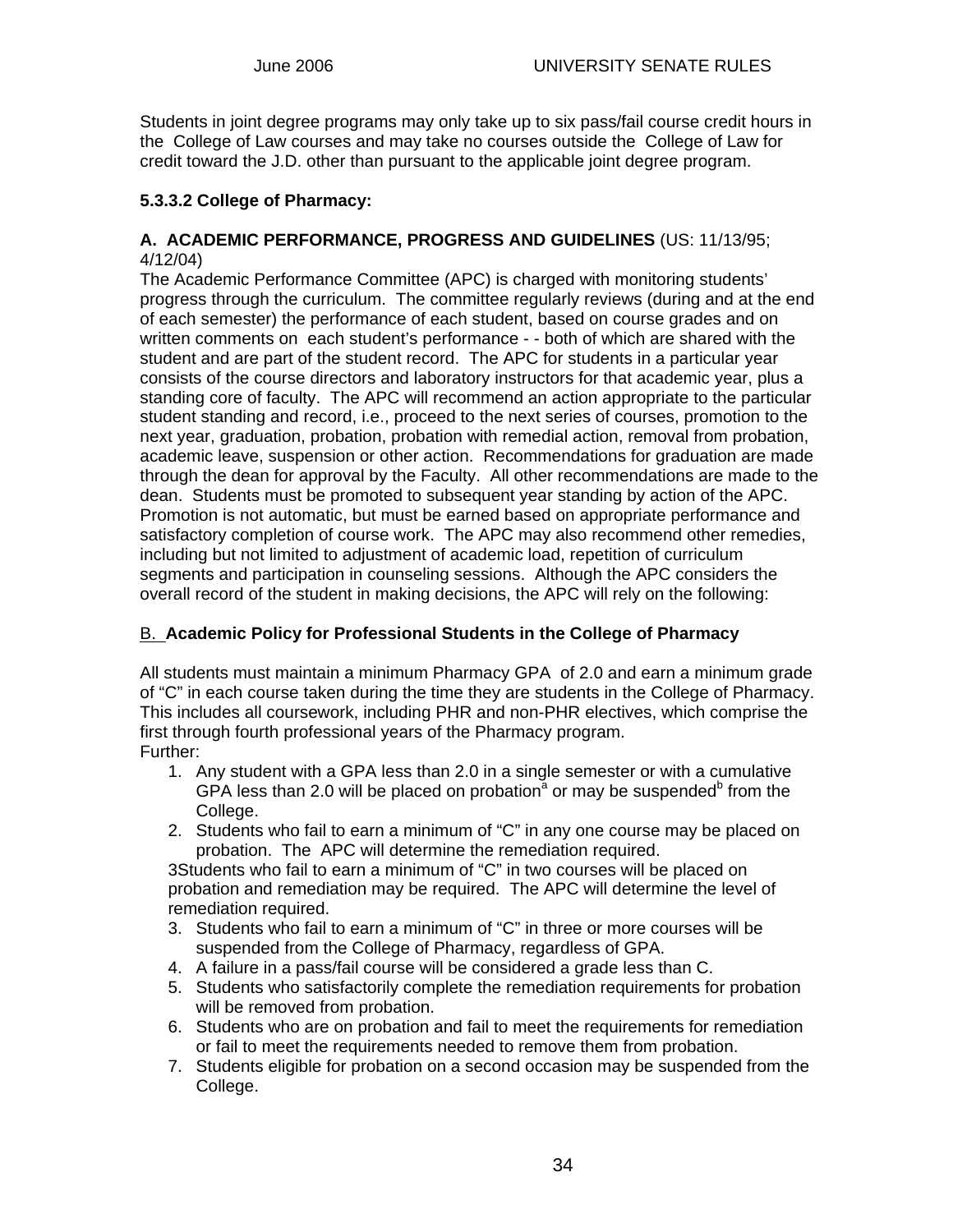#### \* C Probation

Students who are on academic probation may not be allowed:

1. To serve as officers or committee members in any campus organization.

2. To participate in any University extracurricular activities or in the activities of any University organization if the participation involves the expenditures of any appreciable amount of time.

3. To be employed by the University.

Students on probation may have a restricted academic schedule as dictated by the APC. Students placed on probation must meet the requirements dictated by the APC before being removed from probation.

#### D. Suspension

Students suspended from the college may petition the APC for reconsideration of their case and for permission to re-take College of Pharmacy courses to correct their academic deficiencies. That permission may or may not be granted by the APC. If a student is allowed to re-take required College of Pharmacy courses, and the academic deficiencies have been satisfactorily addressed, these students may re-enter the College of Pharmacy but will do so on probation status. If the student is judged after 2 semesters to be performing satisfactorily by the APC while taking normal academic course loads, their probation status may be removed by the College Faculty.

- E. Special Considerations.
- 1. Because of the demands of the Doctor of Pharmacy curriculum upon acceptance to the program of study, students are expected to devote their energies to the academic program. The college actively discourages employment while courses are in session and cannot take outside employment or activities into account when scheduling classes, examinations, reviews, field trips or individual course functions or special projects.
- 2. Due to curricular requirements course functions and/or examinations outside the normal Monday through Friday, 8 AM to 5 PM business hours time frame will occur.
- 3. Clinical responsibilities include evening and weekend work.
- 4. All College of Pharmacy students are subject to the rights, rules and regulations governing University students in all matters not specifically covered in College of Pharmacy documents.

#### **5.3.3.3 College of Medicine** (US: 3/10/86):

 **A Assessment of Student Learning**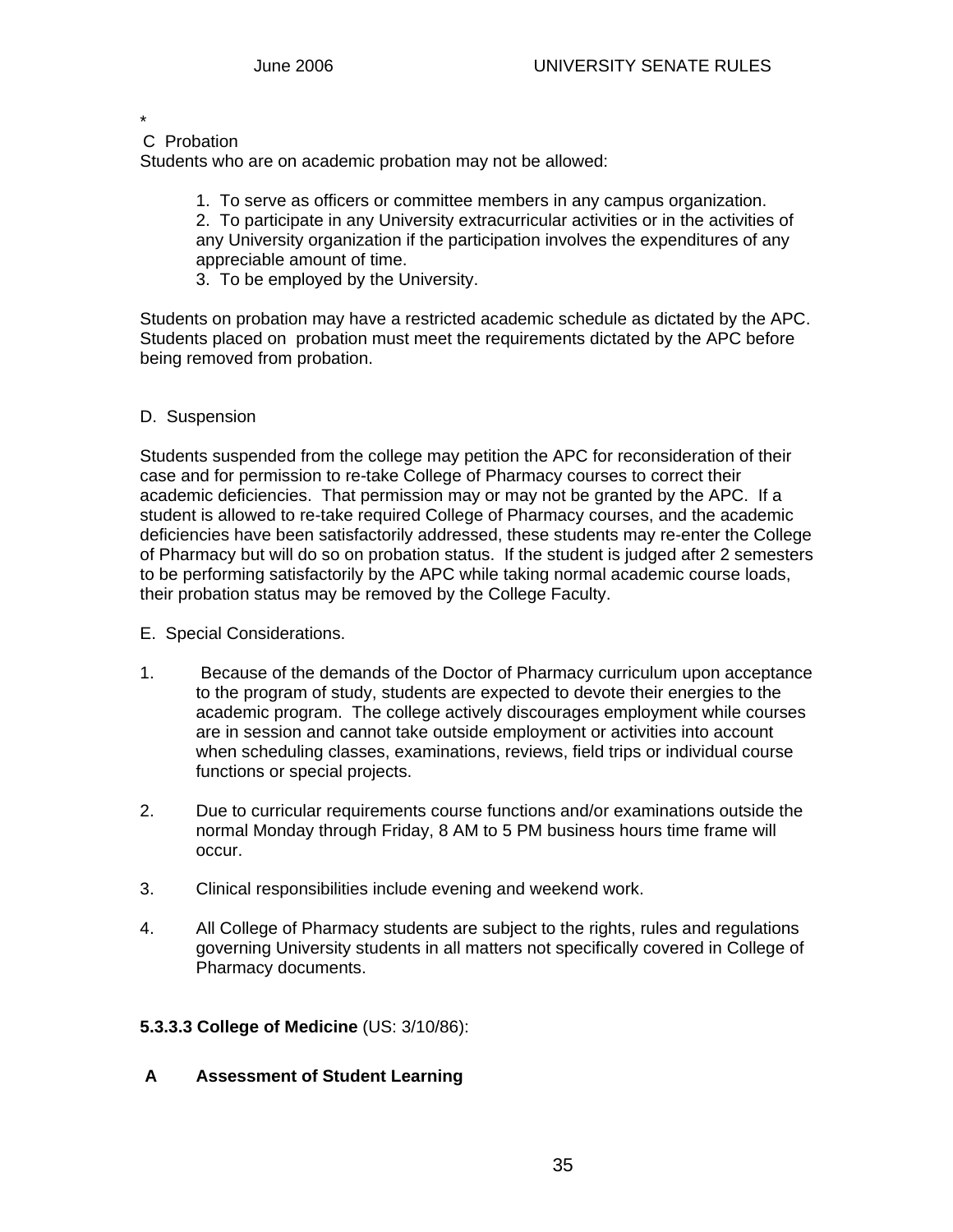The College of Medicine is charged with the education and training of competent physicians. Competence must be assured not only in the students' fund of knowledge and technical expertise, but also in their standards of personal and professional conduct. Student progress shall be carefully monitored to certify that students have acquired appropriate knowledge, skills, behavioral characteristics, and ethical principles. To this end, students are responsible for conforming to all rules and regulations specified by the *Health Science Student Professional Behavior Code*, the "Technical Standards" detailed in the *College of Medicine Bulletin*, and the academic standards established in these *University Senate Rules*.

The Student Progress and Promotion Committee (SPPC) is charged with the monitoring of student progress through the curriculum. The SPPC regularly reviews each student's performance and makes recommendations to the Dean on such actions as graduation, promotion, remediation, dismissal and leaves of absence. Final authority on all matters of student progress and promotion is vested in the Dean of the College of Medicine. except as otherwise provided below.

#### **Assessment Criteria**

- 1. Student work is assessed by the faculty through the assignment of grades upon completion of all required courses and clerkships. Basic science grades are based upon such measures as written and oral examinations, laboratory practicals, and case write-ups. In the clinical years, grades are accompanied by detailed descriptive comments reflecting the instructors' impressions of each student's knowledge, attitudes, and technical skills.
- 2. Departmental faculty determine the level of student competence in the course or clerkship for which they are responsible. Within four weeks of the termination of each course, every department shall submit to the Office of Medical Education a grade, and where possible, written comments on each student's performance. The Office of Medical Education will promptly provide every student a copy of this grade sheet .
- 3. Because of advanced academic pursuit in a biomedical discipline, some students may wish to bypass a particular first or second year course. With permission of the Instructor of Record and the SPPC, a student may sit for an "opt-out" examination. The course director will determine the appropriate level of performance for bypass privileges.
- 4. Passing scores are required on both the Step 1 written examination (taken at the end of Year 2) and Step 2 written examination and clinical skills examination. Students have from the end of their third year through December 31 of their fourth year to sit for both parts of the Step 2 examination. Students have three attempts to pass each part of the examination before dismissal, with appeals. Students are not required to take Step 2 examinations in any particular order (US: 4/12/04).
- 5. Students will be required to pass a Clinical Performance Examination (CPX) prior to graduation. Students who do not initially pass the examination will be required to participate in remediation activities and pass a retest. (US: 3/18/96)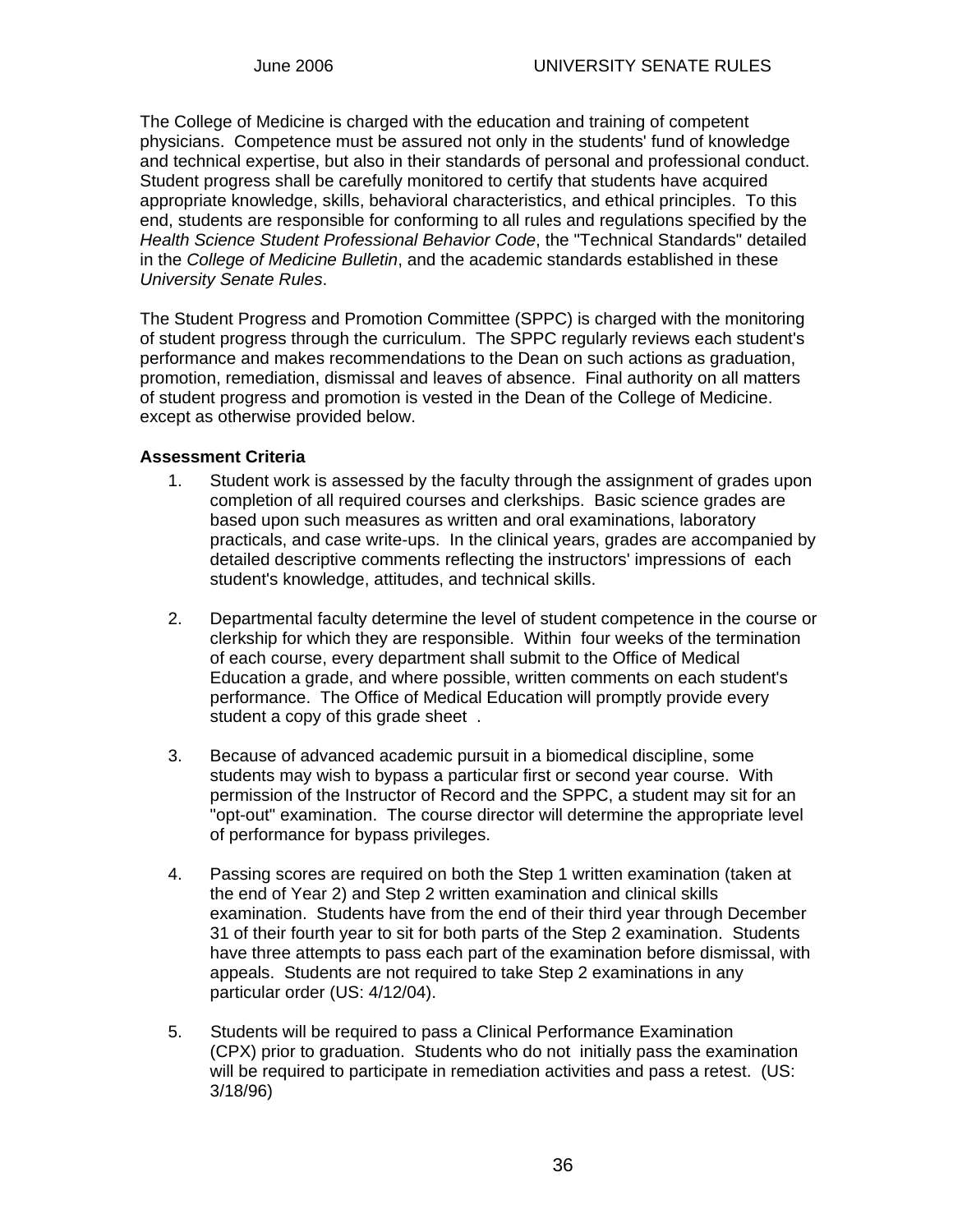### **B Promotion and Retention Criteria**

The education of a physician is a complex process, longitudinal in character, with many incremental steps. To assure that students graduating from the College of Medicine have the necessary knowledge, skills, demeanor, and ethical principles essential to professional competence, the following procedures will be used to evaluate and promote students:

- 1. **General.** At regular intervals the SPPC will review the academic record of each student and make specific recommendations addressing promotion, remediation, or dismissal. Beyond these recommendations, potential actions include but are not limited to the adjustment of academic load, repetition of curriculum segments, and participation in counseling sessions.
- 2. **Promotion** to sequential semesters or years in the curriculum is contingent upon attaining the expected level of performance as prescribed by the Faculty of the College of Medicine. Students attaining a GPA of 3.7 or higher in their current academic year will be promoted to the subsequent year **With Distinction**. This accomplishment will be noted in their academic records and on their transcripts.

 Commencement honors of High Distinction and Distinction will be awarded at graduation for students who attain the appropriate GPA, i.e., 3.70 for High Distinction, 3.50-3.69 for Distinction. (US: 3/18/96)

- 3. A **non-promotional category** will identify students who are not being promoted due to unfulfilled requirements. These students may be involved in remediation activities, be working to complete an "I" grade, or be retained for not passing the CPX. Students in the non promotional category will be promoted upon satisfactory correction of the deficiency or dismissed .
- 4. A **non-routine promotion** category will identify students receiving marginal grades whose performance warrants close monitoring. Marginal performance may indicate the need for remediation or repetition of curriculum segments. Continued marginal performance may be justification for dismissal.
- 5. A student receiving a grade of "U" or "E" has performed at an unacceptable level. To redress the grade, the SPPC will review both the student's academic record and the recommendations of the Instructor of Record. The SPPC will determine a plan of action which may include remediation, repetition of all or a portion of the course, clerkship, or curriculum year, or dismissal from the College.
- **6. Unlimited** opportunity to repeat courses, clerkships or curriculum sequences is neither feasible nor desirable.
- 7. A **probation category** encompasses those students who earn a GPA of less than 2.50 for any academic year or those students who earn any "U" or "E"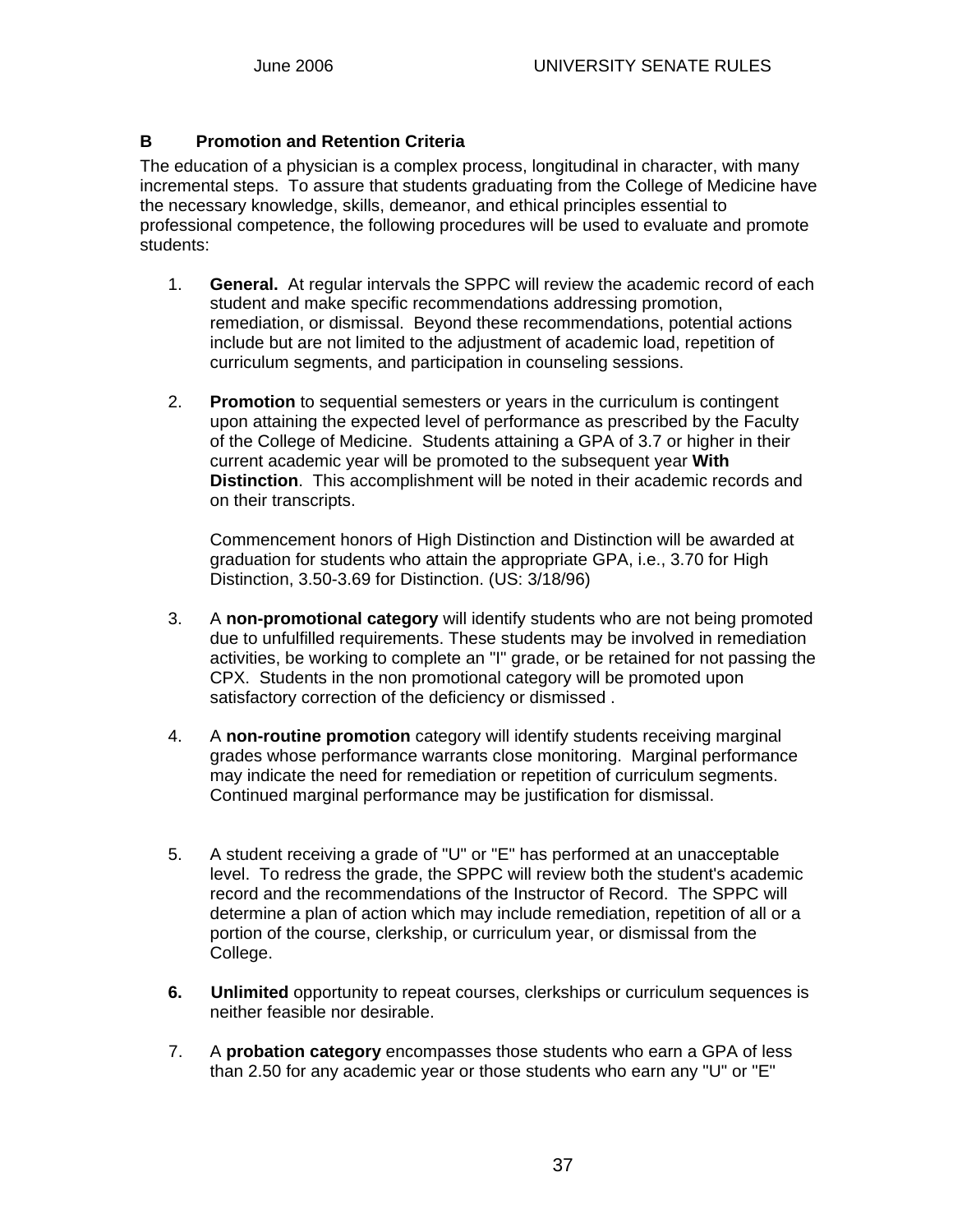grades. Students promoted while on probation must improve their academic performance in the subsequent academic year or risk dismissal.

 8. **Dismissal** from the College of Medicine **will** result when students have an annually calculated cumulative GPA of less than 2.00; earn two or more "E" grades; earn three or more "U" grades in any academic year; earn a "U" or "E" grade while on academic probation; or fail either Step 1 or Step 2 on three attempts. At the discretion of the SPPC and the Dean, students **may** be dismissed if they earn two "U" grades.

### **C Leaves of Absence**

Students are normally expected to complete the curriculum in four consecutive years. Under compelling circumstances, leaves of absence may be approved by the SPPC. The request for a leave of absence must be submitted in writing to the Associate Dean for Medical Education. Return from a leave must be approved by the SPPC, may necessitate an amended curriculum, and is subject to the availability of space in required courses. The following three categories of leave may be recommended by the SPPC and approved by the Dean:

- **1. Academic Leave of Absence** is available to a student who wishes to undertake specialized academic pursuits in a defined field of study. Students must be in good academic standing. Approval will not be given for intervals in excess of one year without reapplication.
- **2. Personal Leave of Absence** is initiated at the student's request. A student must be in good academic standing. Leaves in this category may range from a number of weeks to a maximum of one year .
- **3. Medical Leave of Absence**: Illness can seriously disrupt or impede student progress through the course of study. A student anticipating an absence of ten (10) days or more must secure a medical leave of absence. Application for this type of leave may be requested through the Office of Medical Education and must be accompanied by a letter from the student's attending physician.
	- a. Processing and approval of a medical leave by the SPPC may require a review of the student's pertinent medical records by a specially appointed committee of physicians with relevant medical expertise. The length of the medical leave of absence will be determined by the SPPC in consultation with the student, the student's attending physician, and the ad hoc committee of physicians. Request for reentry must be accompanied by a statement from the student's attending physician which addresses the student's ability (mental and physical) to carry a full academic load. At this juncture, the SPPC may again require review of the student's medical records and/or a medical assessment, at the student's expense, by a physician with relevant clinical expertise.
	- b. Absences due to acute illness do not require a medical leave of absence. However, for absences which encompass a major performance examination or more than five days of a clinical clerkship, the student is responsible for notifying the Office of Medical Education as soon as possible. Further, a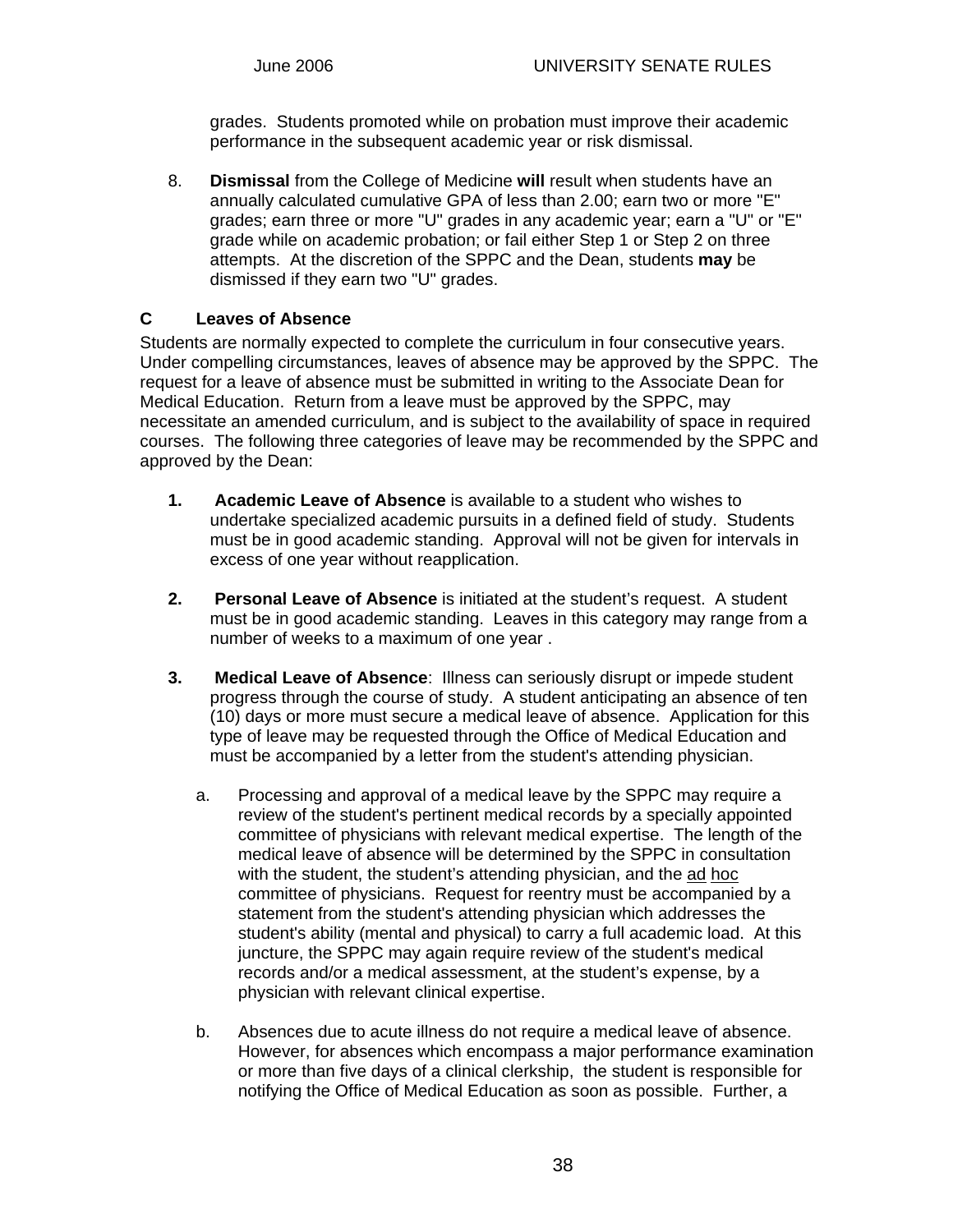supporting statement from an attending physician must be filed with the Office of Medical Education prior to returning to class.

#### **D Other Considerations and Restrictions**

- 1. The demands of the study of Medicine consume the entire efforts of medical students. Therefore, upon acceptance to the program of study students are required to sign a statement indicating that they will not have outside employment during the academic year. For the exceptional case, permission may be granted by the SPPC upon petition by the student.
- 2. Due to curricular requirements, Saturday examinations are frequently scheduled. Allowances will be made for students who religious beliefs prohibit participation in Saturday examinations.
- 3. Clinical responsibilities during the third and fourth year will necessitate night and week-end work.

#### **5.3.3.4 College of Dentistry: (US 11/8/99)**

The following academic disciplinary policies for students in the professional dental educational program are initiated upon unsatisfactory academic performance.

#### **A. Academic Probation**

1. Placement on Probation. A student will be placed on probation if he or she has:

- a. a grade point average (G.P.A.) for the academic year less than 2.75;
- b. received a failing grade (**E** or **F**); **or**,

c. failed any section of either Part 1 or Part 2 of the National Dental Board **Examination** 

2.Terms of Probation. The terms of probation will be established by the Academic Performance Committee (APC). The duration of probation will be at least one semester. Passing a course that has been failed is a condition of all probations. Additional terms of probation may be established by the APC. Students on probation may be ineligible for certain curricular or extracurricular college activities.

If a student has failed the National Dental Board Examination, taking the examination the next time it is offered and passing it shall be among the terms of probation. The terms shall also require certain activities to help the student prepare to pass the examination.

3. Removal from Probation. A student will be removed from probation by the Academic Performance Committee when he or she has at least a cumulative 2.75 G.P.A., has at least a 2.75 G.P.A. in the current academic year, has passed any failed course, and has satisfied the terms of probation in the judgment of the Academic Performance Committee.

4. Responsible Agent: The Academic Performance Committee (US 11/8/99)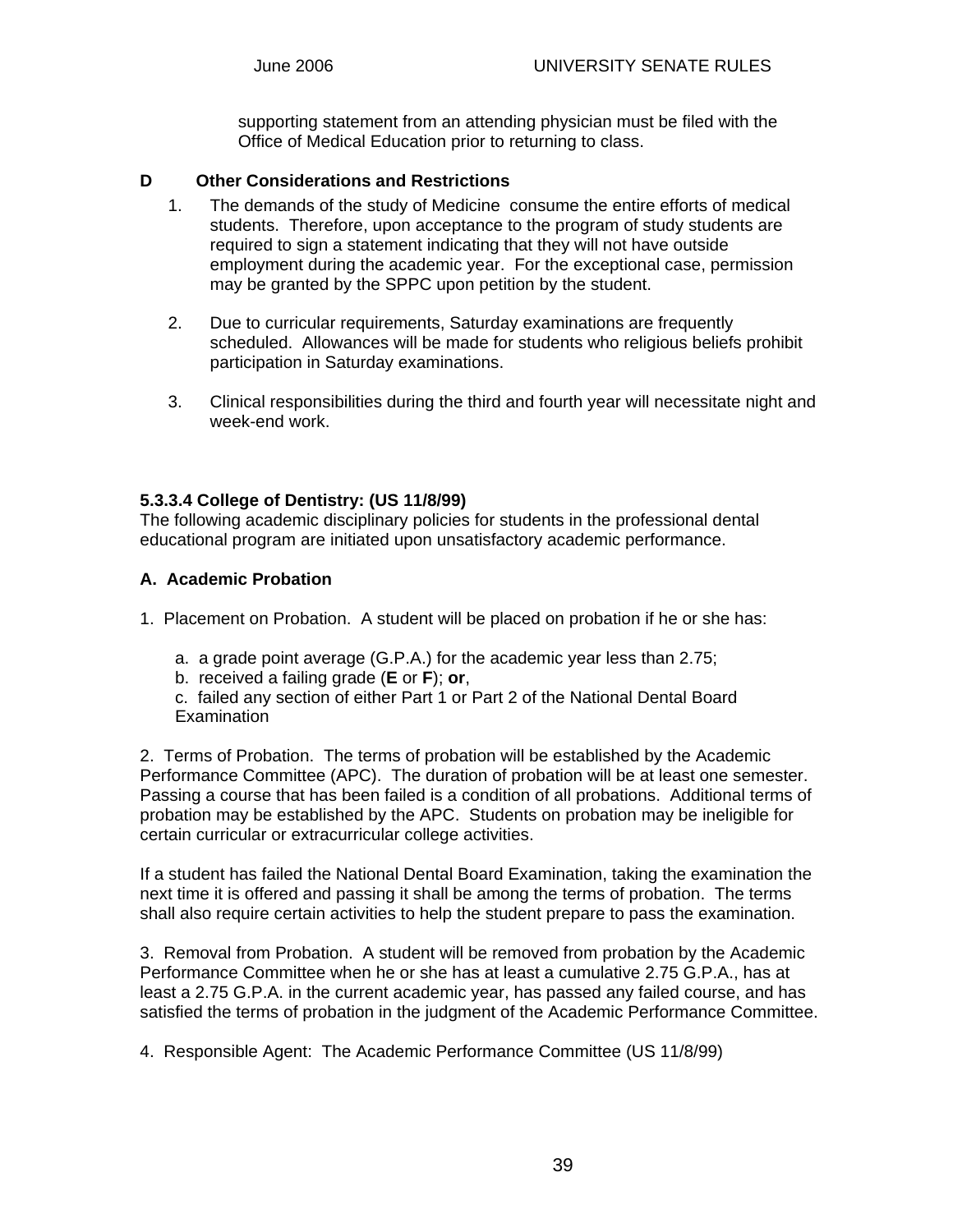#### **B. Academic Suspension**

1. Placement on Academic Suspension. The Academic Performance Committee (APC) shall recommend to the Dean that a student be suspended if two conditions exist. The first condition is that the student has:

a. received two or more failing (**E** or **F**) grades;

b. received a failing grade (**E** or **F**) while on probation;

c. failed to meet the terms of probation; **or,**

d. after the second year of the curriculum, achieved a cumulative GPA or less than 2.75

The second condition is that, based on the available evidence, the APC has determined that the student is capable of completing the curriculum after receiving counseling and/or completing work outside the College. The committee's recommendation shall include a description of any circumstances the Dean should consider in reaching a decision. It shall also include suggestions on what the student needs to accomplish to be considered for reinstatement.

2. Second failure of any section of Part 1 of the National Dental Board Examination. If a student fails the National Dental Board Examination a second time, the APC shall recommend to the Dean that the student be suspended. The APC recommendation will include a description of any circumstances the Dean should consider in reaching a decision. It shall also include suggestions on what the student needs to accomplish to be considered for reinstatement. (US 11/8/99)

3. Review. A student subject to suspension may ask the Dean for a review. Review procedures shall be determined by the Dean. (US 11/8/99)

4. Reinstatement following suspension. A suspended student may not be reinstated before one semester has passed from the date of suspension. When the student demonstrates that he or she can perform at the level required to graduate from the College, the Dean may reinstate him or her. A reinstated student will be placed on probation, subject to terms recommended by the APC and approved by the Dean. (US 11/8/99)

A student who has been suspended because of a second failure of any section of Part 1 of the National Dental Board Examination shall not be readmitted unless she or he takes and passes the examination . (US 11/8/99)

5. Responsible agent: The Dean. (US 11/8/99)

**C. Dismissal** (US 11/8/99)

1. Placement in Dismissal Status. The APC shall recommend to the Dean that a student be dismissed if two conditions exist. The first condition is that the student :

- a. received two or more failing (**E** or **F**) grades;
- b. received a failing grade (**E** or **F**) while on probation;
- c. failed to meet the terms of probation; **or,**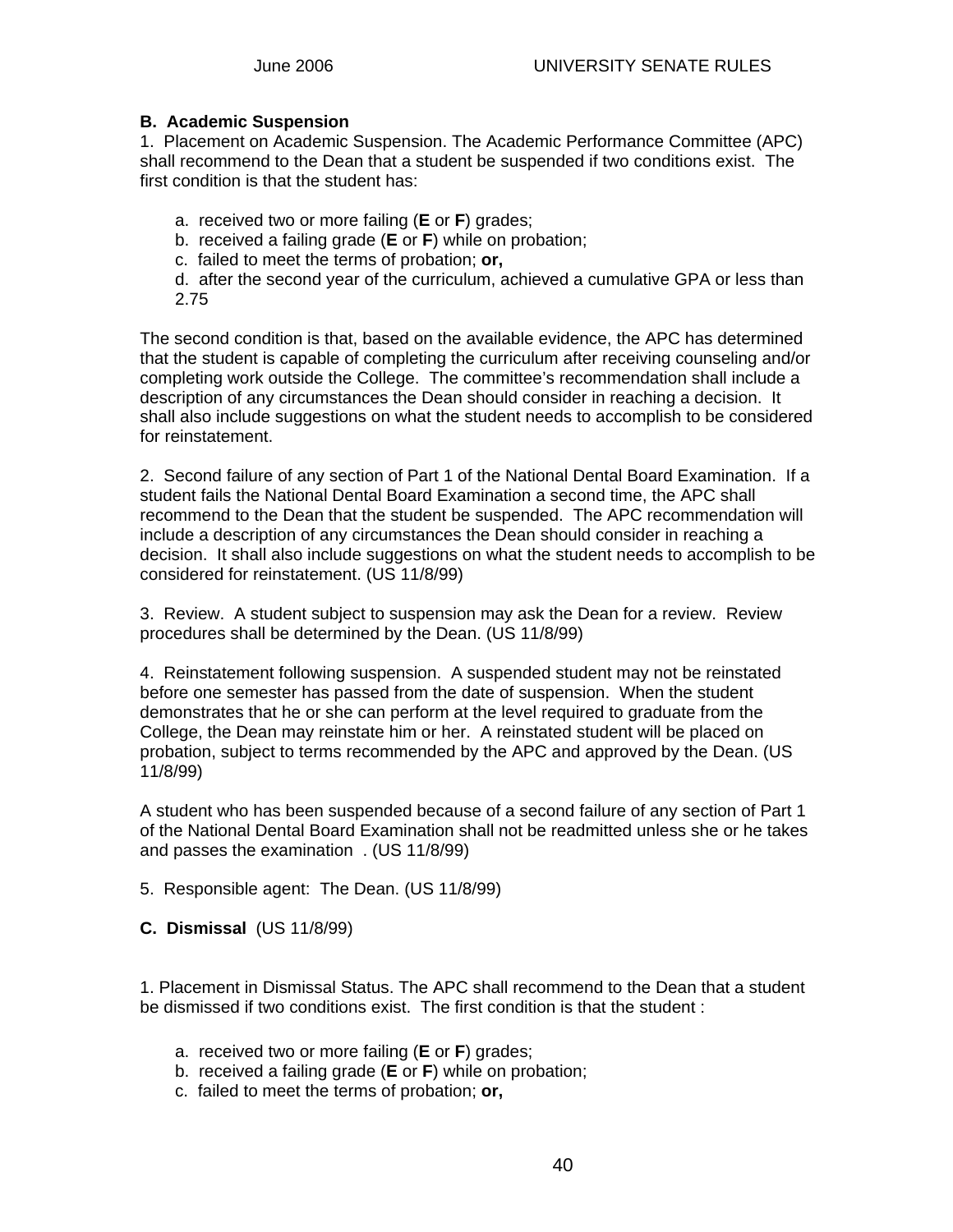d. after the second year of the curriculum, achieved a cumulative GPA of less than 2.75

The second condition is that, based on the available evidence, the APC has determined that the student is not academically capable of completing the curriculum or is otherwise unsuitable for dentistry for reasons that include, but are not limited to: unacceptable personal hygiene; the inability to establish rapport with patients; the inability to work effectively with other health care team members; undependability; or lack of integrity, initiative or interest. The APC recommendation shall include a description of any circumstances the Dean should consider in reaching a decision.

2. Previously suspended students. If a student is subject to suspension and has been previously suspended, the APC shall recommend that she or he be dismissed.

3. Review. A student subject to dismissal may ask the Dean for a review. Review procedures shall be determined by the Dean.

4. Reinstatement following dismissal. The dismissed student shall not be reinstated.

5. Responsible Agent: The Dean.

#### **5.3.4 Promotion and Graduation in the Professional Colleges**

#### **5.3.4.1 Dentistry**

#### **A. Promotion** (US 5/10/04)

Policy Statement: Students will be promoted when they have successfully completed all courses in an academic year.

1. Methods and Procedures: Promotion of first, second or third year students:

a All courses in an academic year must be completed with a grade of C or higher (or P, in the case of pass/fail courses) before promotion.

b Promotion shall usually occur no later than 15 working days after the last day of scheduled classes in each academic year.

c. If a lack of resources or facilities at the University prevents a student from being able to complete a basic science course requirement prior to the beginning of the next academic year, permission may be granted by the APC , in consultation with the Instructor of Record, to complete an equivalent course either at the University or another accredited institution at a prescribed level of performance.

Responsible Agent: The Dean.

**E. Graduation** (US 11/8/99; 5/10/04)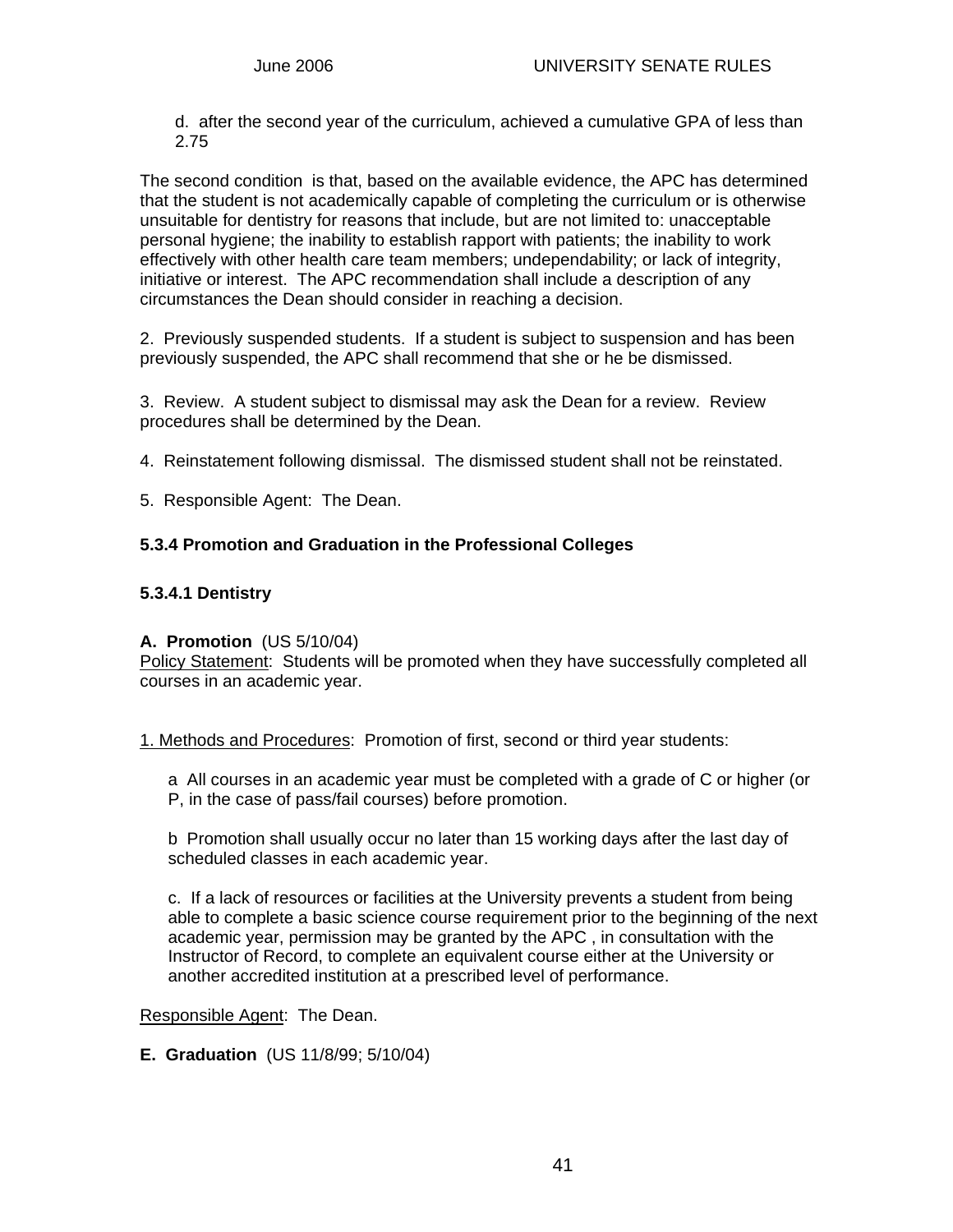1: A student shall be eligible for graduation when passing all courses and meeting all of these applicable requirements:

- a. student has at least a 2.75 cumulative GPA;
- b. a student has passed Parts 1 and 2 of the National Dental Board Examination;
- c. a student has taken and passed a clinical mock board examination;

d. advanced standing students must complete the curriculum within one year following the time period agreed to at admission;

e. all terms of probation have been satisfied; and

f. all patient responsibilities and other obligations to the College of Dentistry or the University have been satisfied.

2. Responsible Agent: The Dean.

# **5.4.0 DEGREES, HONORS, GRADUATION**

A Commencement Convocation shall be held annually

### **5.4.1 RESIDENCE REQUIREMENTS**

For an undergraduate degree a minimum of thirty (30) of the last thirty-six (36) credits presented for the degree must be taken from the University .

Any request for waiver by veterans or other students must be presented for approval to the dean of the student's college. Students who wish to satisfy the above requirement with credit earned through such methods as independent study by correspondence, special examination, CLEP, and other methods which limit the opportunity for active exchange between students and instructors must have the prior approval of their department chair and college dean.

\* Courses taken under the Study Abroad and National Exchange Student programs (and for which students pay their tuition to the University of Kentucky) are considered as courses taken at UK for purposes of both Rule 5.4.1's residency requirement and for graduates to be conferred commencement honors at the time of award of their degrees under sections A-D of Rule 5.4.2. (RC: 2/14/01 and 5/31/05)

**5.4.1.1 Application for Degrees** To be eligible for a degree, a student must file an application with the dean of the college from which the degree is to be awarded within thirty (30) days after the beginning of the semester or fifteen (15) days in the Summer Session/Term in which the student expects to complete his/her work.

**5.4.1.2 Double Major** (US: 4/10/89) An undergraduate student earns a double major when he or she completes all university, college, and departmental requirements in one department--the Primary Major--and all departmental requirements in a second department--the Secondary Major. If there is a generic relationship, work in the Primary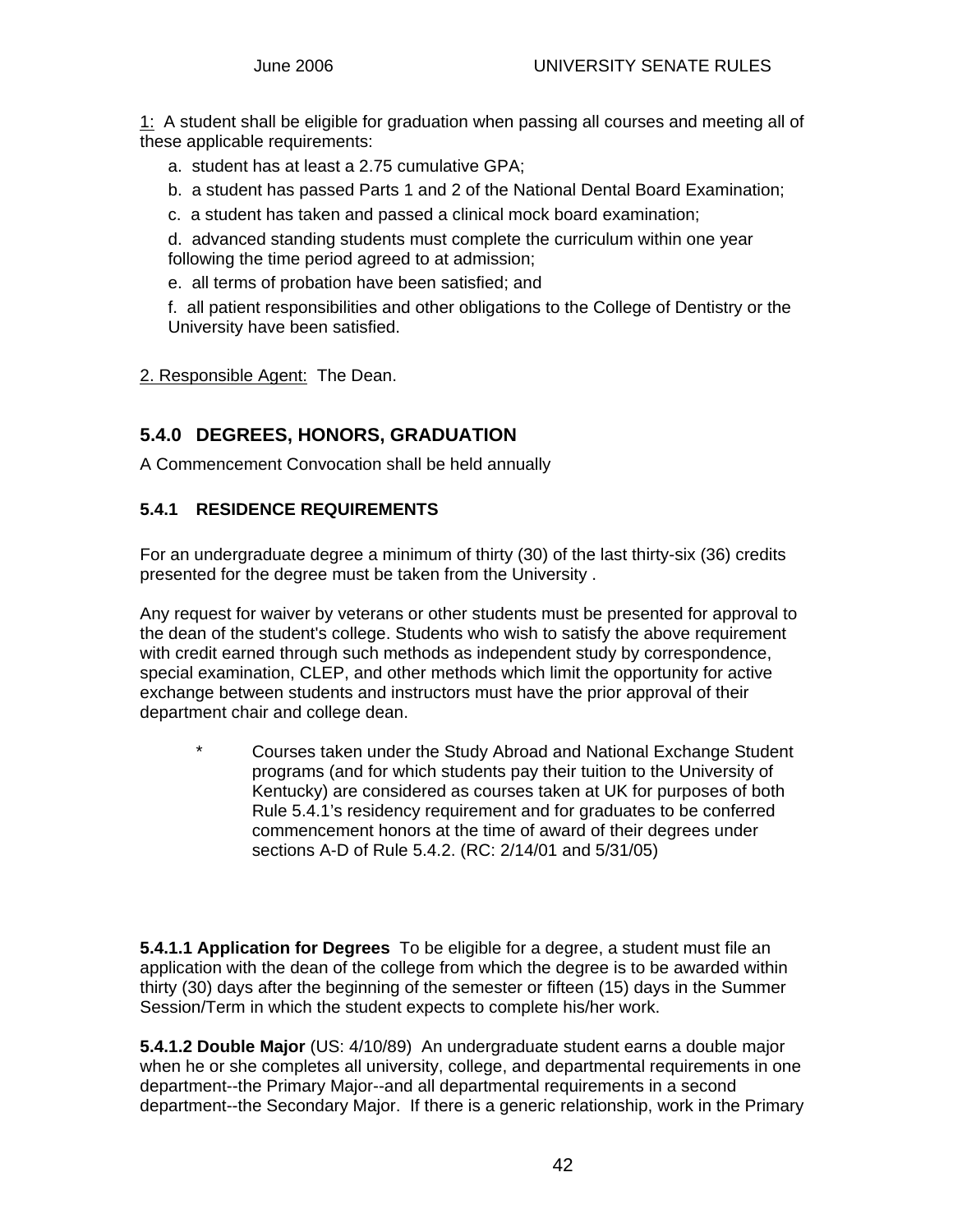**\***

Major may be applicable to the Secondary Major. The student must indicate his or her double major to the Registrar and to the student records office in his or her college(s). He or she must have an advisor in each major. The student who completes the requirements for a double major receives a degree from the college of his or her Primary Major and has the successful completion of the Secondary Major entered on his or her transcript. A Secondary Major may be completed after the degree for the Primary Major has been awarded. A double major does not result in an additional degree. The Rules Committee has held that a secondary major from another college must fulfill only the departmental requirements for a major and is not expected to meet the college requirements as well. In addition, the pre-major requirements are considered to be a part of the major requirements for purposes of the rule and must be fulfilled by secondary majors. (US:3/8/82; 4/10/89)

**5.4.1.3 Second Bachelor's Degrees** A student is eligible to qualify for a second bachelor's degree in a different major. The student must complete all university, college, and departmental requirements for both degrees. Courses taken towards fulfilling one degree may also count towards fulfilling parallel requirements in the other, but the student must complete a minimum of at least 144 hours for both degrees. The student may elect to receive the degrees simultaneously if college and departmental degree requirements can be met simultaneously. (US: 3/8/82; 4/10/89)

**5.4.1.5 Concurrent Enrollment in Graduate Programs** Concurrent enrollment for degree purposes in more than one graduate program is permitted only with the approval of the student's Graduate Advisor(s), Directors of Graduate Studies in the programs, and the Dean of the Graduate School.

**5.4.1.6 Masters Degree Following Doctorate** Subsequent to the receipt of a doctoral degree, a student is not eligible to receive a master's degree based on the work which led to the doctorate. (US: 9/10/84)

**5.4.1.7 Second Master's Degree** A student may receive two master's degrees. However, simultaneous enrollment in two or more programs and the granting of two or more master's degrees at the same time is not permitted, unless approved the student's advisors and the Directors of Graduate Studies in the programs. This rule does not prohibit a student from receiving both a bachelor's degree and an advanced degree in the same field at the same time. (US: 3/8/82)

**5.4.1.8 University Scholars Program** The total number of credit hours for the combined program may be 12 fewer than the total required for both the bachelor's and master's degree. The requirements for the bachelor's degree will be unaffected. (See Section IV., 4.2.5.4 and Section V., 5.2.2) (US: 9/13/82)

**5.4.1.9 Faculty Employees as Candidates for Degrees** Faculty employees having a rank higher than that of Instructor may not be considered as candidates for degrees in the discipline in which they are employed and hold academic rank.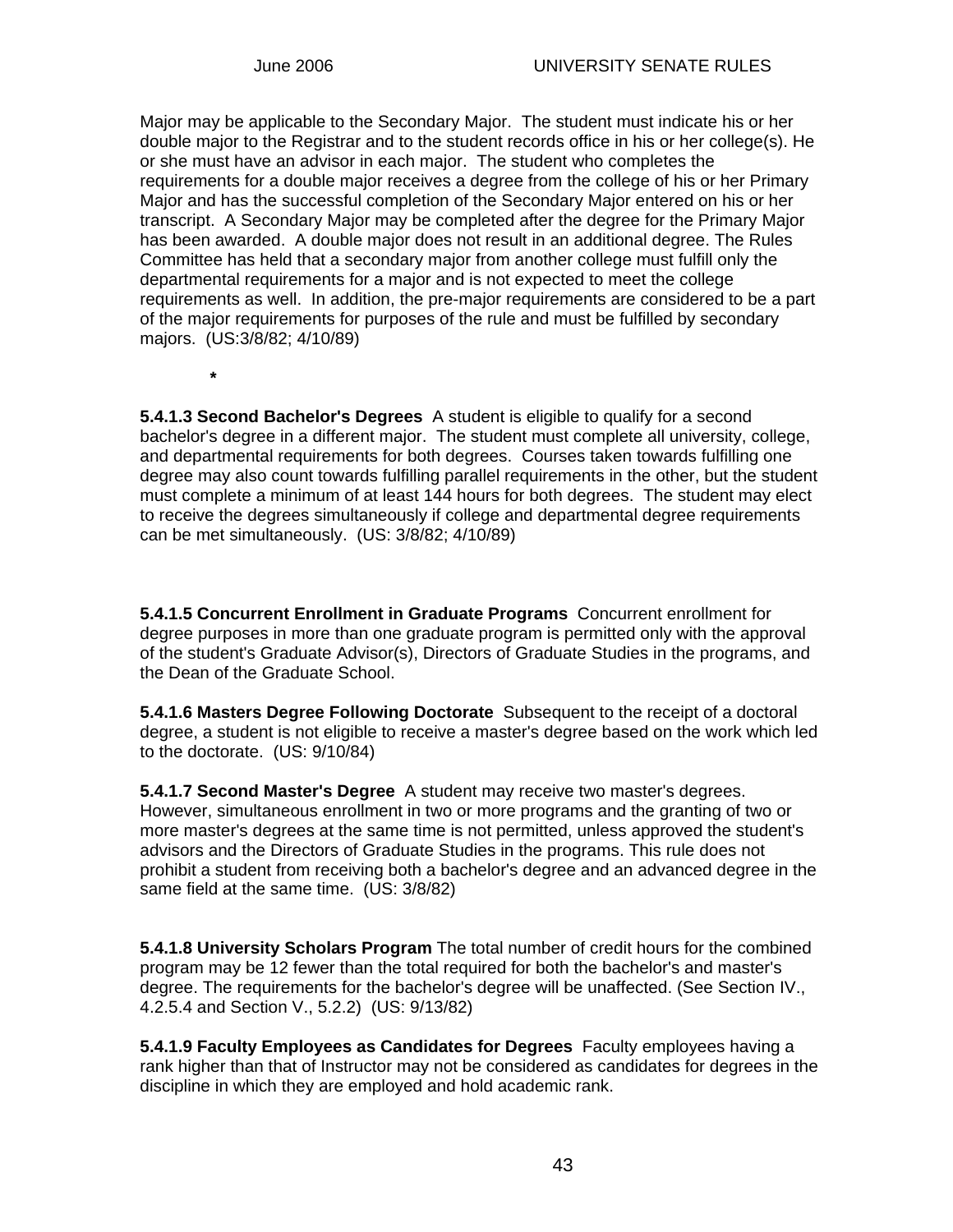Faculty employees pursuing degrees above the master's degree at the University may not hold more than a half time work assignment either during the two full-time, consecutive resident semesters preceding qualifying examinations or during the two semesters of full-time dissertation study immediately following the qualifying examination. (US: 5/6/85; BoT: 9/17/85)

### **5.4.2 [Section 5.4.2 was updated already at the Feb. 2006 Senate Meeting]**

## **5.4.3 REQUIREMENTS FOR GRADUATION**

To be eligible for any degree, a student must have completed the requirements as approved by the University Senate, except that curriculum substitutions may be made by the college affected if not inconsistent with these Rules. Curriculum requirements must include, in addition to specified credits, a specified grade point average both overall and in the student's major which shall in no case be less than 2.0. (US: 10/10/94)

 \* The 2.0 requirement applies to all major requirements, including pre-major and lower division courses but not to those courses taken in the major beyond the minimum requirements. (RC: 12/4/95)

Every baccalaureate degree program shall include four divisions or components:

- 1. University Studies
- 2. Pre-major or Pre-professional
- 3. Major or Professional
- 4. Free Electives

### **5.4.3.1 Writing Requirement** (US: 3/8/04)

All students on the main campus may satisfy the first-year condition by successfully completing ENG 104, a 4-credit course. Sometime after achieving sophomore status, but before graduation, students satisfy the second condition by successfully completing one of the writing-intensive 200-level courses offered through the English Department. Students must earn a C or better on all major essays. Course grades of D and E, if earned because of performance on major essays, will not count toward satisfaction of the University Writing Requirement. Note: Students in the Honors Program will continue to satisfy the entire University Writing Requirement through that curriculum.

Students who have a standard score of 32 or above on the English section of the ACT, 700 or above on the SAT, or 4-5 on the AP English Language exam will receive exemption from ENG 104. Students who earn a 3 on the AP English Language exam will earn credit for ENG 101 and may choose to take either ENG 102 or ENG 104 (encouraged). There is no exemption by CLEP. Scores of 3-5 on the AP English Literature exam or the equivalent on the IB exam will receive 3 units of credit for ENG 161, which does not satisfy either condition of the University Writing Requirement.

Full-time students must enroll in ENG 104 in either fall or spring of their first year. They may drop the course during the first year, but beginning in their third semester students enrolled in ENG 104 are not allowed to drop the course, and will be required to register for the course each semester until they have satisfied the first-tier of the Writing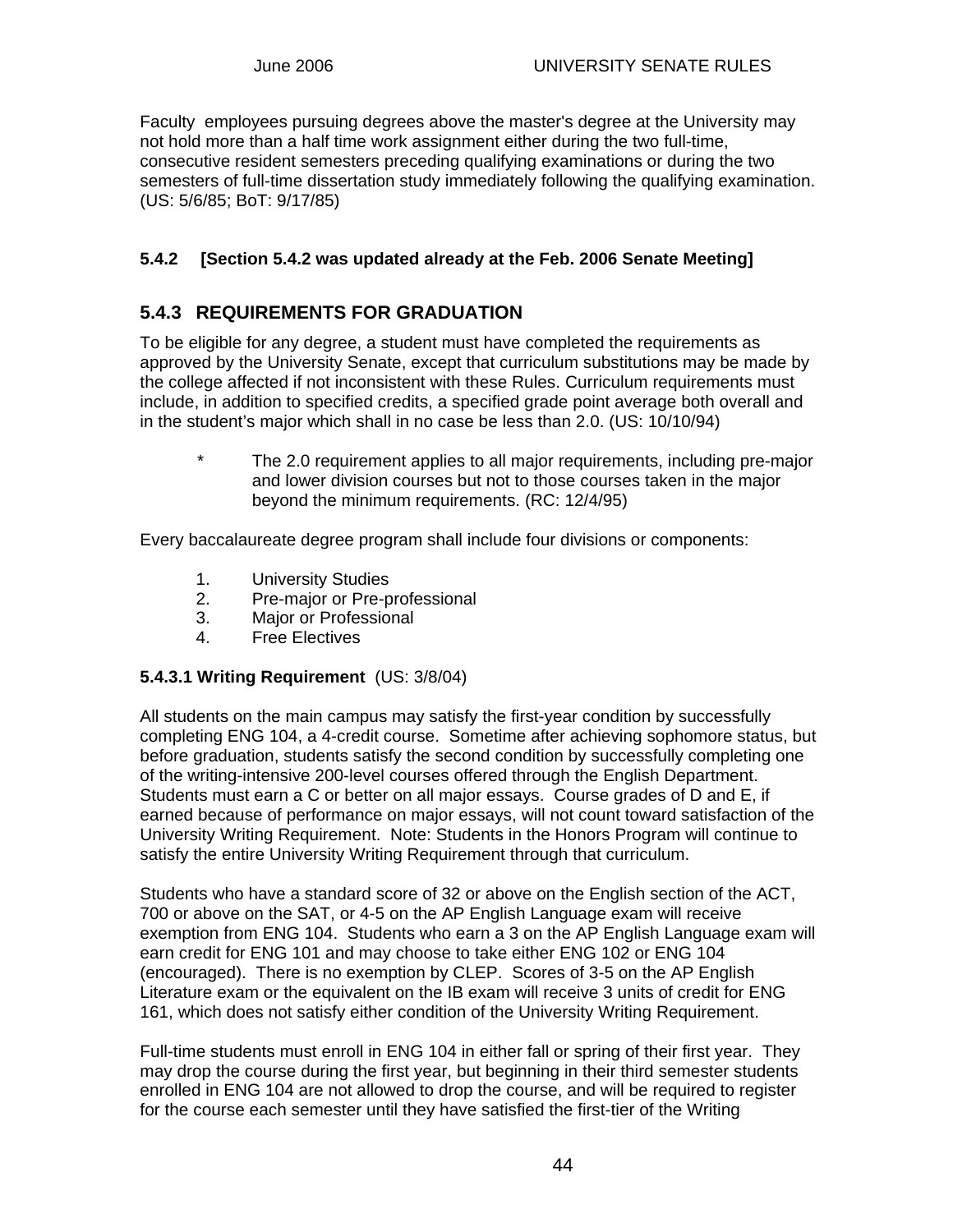Requirement. Completion of the first-year requirement is a prerequisite for entry in all of the 200-level writing courses. Students may complete the 200-level course at any time after achieving sophomore status but before graduation.

**5.4.3.2 Inference Requirement** (US: 2/13/95) Each baccalaureate student must satisfy one of the following:

- (1) any calculus course, or
- (2) STA 200, Statistics, A Force in Human Judgment plus PHI 120, Introductory Logic or PHI 320, Symbolic Logic I, or

the equivalent of one of the above.

#### **5.4.3.3 University Studies Requirements** (US: 2/3/86; US: 3/8/04)

#### **I. Basic Skills**

- A Mathematics (College Algebra, or exam, or ACT 25, or Calculus)
- B Foreign Language (2 yrs high school/1 yr college)

#### **II. Inference and Communicative Skills**

| A  | Calculus or Logic and Statistics         | 3-6 hours |
|----|------------------------------------------|-----------|
| B  | University Writing Requirement (English) | 4 hours   |
| C. | <b>Oral Communication Requirement</b>    | 3 hours   |

Note: The Oral Communications Requirement is suspended for new freshman and new transfer students entering the University for the first time, effective for the entering classes of 2004, 2005 and 2006 only. The University Studies Committee will develop guidelines to re-evaluate the Oral Communication requirement which the Senate will employ at the end of the three year suspension. (US: 4/12/04)

| $\mathbf{III}$ |                                                                     | <b>Disciplinary Requirements</b>                                                           |         |  |  |  |  |
|----------------|---------------------------------------------------------------------|--------------------------------------------------------------------------------------------|---------|--|--|--|--|
| A              |                                                                     | Natural Sciences (Two-sem. seq. in one discipline)<br>6 hours                              |         |  |  |  |  |
| B              | Social Sciences (Single course in each of two separate disciplines) |                                                                                            |         |  |  |  |  |
|                |                                                                     |                                                                                            | 6 hours |  |  |  |  |
| C              | <b>Humanities</b>                                                   |                                                                                            |         |  |  |  |  |
|                | а.                                                                  | Survey from Greece to the Present or                                                       |         |  |  |  |  |
|                | b.                                                                  | Two courses in a single humanistic discipline, or                                          |         |  |  |  |  |
|                | c.                                                                  | Freshman Seminars (two)                                                                    | 6 hours |  |  |  |  |
|                |                                                                     | Le Cultillin a nominano de A. D. an O(k), a atualant mauricipalitic a Diagoriani Caminanaa |         |  |  |  |  |

In fulfilling requirement A, B, or C(b), a student may enroll in a Discovery Seminar as one of the required courses. The single- or multiple-discipline requirement will still apply. [US: 11/10/97]

#### **IV. Six hours of Electives** [US: 4/23/01]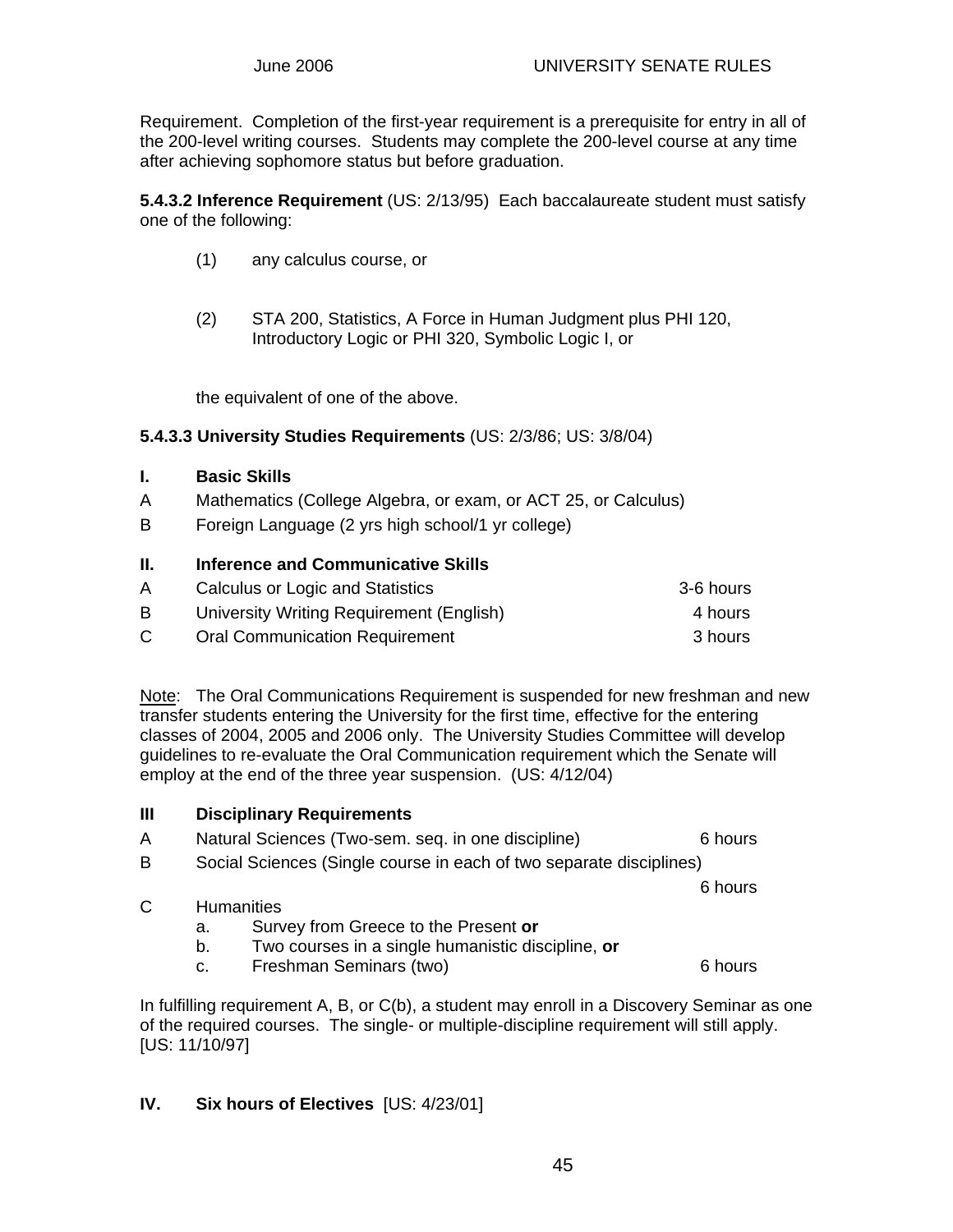Each student must take six hours of electives, with at least three hours taken in courses which do not satisfy the requirements of the student's major.]

6 hours

### **V. Cross-cultural Requirement**  Each student must take one course which deals primarily with the Third World or with a non-Western civilization.  $\blacksquare$  3 hours 3 hours

TOTAL 39-42 hours

**NOTE:** A course taken to satisfy a requirement in one area of University Studies cannot be used to satisfy a requirement in another except that (a) a single course in calculus may be used to satisfy the mathematics component in both I-A and II-A; and (b) courses approved as Clustered Courses\*\* may be used to satisfy both the Cross-Disciplinary and designated Disciplinary requirements. (US: 2/8/88)

\*\*Clustered Courses must be composed of two or more sets of paired courses approved for the cross-disciplinary component of the University Studies Program. All clusters must be approved in accordance with the rules and procedures for including any course or sequence of courses in the University Studies Program. (US: 2/8/88)

**5.4.3.4 Free Electives** The free elective degree component must meet the definition of free electives as set forth in the Glossary of Terms of the *University Senate Rules.* A free elective component is a mandatory part of every baccalaureate program. It has no minimum hour requirement--that is, it is left to the discretion of the Undergraduate Council as it approves programs and program changes

### **5.4.4 CHANGE IN PROGRAM REQUIREMENTS**

**5.4.4.1 Undergraduate Degrees** When requirements for an undergraduate degree program are changed after a student has enrolled in it, the student shall have the option of fulfilling either the old or the new requirements. In fulfilling the old requirements, if a student finds that necessary courses have been eliminated or substantially revised, the student may substitute other courses with the approval of the dean of the college. In this eventuality, however, the student shall not be forced to comply with the new requirements.

However, if a student interrupts his/her work in the program or the University for more than two semesters, then the dean of the college shall determine which requirements the student shall fulfill.

If the curriculum revision is required by an external accreditation certification body, and this body submits a written statement to the University that the accreditation of a program or certification of its graduates is in jeopardy unless students fulfill the new requirements, the option of fulfilling the old requirements shall not apply.

This rule does not apply to the imposition of new or additional prerequisites for courses required as outside curricular requirements by another program.